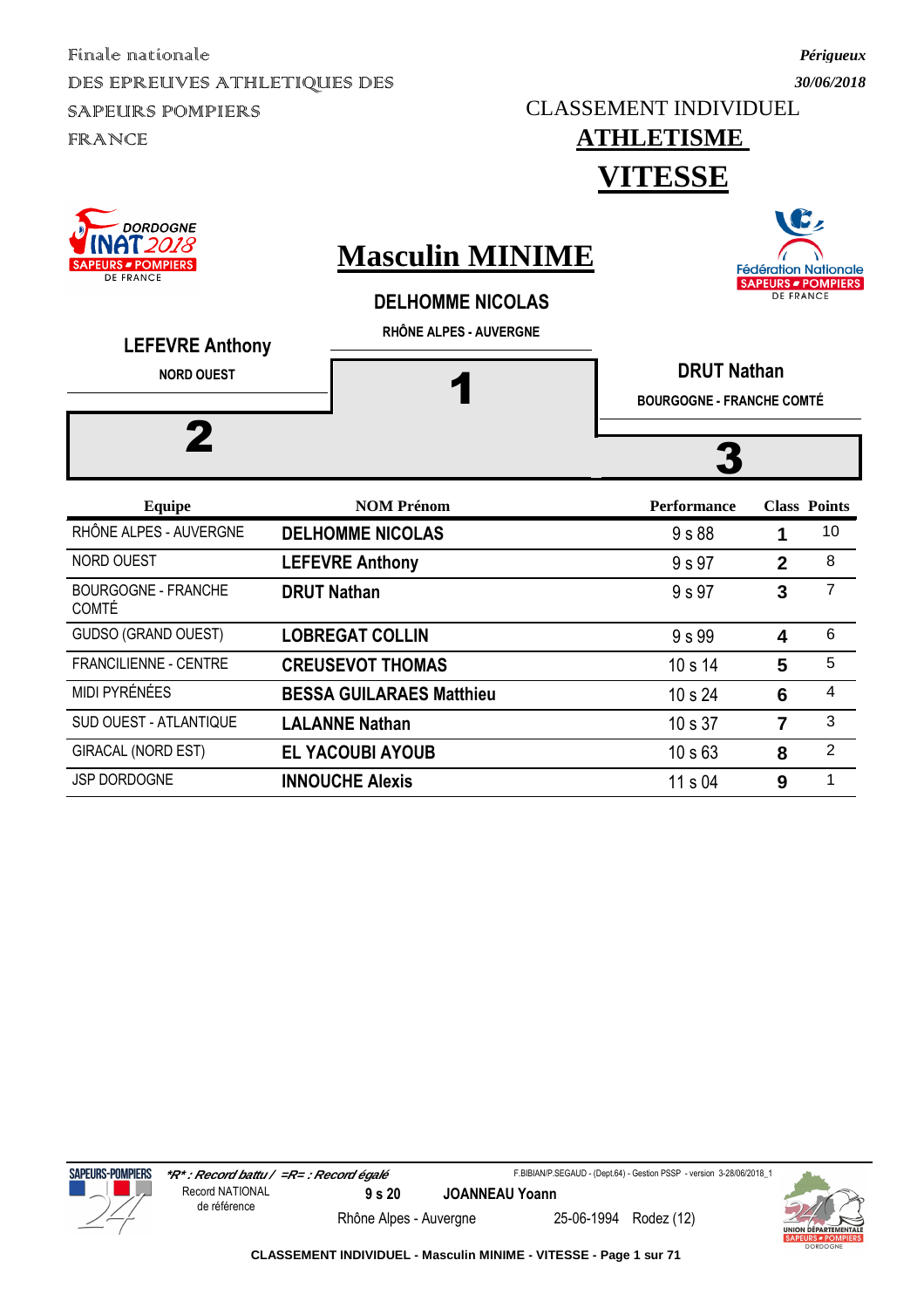CLASSEMENT INDIVIDUEL

#### **ATHLETISME 1/2 FOND**

**DORDOGNE** `2018 **Masculin MINIME POMPIERS DE FRANCE GAHERY-BUJON KEVIN FRANCILIENNE - CENTRE TIFFINEAU Nathan**



|                                            | TIV LIILIN MELVIN        | 1 1111 17 3 1 <i>3</i> |    |   |
|--------------------------------------------|--------------------------|------------------------|----|---|
| SUD MÉDITERRANÉE                           | <b>PELISSIER VINCENT</b> | 1 mn 18 s 78           |    | 4 |
| <b>BOURGOGNE - FRANCHE</b><br><b>COMTÉ</b> | <b>BLAISE Eliot</b>      | 1 mn 18 s 79           | 8  | 3 |
| MIDI PYRÉNÉES                              | <b>CAMUS Nohan</b>       | 1 mn 20 s 26           | 9  |   |
| <b>JSP DORDOGNE</b>                        | <b>NAYLS Nils</b>        | 1 mn 45 s 44           | 10 |   |
|                                            |                          |                        |    |   |





**CLASSEMENT INDIVIDUEL - Masculin MINIME - 1/2 FOND - Page 2 sur 71**

*Périgueux 30/06/2018*

B,

**Fédération Nationale** 

**SAPEURS - POMPIERS DE FRANCE**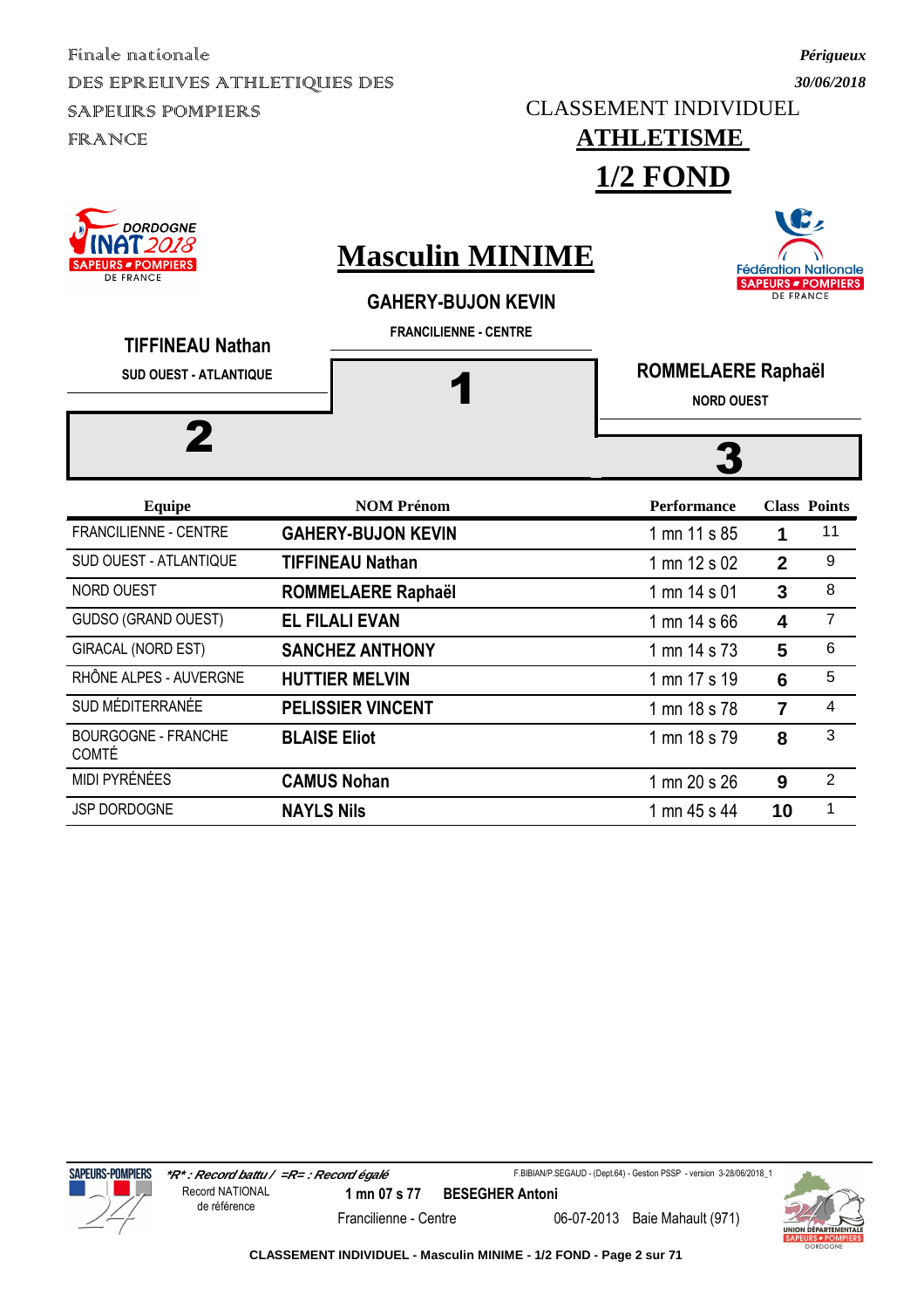*30/06/2018* CLASSEMENT INDIVIDUEL

*Périgueux*

 $\blacksquare$ 

### **ATHLETISME**

**CORDE**

| <b>DORDOGNE</b><br>2018<br><b>PEURS <i>■</i> POMPIERS</b><br><b>DE FRANCE</b><br><b>SOLTNER YOHAN</b><br><b>GIRACAL (NORD EST)</b> | <b>Masculin MINIME</b><br><b>LEVEILLE MAXIMILIEN</b><br><b>GUDSO (GRAND OUEST)</b><br><b>RECORD</b> | <b>SPACE</b><br><b>Fédération Nationale</b><br><b>SAPEURS - POMPIERS</b><br><b>DE FRANCE</b><br><b>LOURENCO MANUEL</b><br>RHÔNE ALPES - AUVERGNE |                    |                |                     |  |
|------------------------------------------------------------------------------------------------------------------------------------|-----------------------------------------------------------------------------------------------------|--------------------------------------------------------------------------------------------------------------------------------------------------|--------------------|----------------|---------------------|--|
|                                                                                                                                    |                                                                                                     |                                                                                                                                                  |                    |                |                     |  |
| <b>Equipe</b>                                                                                                                      | <b>NOM Prénom</b>                                                                                   |                                                                                                                                                  | <b>Performance</b> |                | <b>Class Points</b> |  |
| GUDSO (GRAND OUEST)                                                                                                                | <b>LEVEILLE MAXIMILIEN</b>                                                                          | *R*                                                                                                                                              | 2 s 78             | 1              | 10                  |  |
| <b>GIRACAL (NORD EST)</b>                                                                                                          | <b>SOLTNER YOHAN</b>                                                                                |                                                                                                                                                  | 3s60               | $\overline{2}$ | 8                   |  |
| RHÔNE ALPES - AUVERGNE                                                                                                             | <b>LOURENCO MANUEL</b>                                                                              |                                                                                                                                                  | 4 s 09             | 3              | $\overline{7}$      |  |
| FRANCILIENNE - CENTRE                                                                                                              | <b>GUILLAUME YOHANN</b>                                                                             |                                                                                                                                                  | 4 s 22             | 4              | 6                   |  |
| SUD OUEST - ATLANTIQUE                                                                                                             | <b>TREZEL BENOIT</b>                                                                                |                                                                                                                                                  | 5 s 09             | 5              | 5                   |  |
| <b>NORD OUEST</b>                                                                                                                  | <b>FAUVEL Kalvin</b>                                                                                |                                                                                                                                                  | 5 s 28             | 6              | 4                   |  |
| MIDI PYRÉNÉES                                                                                                                      | <b>PINEL Bastien</b>                                                                                |                                                                                                                                                  | 5s35               | 7              | 3                   |  |

JSP DORDOGNE **LAURIERE William** 7 s 00 **8** 2 SUD MÉDITERRANÉE **CAZORLA SCOTT** Essai **9** 1

**SAPEURS-POMPIERS** 

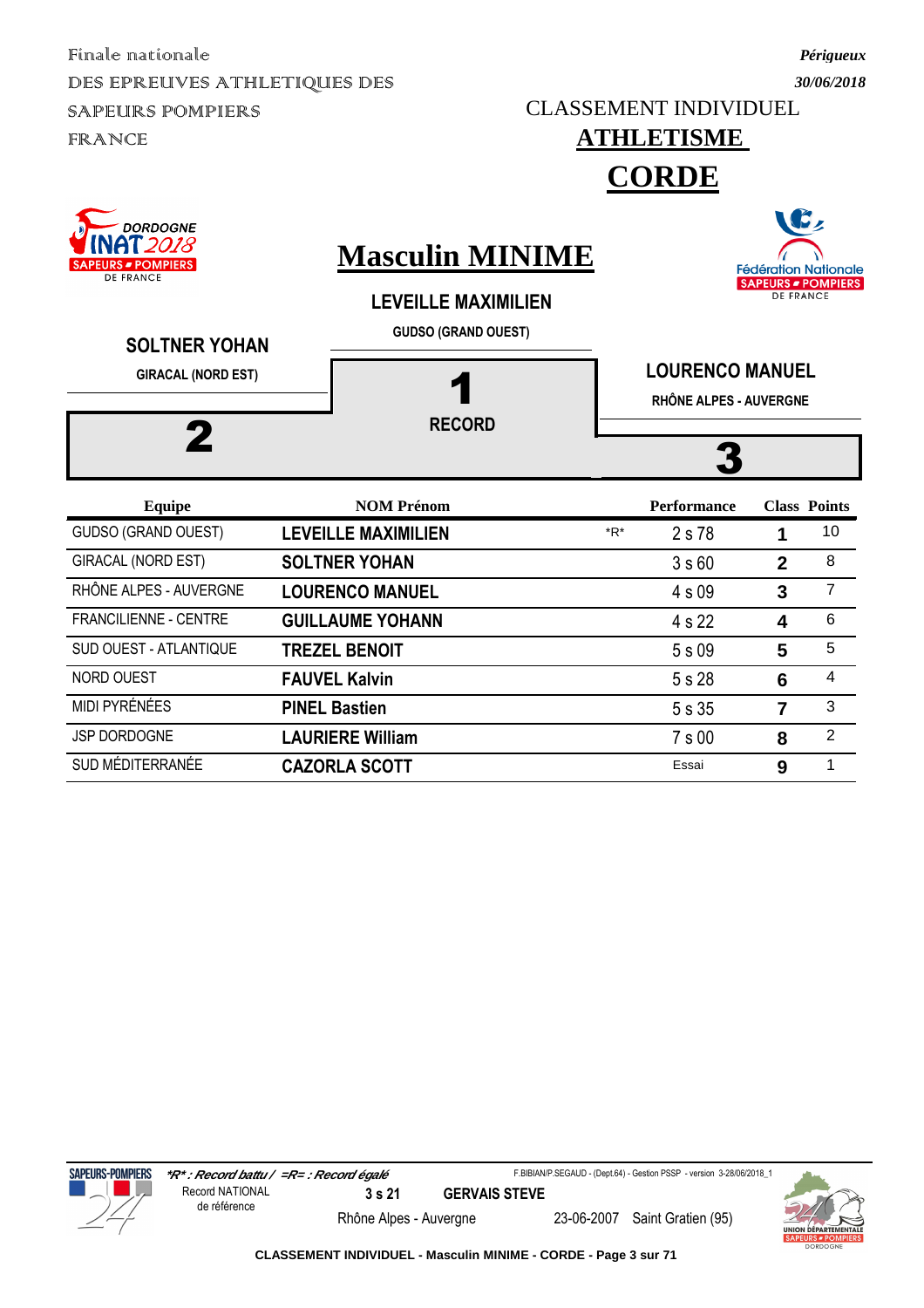#### **ATHLETISME HAUTEUR**

*Périgueux*

| <b>DORDOGNE</b><br>2018<br><b>URS - POMPIERS</b><br><b>DE FRANCE</b><br><b>LOTTIN Rémy</b><br><b>NORD OUEST</b> | <b>Masculin MINIME</b><br><b>TOURON Maxime</b><br><b>MIDI PYRÉNÉES</b> | ſz<br><b>Fédération Nationale</b><br><b>SAPEURS - POMPIERS</b><br><b>DE FRANCE</b><br><b>COLOMER VALENTIN</b><br><b>GUDSO (GRAND OUEST)</b> |                |                     |  |  |
|-----------------------------------------------------------------------------------------------------------------|------------------------------------------------------------------------|---------------------------------------------------------------------------------------------------------------------------------------------|----------------|---------------------|--|--|
| <b>Equipe</b>                                                                                                   | <b>NOM Prénom</b>                                                      | <b>Performance</b>                                                                                                                          |                | <b>Class Points</b> |  |  |
| MIDI PYRÉNÉES                                                                                                   | <b>TOURON Maxime</b>                                                   | 1 m 78                                                                                                                                      | 1              | 9                   |  |  |
| <b>NORD OUEST</b>                                                                                               | <b>LOTTIN Rémy</b>                                                     | 1 m 75                                                                                                                                      | $\mathbf{2}$   | $\overline{7}$      |  |  |
| <b>GUDSO (GRAND OUEST)</b>                                                                                      | <b>COLOMER VALENTIN</b>                                                | 1 m 70                                                                                                                                      | 3              | 6                   |  |  |
| <b>SUD OUEST - ATLANTIQUE</b>                                                                                   | <b>DESCHAMPS ROMAIN</b>                                                | 1 m 60                                                                                                                                      | 4              | 5                   |  |  |
| RHÔNE ALPES - AUVERGNE                                                                                          | <b>TERRY LILIAN</b>                                                    | 1 m 55                                                                                                                                      | 5              | $\overline{4}$      |  |  |
| <b>BOURGOGNE - FRANCHE</b><br><b>COMTÉ</b>                                                                      | <b>FICHET Mathys</b>                                                   | 1 m 55                                                                                                                                      | 6              | 3                   |  |  |
| SUD MÉDITERRANÉE                                                                                                | <b>GUISGAND MAXIME</b>                                                 | 1 m 40                                                                                                                                      | $\overline{7}$ | $\overline{2}$      |  |  |
| <b>FRANCILIENNE - CENTRE</b>                                                                                    | <b>PERCHE NATHAN</b>                                                   | 1 m 30                                                                                                                                      | 8              | 1                   |  |  |







**CLASSEMENT INDIVIDUEL - Masculin MINIME - HAUTEUR - Page 4 sur 71**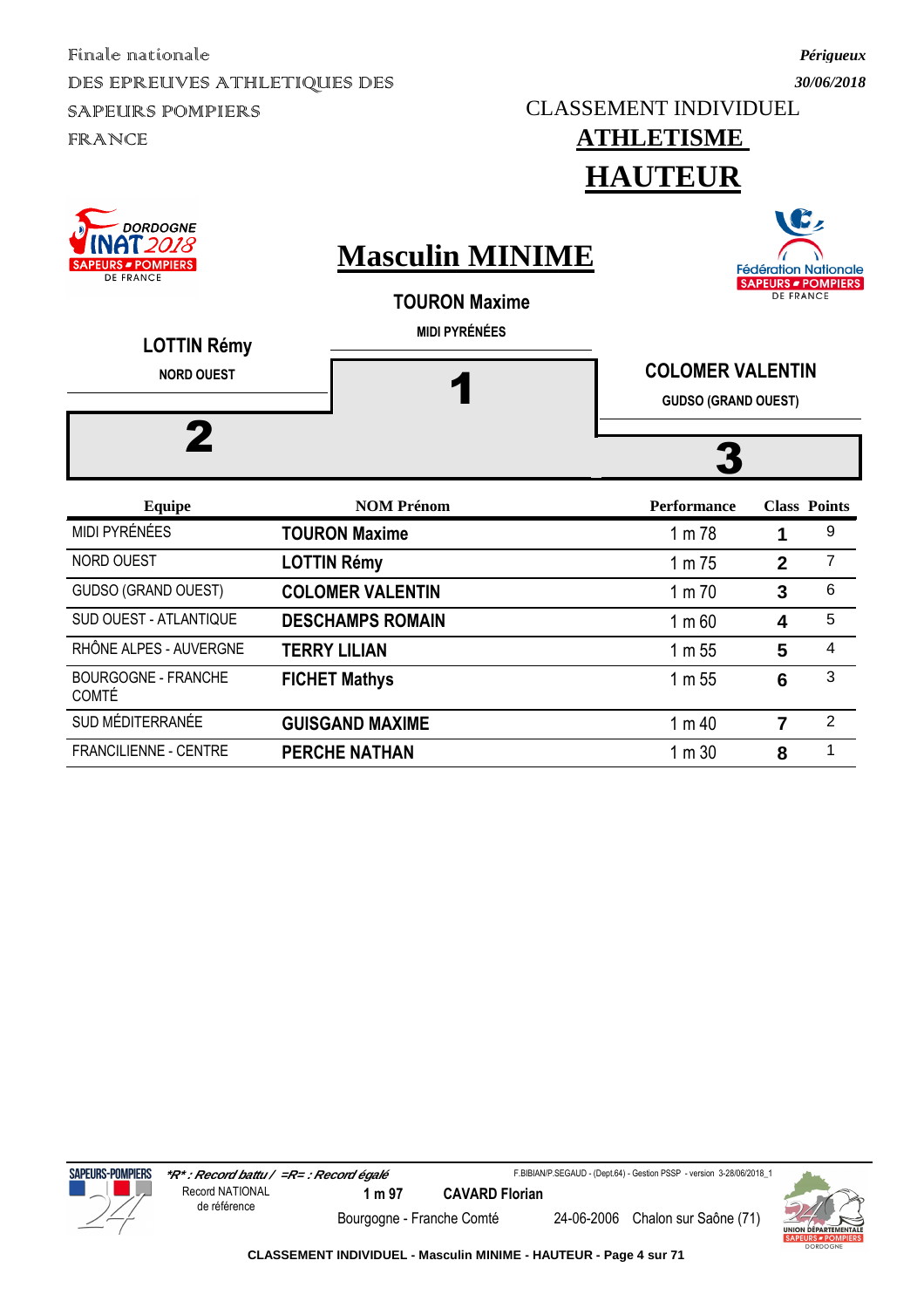CLASSEMENT INDIVIDUEL

## *30/06/2018*

*Périgueux*

#### **ATHLETISME POIDS**







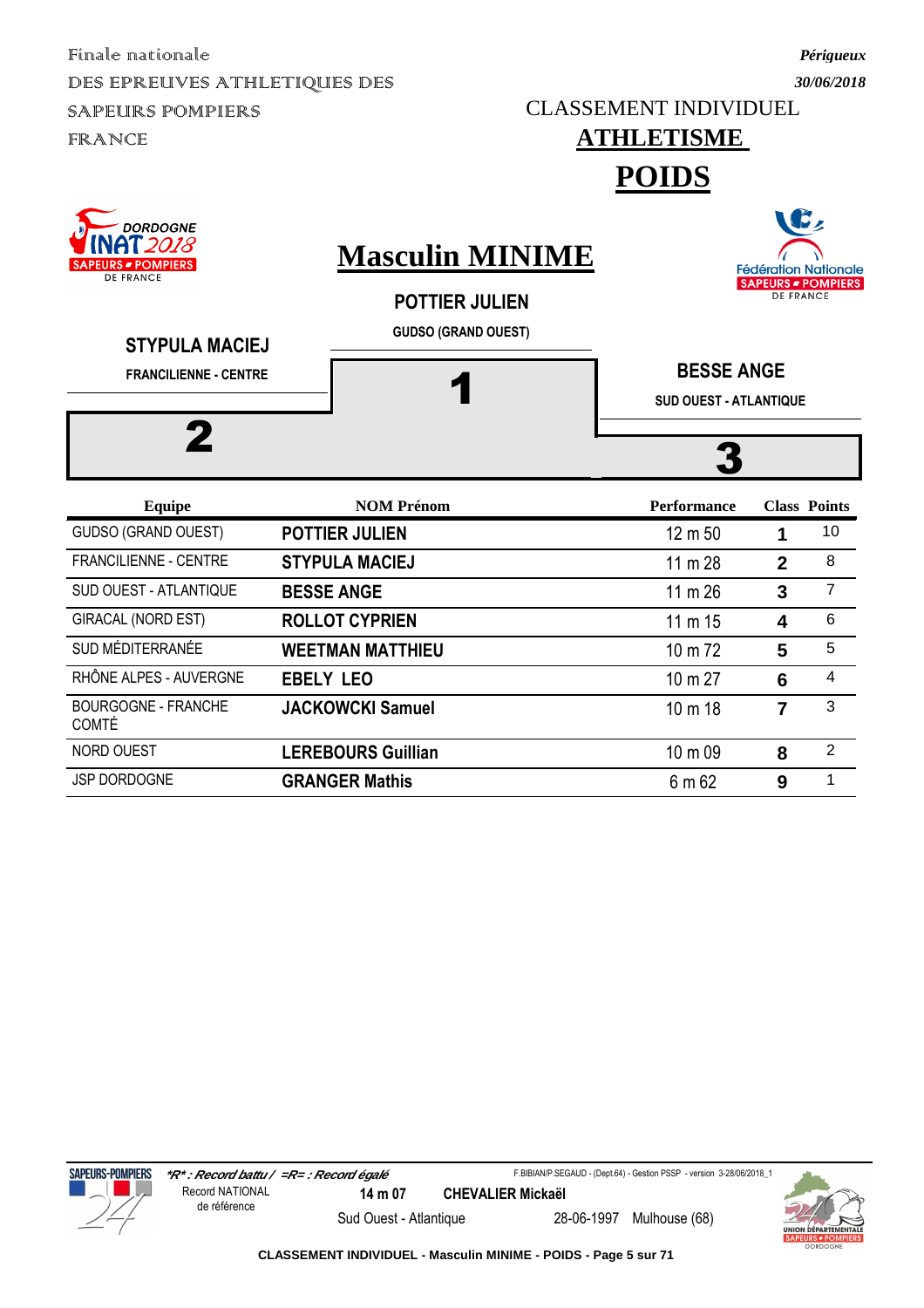Finale nationale DUI PARCOURS SPORTIF DES SAPEURS POMPIERS FRANCE

CLASSEMENT INDIVIDUEL

#### **P S S P**



### **Masculin MINIME**

#### **BOUCHU-BELLEGARDE EWAN**

**SUD OUEST - ATLANTIQUE**



#### **GRAPOTTE CLEMENT**

**RHÔNE ALPES - AUVERGNE**

2



#### **HOLLINGER QUENTIN**

**SUD OUEST - ATLANTIQUE**

3

| <b>Equipe</b>                              | <b>NOM Prénom</b>                              | <b>Performance</b> |                         | <b>Class Points</b> |
|--------------------------------------------|------------------------------------------------|--------------------|-------------------------|---------------------|
| SUD OUEST - ATLANTIQUE                     | <b>BOUCHU-BELLEGARDE EWAN</b>                  | 0 mn 59 s 12       | 1                       | 39                  |
| RHÔNE ALPES - AUVERGNE                     | <b>GRAPOTTE CLEMENT</b>                        | 1 mn 02 s 31       | $\overline{2}$          | 37                  |
| SUD OUEST - ATLANTIQUE                     | <b>HOLLINGER QUENTIN</b>                       | 1 mn 02 s 56       | $\overline{3}$          | 36                  |
| RHÔNE ALPES - AUVERGNE                     | <b>SIMOND LUCAS</b>                            | 1 mn 04 s 44       | $\overline{\mathbf{4}}$ | 35                  |
| SUD OUEST - ATLANTIQUE                     | <b>VINCENDEAU DAGIM</b>                        | 1 mn 04 s 69       | 5                       | 34                  |
| SUD MÉDITERRANÉE                           | <b>BORELLY TITOUAN</b>                         | 1 mn 04 s 75       | $6\phantom{1}6$         | 33                  |
| RHÔNE ALPES - AUVERGNE                     | <b>GILBERT JEREMY</b>                          | 1 mn 05 s 56       | $\overline{7}$          | 32                  |
| <b>MIDI PYRÉNÉES</b>                       | <b>PALTRIÉ Aymeric</b>                         | 1 mn 05 s 75       | 8                       | 31                  |
| GUDSO (GRAND OUEST)                        | <b>LE MOEN CORENTIN</b>                        | 1 mn 06 s 57       | 9                       | 30                  |
| <b>GIRACAL (NORD EST)</b>                  | <b>MATTHISS LUCAS</b>                          | 1 mn 06 s 62       | 10                      | 29                  |
| SUD OUEST - ATLANTIQUE                     | <b>DELEZAY CLEMENT</b>                         | 1 mn 07 s 50       | 11                      | 28                  |
| FRANCILIENNE - CENTRE                      | <b>DEZERT ANDY</b>                             | 1 mn 07 s 91       | 12                      | 27                  |
| NORD OUEST                                 | <b>SELMAOUI Yakub</b>                          | 1 mn 08 s 10       | 13                      | 26                  |
| NORD OUEST                                 | <b>UWAMUNGU Vianney</b>                        | 1 mn 08 s 37       | 14                      | 25                  |
| GIRACAL (NORD EST)                         | <b>MARQUILIE DYLAN</b>                         | 1 mn 08 s 53       | 15                      | 24                  |
| <b>MIDI PYRÉNÉES</b>                       | <b>VAZ Alexandre</b>                           | 1 mn 09 s 00       | 16                      | 23                  |
| <b>BOURGOGNE - FRANCHE</b><br><b>COMTÉ</b> | <b>BRUNOT Baptiste</b>                         | 1 mn 09 s 22       | 17                      | 22                  |
| MIDI PYRÉNÉES                              | <b>FAURE Quentin</b>                           | 1 mn 09 s 93       | 18                      | 21                  |
| FRANCILIENNE - CENTRE                      | <b>JEDRUSKO JEAN-BAPTISTE</b>                  | 1 mn 09 s 93       | 19                      | 20                  |
| <b>GIRACAL (NORD EST)</b>                  | <b>CHICHEPORTICHE PONCELET</b><br><b>SACHA</b> | 1 mn 10 s 40       | 20                      | 19                  |



F.BIBIAN/P.SEGAUD - (Dept.64) - Gestion PSSP - version 3-28/06/2018\_1

Bourgogne - Franche Comté 24-06-2006 Chalon sur Saône (71)

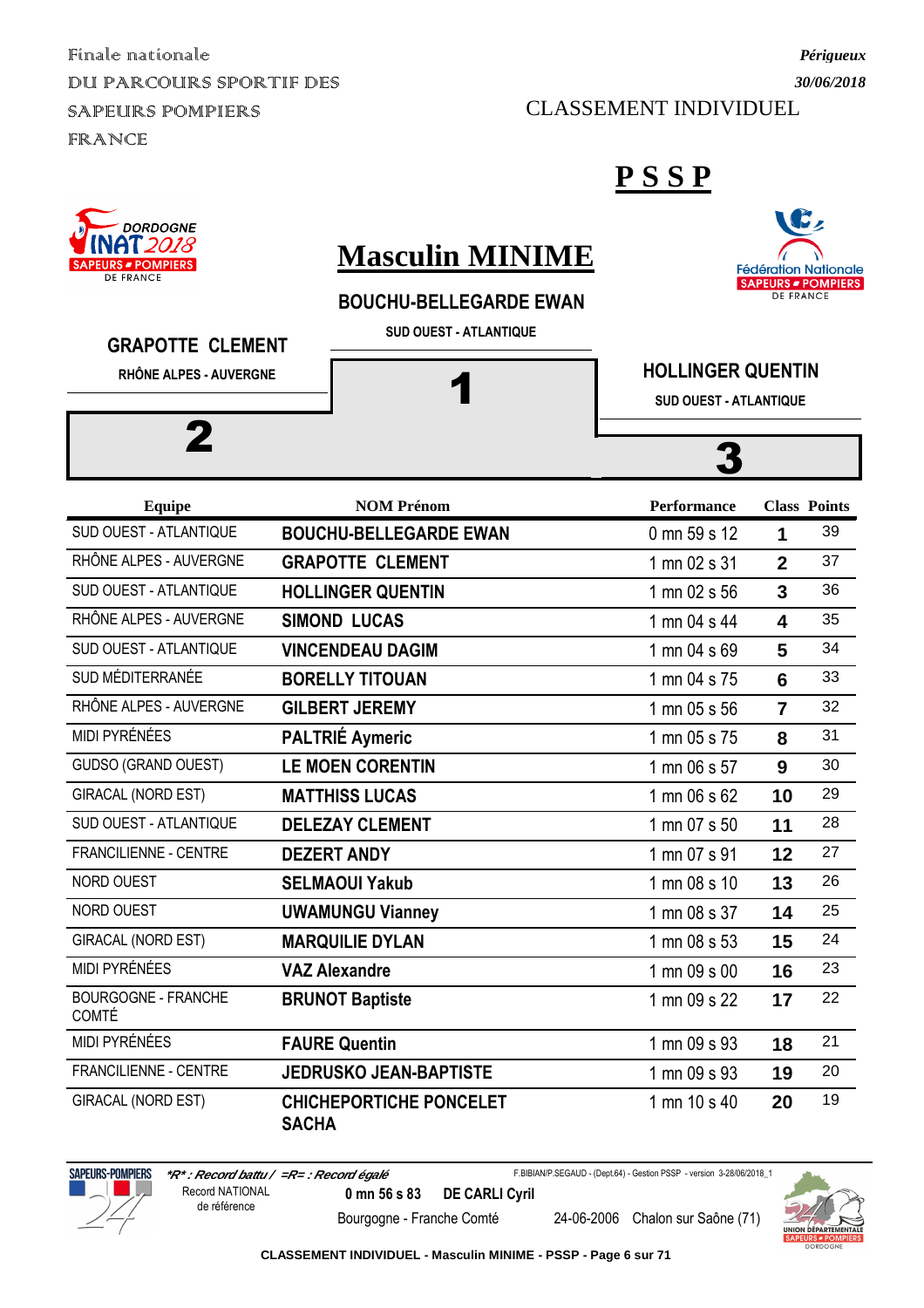| <b>FRANCILIENNE - CENTRE</b>               | <b>DA SILVA ILIAN</b>       | 1 mn 10 s 94 | 21 | 18                       |
|--------------------------------------------|-----------------------------|--------------|----|--------------------------|
| GIRACAL (NORD EST)                         | <b>LONGIS LUBIN</b>         | 1 mn 10 s 94 | 22 | 17                       |
| NORD OUEST                                 | <b>DAHMANI Amine</b>        | 1 mn 12 s 59 | 23 | 16                       |
| RHÔNE ALPES - AUVERGNE                     | <b>BROCHE JULE</b>          | 1 mn 13 s 53 | 24 | 15                       |
| GUDSO (GRAND OUEST)                        | <b>HEBERT YANNICK</b>       | 1 mn 13 s 53 | 25 | 14                       |
| NORD OUEST                                 | <b>MOISANT Mattéo</b>       | 1 mn 13 s 59 | 26 | 13                       |
| MIDI PYRÉNÉES                              | <b>BERBIZIER Valentin</b>   | 1 mn 13 s 69 | 27 | 12                       |
| JSP DORDOGNE                               | <b>DEJEAN Kevin</b>         | 1 mn 15 s 78 | 28 | 11                       |
| JSP DORDOGNE                               | <b>COTTAIS Kameron</b>      | 1 mn 16 s 03 | 29 | 10                       |
| <b>BOURGOGNE - FRANCHE</b><br><b>COMTÉ</b> | <b>POIRSON Simon</b>        | 1 mn 17 s 59 | 30 | 9                        |
| <b>BOURGOGNE - FRANCHE</b><br><b>COMTÉ</b> | <b>MUGGEO Thibault</b>      | 1 mn 18 s 90 | 31 | 8                        |
| GUDSO (GRAND OUEST)                        | <b>BIZET KYEVAN</b>         | 1 mn 20 s 44 | 32 | $\overline{7}$           |
| SUD MÉDITERRANÉE                           | <b>LEHOT STEVEN</b>         | 1 mn 21 s 19 | 33 | 6                        |
| <b>GUDSO (GRAND OUEST)</b>                 | <b>THEIS MARIUS</b>         | 1 mn 27 s 19 | 34 | 5                        |
| <b>JSP DORDOGNE</b>                        | <b>GENSOU baptiste</b>      | 1 mn 28 s 38 | 35 | $\overline{\mathcal{A}}$ |
| SUD MÉDITERRANÉE                           | <b>ROMAN ESTEBAN</b>        | 1 mn 28 s 79 | 36 | 3                        |
| JSP DORDOGNE                               | <b>MONTEL Tom</b>           | 1 mn 32 s 84 | 37 | $\overline{2}$           |
| SUD MÉDITERRANÉE                           | <b>LAKMECHE ABDELDJALIL</b> | 1 mn 35 s 34 | 38 | 1                        |



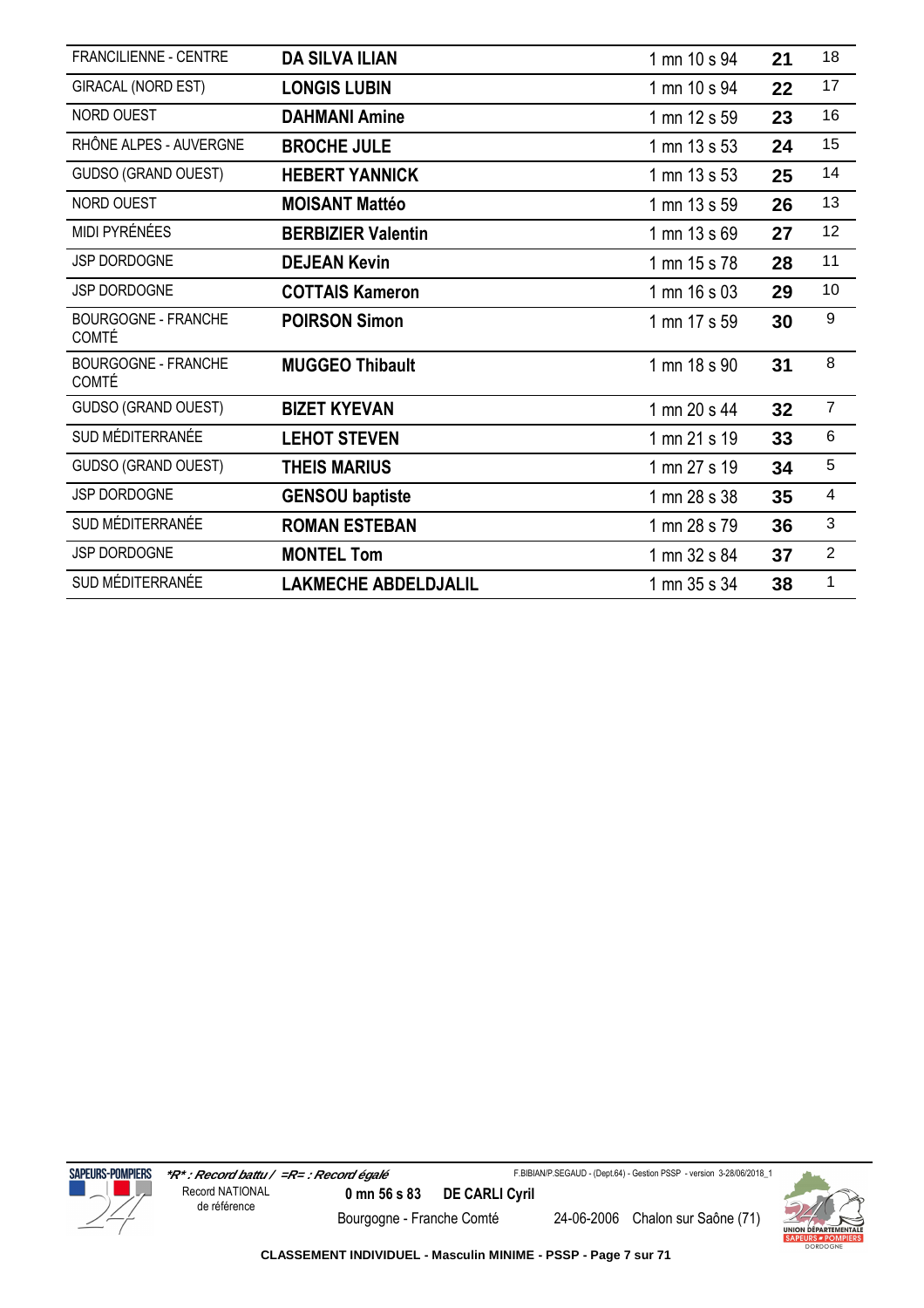CLASSEMENT INDIVIDUEL

### *30/06/2018*

*Périgueux*

#### **ATHLETISME VITESSE**





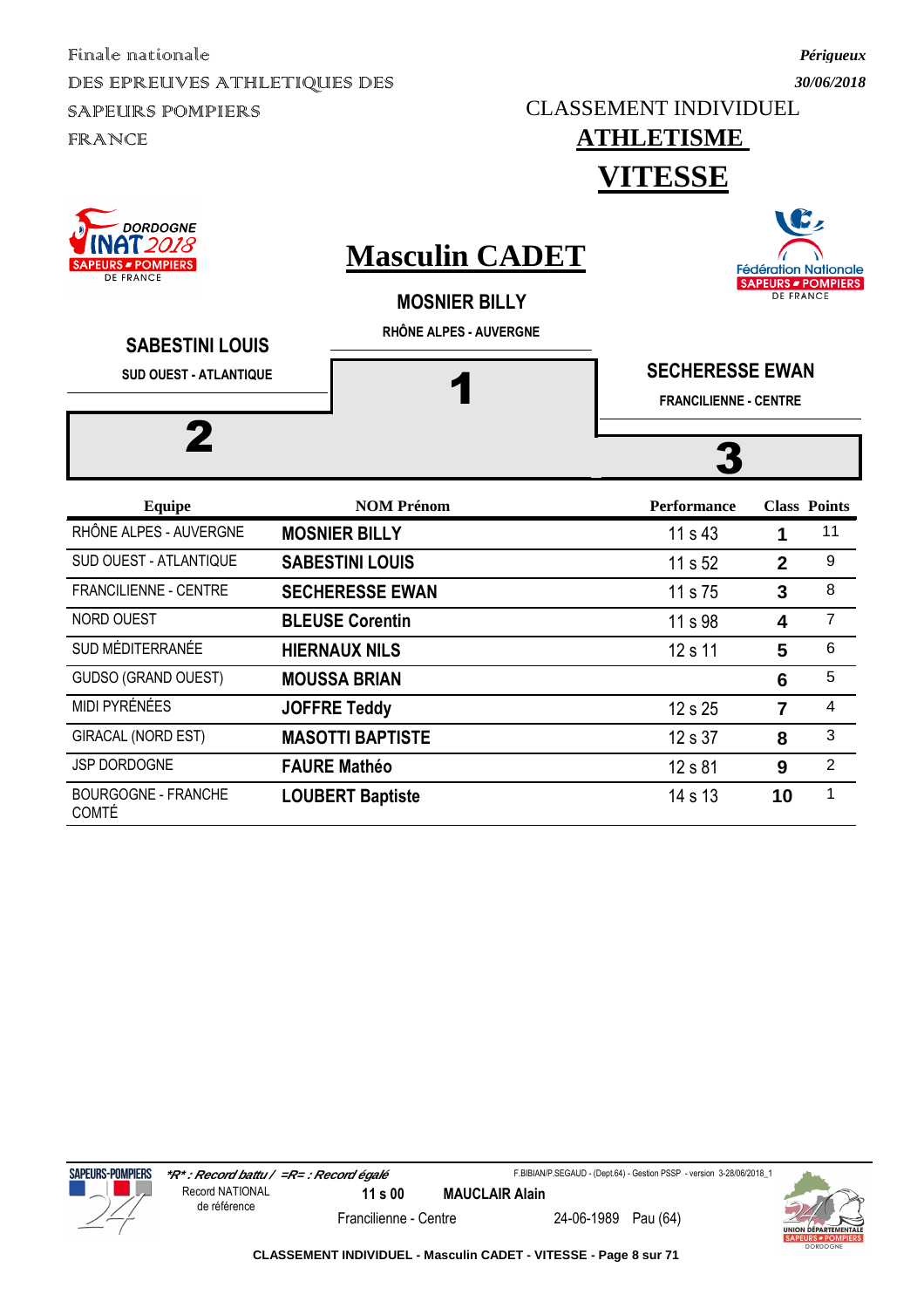CLASSEMENT INDIVIDUEL

**ATHLETISME** 

#### *30/06/2018*

*Périgueux*

|                                                                                           |                         |                                                                           | $1/2$ FOND                                                 |                         |                                                          |
|-------------------------------------------------------------------------------------------|-------------------------|---------------------------------------------------------------------------|------------------------------------------------------------|-------------------------|----------------------------------------------------------|
| <b>DORDOGNE</b><br>2018<br><b>S POMPIERS</b><br><b>DE FRANCE</b><br><b>ROBAEYS Julien</b> |                         | <b>Masculin CADET</b><br><b>KARTNER THEO</b><br><b>GIRACAL (NORD EST)</b> |                                                            | <b>DE FRANCE</b>        | <b>Fédération Nationale</b><br><b>SAPEURS - POMPIERS</b> |
| <b>MIDI PYRÉNÉES</b>                                                                      |                         |                                                                           | <b>PRESTAT Trystan</b><br><b>BOURGOGNE - FRANCHE COMTÉ</b> |                         |                                                          |
|                                                                                           |                         |                                                                           |                                                            |                         |                                                          |
| <b>Equipe</b>                                                                             |                         | <b>NOM Prénom</b>                                                         | <b>Performance</b>                                         |                         | <b>Class Points</b>                                      |
| <b>GIRACAL (NORD EST)</b>                                                                 | <b>KARTNER THEO</b>     |                                                                           | 2 mn 01 s 57                                               | 1                       | 10                                                       |
| MIDI PYRÉNÉES                                                                             | <b>ROBAEYS Julien</b>   |                                                                           | 2 mn 02 s 35                                               | $\overline{2}$          | 8                                                        |
| <b>BOURGOGNE - FRANCHE</b><br><b>COMTÉ</b>                                                | <b>PRESTAT Trystan</b>  |                                                                           | 2 mn 03 s 75                                               | 3                       | $\overline{7}$                                           |
| RHÔNE ALPES - AUVERGNE                                                                    | <b>RICARD ALEXIS</b>    |                                                                           | 2 mn 02 s 99                                               | $\overline{\mathbf{4}}$ | 6                                                        |
| <b>FRANCILIENNE - CENTRE</b>                                                              | <b>QUITTET VALENTIN</b> |                                                                           | 2 mn 06 s 07                                               | 5                       | 5                                                        |
| <b>SUD OUEST - ATLANTIQUE</b>                                                             | <b>DECLERCQ Romain</b>  |                                                                           | 2 mn 09 s 98                                               | 6                       | $\overline{4}$                                           |
| <b>GUDSO (GRAND OUEST)</b>                                                                | <b>LEDUC MATHIAS</b>    |                                                                           | 2 mn 12 s 89                                               | $\overline{7}$          | 3                                                        |
| SUD MÉDITERRANÉE                                                                          | <b>MOERMANN NIELS</b>   |                                                                           | 2 mn 13 s 79                                               | 8                       | $\overline{2}$                                           |

NORD OUEST **GUYARD Damien** 2 mn 14 s 87 **9** 1





**CLASSEMENT INDIVIDUEL - Masculin CADET - 1/2 FOND - Page 9 sur 71**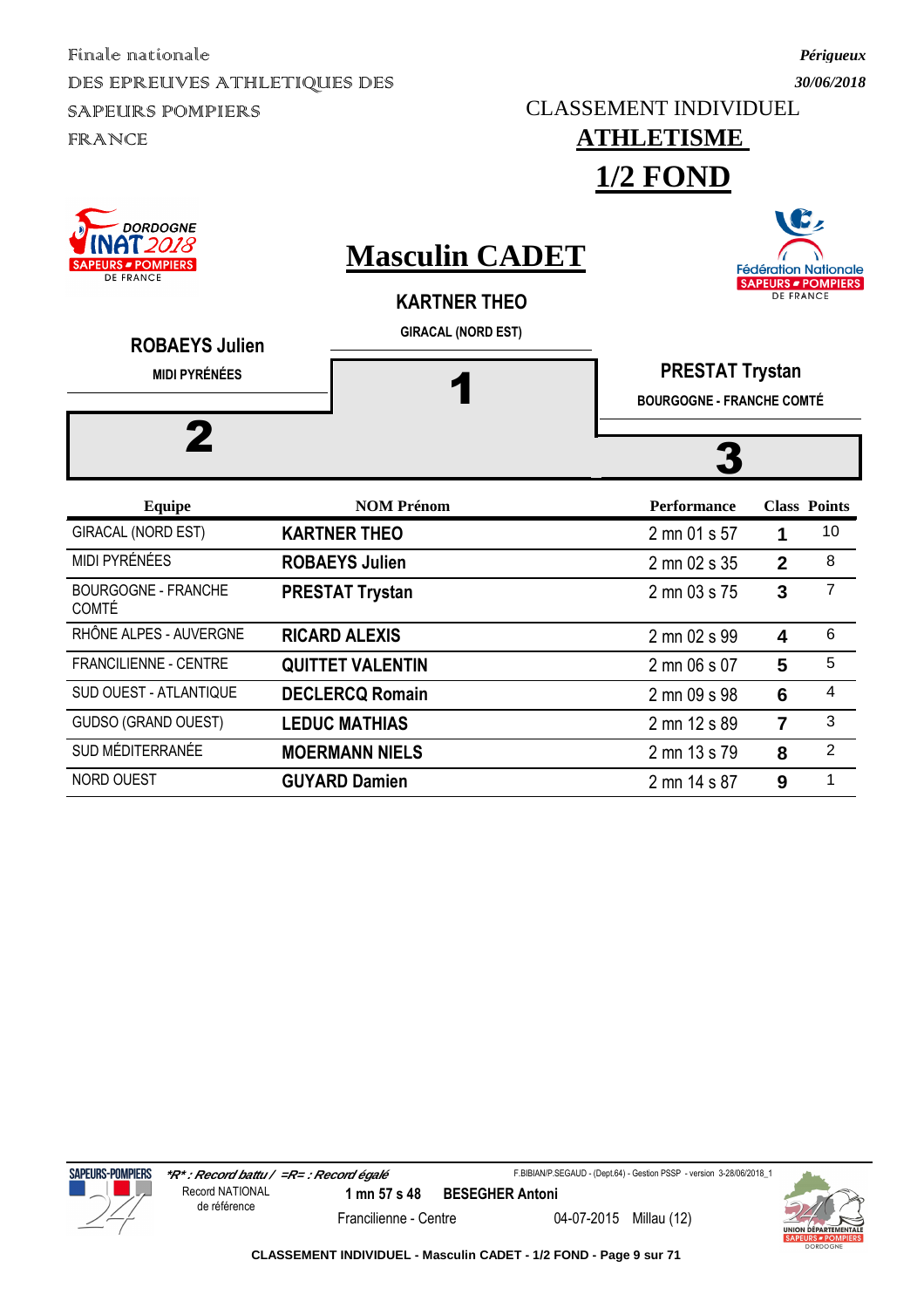CLASSEMENT INDIVIDUEL

### **ATHLETISME**

**CORDE**

| <b>DORDOGNE</b><br>018<br><b>SAPEURS - POMPIERS</b><br><b>DE FRANCE</b><br><b>VANDULYNLAEGER Louis</b><br><b>NORD OUEST</b><br>2 |  | <b>Masculin CADET</b><br><b>COULANGE FLORIAN</b><br>RHÔNE ALPES - AUVERGNE | W<br><b>Fédération Nationale</b><br><b>SAPEURS - POMPIERS</b><br><b>DE FRANCE</b> |                |                     |  |
|----------------------------------------------------------------------------------------------------------------------------------|--|----------------------------------------------------------------------------|-----------------------------------------------------------------------------------|----------------|---------------------|--|
|                                                                                                                                  |  |                                                                            | <b>ULL QUENTIN</b><br><b>SUD MÉDITERRANÉE</b>                                     |                |                     |  |
| <b>Equipe</b>                                                                                                                    |  | <b>NOM Prénom</b>                                                          | <b>Performance</b>                                                                |                | <b>Class Points</b> |  |
| RHÔNE ALPES - AUVERGNE                                                                                                           |  | <b>COULANGE FLORIAN</b>                                                    | 2 s 72                                                                            | 1              | 11                  |  |
| <b>NORD OUEST</b>                                                                                                                |  | <b>VANDULYNLAEGER Louis</b>                                                | 2 s 94                                                                            | $\overline{2}$ | 9                   |  |
| SUD MÉDITERRANÉE                                                                                                                 |  | <b>ULL QUENTIN</b>                                                         | 3s00                                                                              | 3              | 8                   |  |
| <b>FRANCILIENNE - CENTRE</b>                                                                                                     |  | <b>ENGEL MARC</b>                                                          | 3s03                                                                              | 4              | $\overline{7}$      |  |
| <b>GIRACAL (NORD EST)</b>                                                                                                        |  | <b>ALIMI NATHAN</b>                                                        | 3s06                                                                              | 5              | 6                   |  |
| <b>MIDI PYRÉNÉES</b>                                                                                                             |  | <b>DORIAN Thomas</b>                                                       | 3s19                                                                              | 6              | 5                   |  |
| <b>GUDSO (GRAND OUEST)</b>                                                                                                       |  | <b>PERRIN DAMIEN</b>                                                       | 4 s 09                                                                            | 7              | 4                   |  |
| <b>SUD OUEST - ATLANTIQUE</b>                                                                                                    |  | <b>JOQUET JORIS</b>                                                        | 4 s 31                                                                            | 8              | 3                   |  |
| <b>BOURGOGNE - FRANCHE</b><br><b>COMTÉ</b>                                                                                       |  | <b>FOUTELET Valentin</b>                                                   | 4 s 40                                                                            | 9              | $\overline{2}$      |  |

JSP DORDOGNE **LABORIE Théo** 6 s 32 **10** 1







**CLASSEMENT INDIVIDUEL - Masculin CADET - CORDE - Page 10 sur 71**

 $\rightarrow$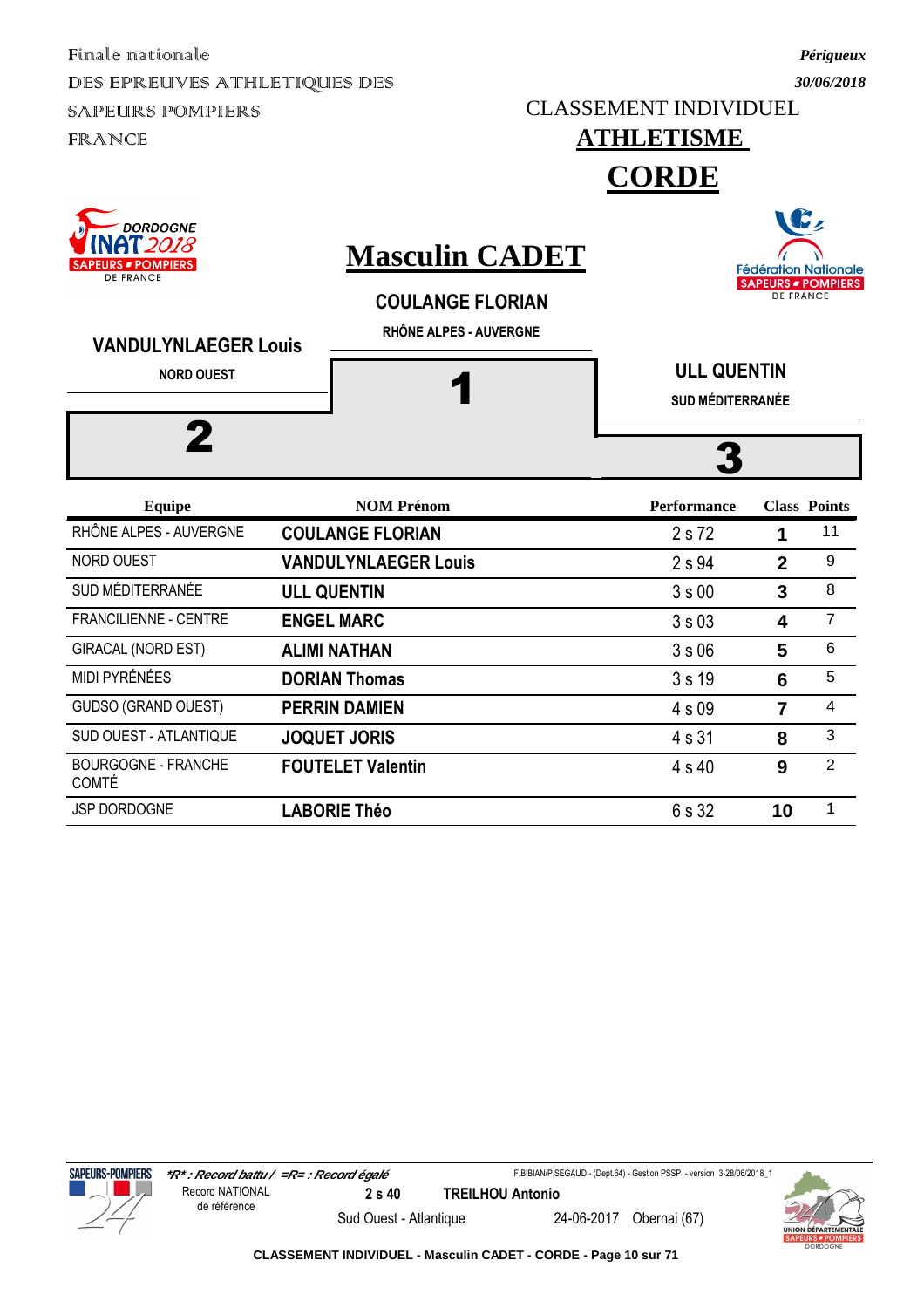CLASSEMENT INDIVIDUEL

#### *Périgueux 30/06/2018*



JSP DORDOGNE **PESTOURIE Axel PESTOURIE Axel Essai 11** 1



Nord Ouest 27-06-1998 Grenoble (38)

F.BIBIAN/P.SEGAUD - (Dept.64) - Gestion PSSP - version 3-28/06/2018\_1

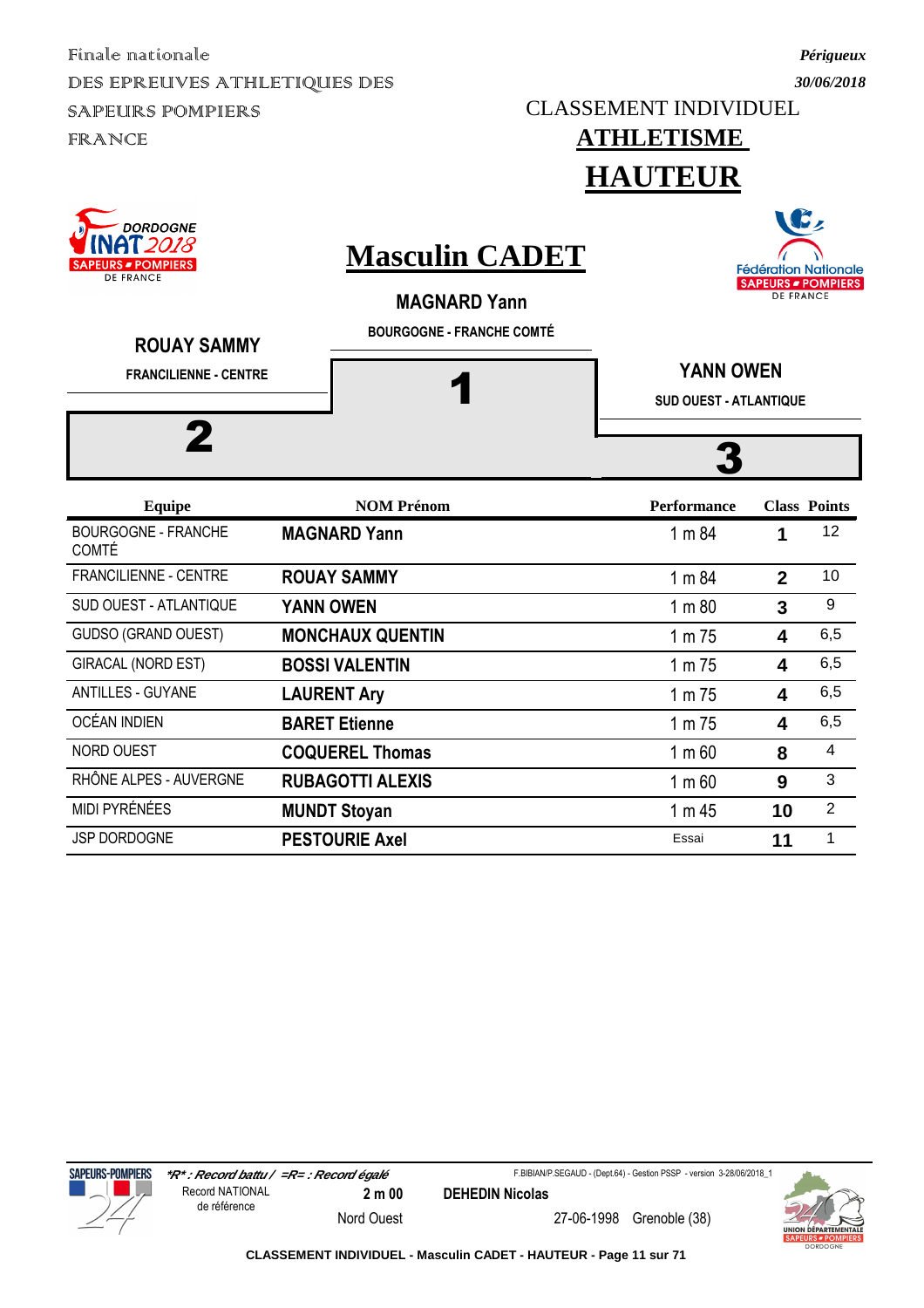CLASSEMENT INDIVIDUEL

### **ATHLETISME**

**POIDS**



JSP DORDOGNE **SEMBLAT Benjamin 1 1 1 1 1 1 1 9 1** 





**CLASSEMENT INDIVIDUEL - Masculin CADET - POIDS - Page 12 sur 71**







*Périgueux 30/06/2018*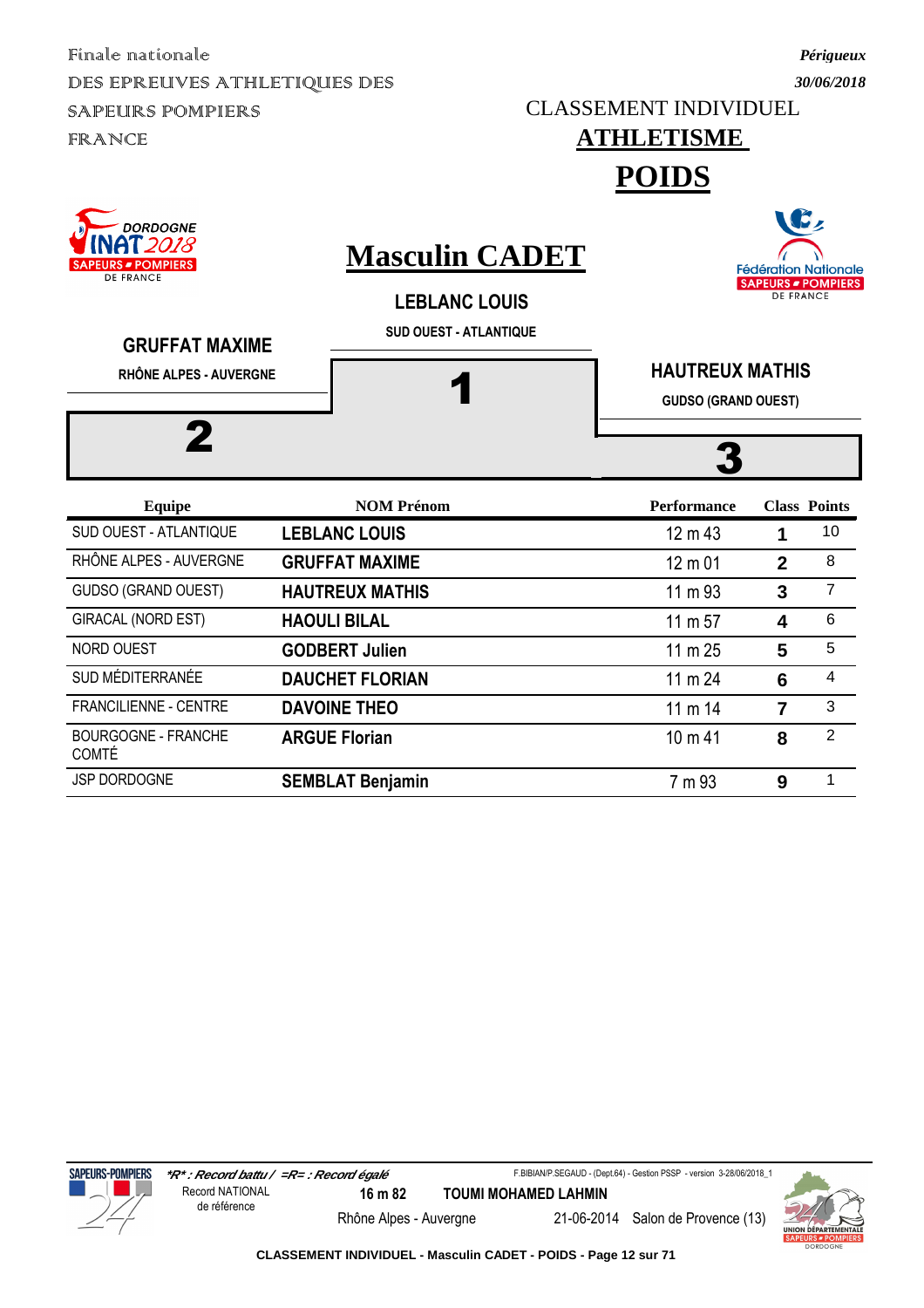Finale nationale DUI PARCOURS SPORTIF DES SAPEURS POMPIERS FRANCE

CLASSEMENT INDIVIDUEL

#### **P S S P**

| <b>DORDOGNE</b><br><b>NAT 2018</b><br><b>RS • POMPIERS</b><br><b>DE FRANCE</b> | <b>Masculin CADET</b><br><b>LLINARES CLEMENT</b><br><b>SUD MÉDITERRANÉE</b> |                                                        | <b>DE FRANCE</b>        | <b>Fédération Nationale</b><br><b>SAPEURS - POMPIERS</b> |
|--------------------------------------------------------------------------------|-----------------------------------------------------------------------------|--------------------------------------------------------|-------------------------|----------------------------------------------------------|
| <b>MOISSETTE LOIC</b><br><b>GIRACAL (NORD EST)</b>                             |                                                                             | <b>MUTEL Jorys</b><br><b>BOURGOGNE - FRANCHE COMTÉ</b> |                         |                                                          |
|                                                                                |                                                                             |                                                        |                         |                                                          |
| <b>Equipe</b>                                                                  | <b>NOM Prénom</b>                                                           | <b>Performance</b>                                     |                         | <b>Class Points</b>                                      |
| SUD MÉDITERRANÉE                                                               | <b>LLINARES CLEMENT</b>                                                     | 1 mn 18 s 53                                           | 1                       | 38                                                       |
| GIRACAL (NORD EST)                                                             | <b>MOISSETTE LOIC</b>                                                       | 1 mn 19 s 10                                           | $\overline{2}$          | 36                                                       |
| <b>BOURGOGNE - FRANCHE</b><br><b>COMTÉ</b>                                     | <b>MUTEL Jorys</b>                                                          | 1 mn 20 s 47                                           | 3                       | 35                                                       |
| FRANCILIENNE - CENTRE                                                          | <b>LAFOND LILIAN</b>                                                        | 1 mn 20 s 65                                           | $\overline{\mathbf{4}}$ | 34                                                       |
| RHÔNE ALPES - AUVERGNE                                                         | <b>CHARRETIER LOUISON</b>                                                   | 1 mn 20 s 68                                           | 5                       | 33                                                       |
| RHÔNE ALPES - AUVERGNE                                                         | <b>FLAMAND LOIC</b>                                                         | 1 mn 21 s 62                                           | 6                       | 32                                                       |
| NORD OUEST                                                                     | <b>PORA Charles</b>                                                         | 1 mn 21 s 87                                           | $\overline{7}$          | 31                                                       |
| NORD OUEST                                                                     | <b>QUICRAY Clément</b>                                                      | 1 mn 22 s 34                                           | 8                       | 30                                                       |
| <b>MIDI PYRÉNÉES</b>                                                           | <b>AUGUSTE Clément</b>                                                      | 1 mn 22 s 56                                           | 9                       | 29                                                       |
| GIRACAL (NORD EST)                                                             | <b>GUERLAY BAPTISTE</b>                                                     | 1 mn 23 s 63                                           | 10                      | 28                                                       |
| MIDI PYRÉNÉES                                                                  | <b>JUANEDA Léo</b>                                                          | 1 mn 23 s 69                                           | 11                      | 27                                                       |
| SUD OUEST - ATLANTIQUE                                                         | <b>MINBIELLE LOIC</b>                                                       | 1 mn 24 s 06                                           | 12                      | 26                                                       |
| <b>GUDSO (GRAND OUEST)</b>                                                     | <b>MARCHAND THEO</b>                                                        | 1 mn 24 s 15                                           | 13                      | 25                                                       |
| <b>BOURGOGNE - FRANCHE</b><br><b>COMTÉ</b>                                     | <b>SEIGNEZ Lucas</b>                                                        | 1 mn 24 s 25                                           | 14                      | 24                                                       |
| SUD OUEST - ATLANTIQUE                                                         | <b>CORDEAU ALEXIS</b>                                                       | 1 mn 24 s 87                                           | 15                      | 23                                                       |
| FRANCILIENNE - CENTRE                                                          | LE BERRE ALEX                                                               | 1 mn 25 s 36                                           | 16                      | 22                                                       |
| SUD OUEST - ATLANTIQUE                                                         | <b>BECQUET ALBERT</b>                                                       | 1 mn 25 s 90                                           | 17                      | 21                                                       |
| SUD MÉDITERRANÉE                                                               | <b>CROS JEAN</b>                                                            | 1 mn 26 s 25                                           | 18                      | 20                                                       |
| GIRACAL (NORD EST)                                                             | <b>BURGER GREGOIRE</b>                                                      | 1 mn 26 s 75                                           | 19                      | 19                                                       |
| RHÔNE ALPES - AUVERGNE                                                         | <b>GERMAIN MATHIS</b>                                                       | 1 mn 26 s 85                                           | 20                      | 18                                                       |

**SAPEURS-POMPIERS** 

 **\*R\* : Record battu / =R= : Record égalé 1 mn 02 s 40 JARNET Ludovic** Record NATIONAL de référence

F.BIBIAN/P.SEGAUD - (Dept.64) - Gestion PSSP - version 3-28/06/2018\_1

Rhône Alpes - Auvergne 26-06-1993 Vitrolles (13)

**CLASSEMENT INDIVIDUEL - Masculin CADET - PSSP - Page 13 sur 71**



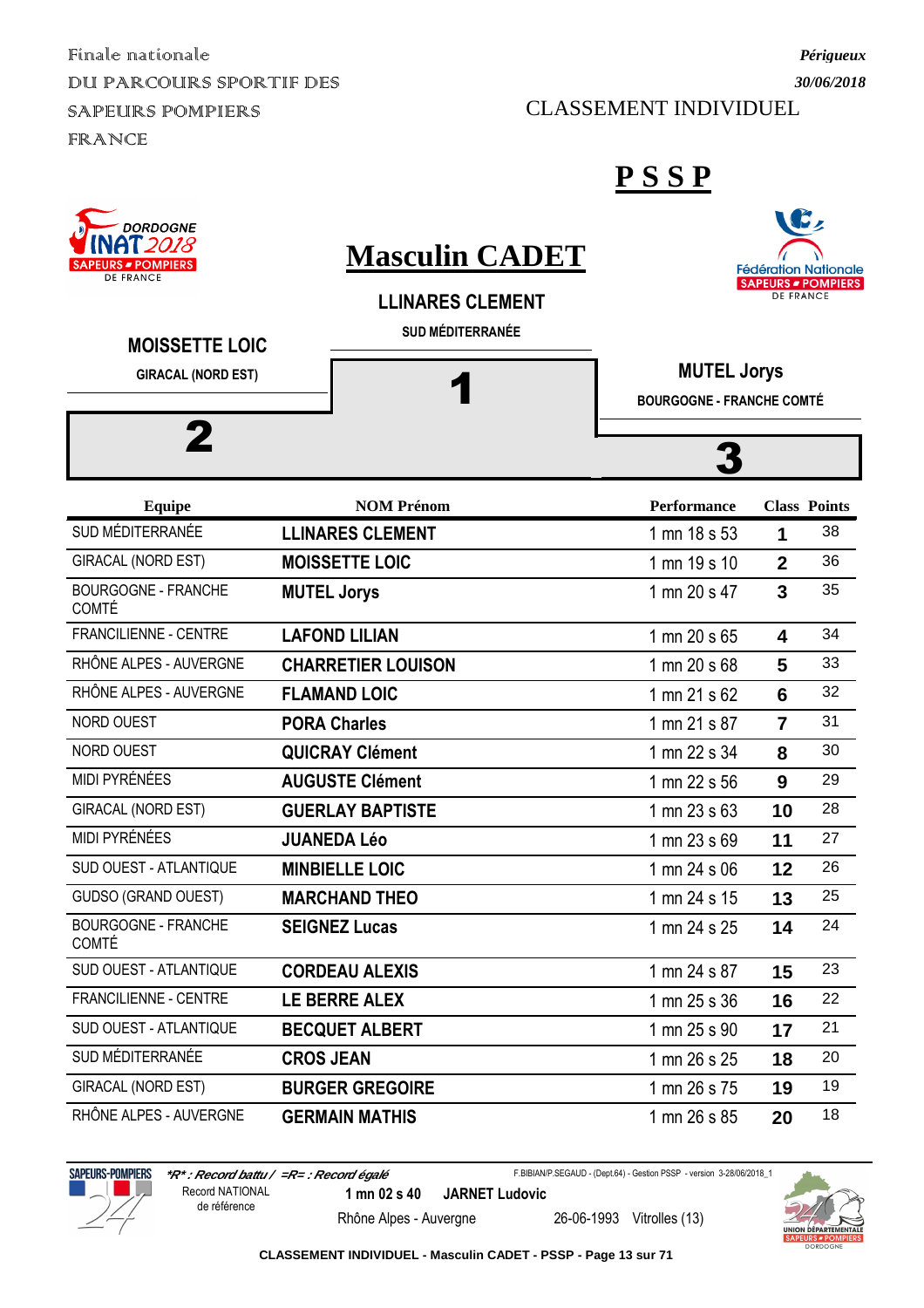| <b>BOURGOGNE - FRANCHE</b><br><b>COMTÉ</b> | <b>GOYET Charles</b>        | 1 mn 26 s 90 | 21 | 17             |
|--------------------------------------------|-----------------------------|--------------|----|----------------|
| SUD MÉDITERRANÉE                           | <b>COZETTE DORIAN</b>       | 1 mn 27 s 41 | 22 | 16             |
| NORD OUEST                                 | <b>GODARD Aurélien</b>      | 1 mn 29 s 59 | 23 | 15             |
| GUDSO (GRAND OUEST)                        | LE DU CARON JEREMY          | 1 mn 30 s 13 | 24 | 14             |
| MIDI PYRÉNÉES                              | <b>ARSANDAUX Pierre</b>     | 1 mn 30 s 18 | 25 | 13             |
| <b>SUD OUEST - ATLANTIQUE</b>              | <b>COURAU PAUL</b>          | 1 mn 30 s 54 | 26 | 12             |
| GUDSO (GRAND OUEST)                        | LE CORNEC ENZO              | 1 mn 30 s 91 | 27 | 11             |
| NORD OUEST                                 | <b>MARIANSKI Tom</b>        | 1 mn 31 s 46 | 28 | 10             |
| <b>BOURGOGNE - FRANCHE</b><br><b>COMTÉ</b> | <b>MAHAUT Jurgen</b>        | 1 mn 31 s 84 | 29 | $9\,$          |
| <b>FRANCILIENNE - CENTRE</b>               | <b>LARRAS TRISTAN</b>       | 1 mn 31 s 84 | 30 | 8              |
| <b>FRANCILIENNE - CENTRE</b>               | <b>BRIARD DAMIEN</b>        | 1 mn 31 s 94 | 31 | $\overline{7}$ |
| GIRACAL (NORD EST)                         | <b>FRANCOIS PAUL</b>        | 1 mn 33 s 50 | 32 | 6              |
| JSP DORDOGNE                               | <b>CHANTEGREILH Clément</b> | 1 mn 35 s 94 | 33 | 5              |
| SUD MÉDITERRANÉE                           | <b>ARDHUIN MATHIS</b>       | 1 mn 36 s 37 | 34 | 4              |
| RHÔNE ALPES - AUVERGNE                     | <b>BRETON MATHEO</b>        | 1 mn 37 s 22 | 35 | 3              |
| GUDSO (GRAND OUEST)                        | <b>BELLEIL ANTOINE</b>      | 1 mn 37 s 79 | 36 | $\overline{2}$ |
| MIDI PYRÉNÉES                              | <b>KLEINE Cyril</b>         | 1 mn 43 s 97 | 37 | 1              |



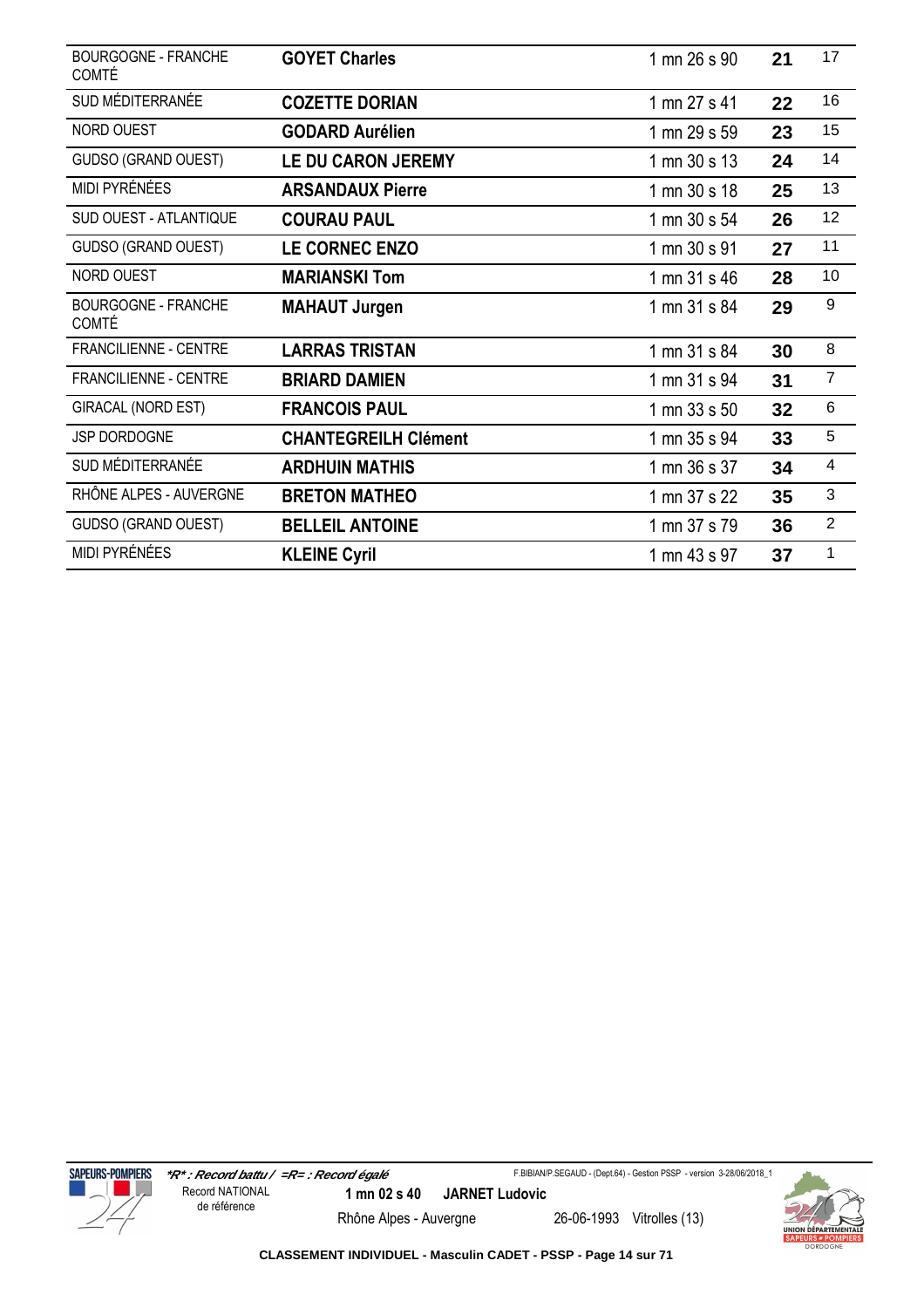CLASSEMENT INDIVIDUEL

### **ATHLETISME VITESSE**

| <b>DORDOGNE</b><br>018<br><b>SAPEURS - POMPIERS</b><br><b>DE FRANCE</b><br><b>DYSON Lucas</b> | <b>Masculin JUNIOR</b><br><b>ARMANGAU PATRICK</b><br><b>SUD MÉDITERRANÉE</b> |                                                      | <b>DE FRANCE</b> | <b>Fédération Nationale</b><br><b>SAPEURS - POMPIERS</b> |  |  |
|-----------------------------------------------------------------------------------------------|------------------------------------------------------------------------------|------------------------------------------------------|------------------|----------------------------------------------------------|--|--|
| <b>NORD OUEST</b><br>2                                                                        |                                                                              | <b>KEITA MOHAMED</b><br><b>FRANCILIENNE - CENTRE</b> |                  |                                                          |  |  |
| <b>Equipe</b>                                                                                 | <b>NOM Prénom</b>                                                            | <b>Performance</b>                                   |                  | <b>Class Points</b>                                      |  |  |
| SUD MÉDITERRANÉE                                                                              | <b>ARMANGAU PATRICK</b>                                                      | 11 s 35                                              |                  | 10                                                       |  |  |
| <b>NORD OUEST</b>                                                                             | <b>DYSON Lucas</b>                                                           | 11 s 36                                              | $\overline{2}$   | 8                                                        |  |  |
| <b>FRANCILIENNE - CENTRE</b>                                                                  | <b>KEITA MOHAMED</b>                                                         | 11 s 66                                              | 3                | $\overline{7}$                                           |  |  |
| <b>GIRACAL (NORD EST)</b>                                                                     | <b>SOATRA NASSER</b>                                                         | 11 s 94                                              | 4                | 6                                                        |  |  |
| RHÔNE ALPES - AUVERGNE                                                                        | <b>YAPO XAVIER</b>                                                           | 11 s 96                                              | $5\phantom{1}$   | 5                                                        |  |  |

SUD OUEST - ATLANTIQUE **DADU KEVIN 12 s 19 6** 4 GUDSO (GRAND OUEST) **LEPAGE HUGO** 12 s 27 <sup>3</sup>

MIDI PYRÉNÉES **PIVET Titouan** 12 s 57 **9** 1

**GIROD Louis** 12 s 50 **8** 2



BOURGOGNE - FRANCHE

COMTÉ

**SAPEURS-POMPIERS** 

F.BIBIAN/P.SEGAUD - (Dept.64) - Gestion PSSP - version 3-28/06/2018\_1



Midi Pyrénées 25-06-1994 Rodez (12)



*Périgueux 30/06/2018*

WG.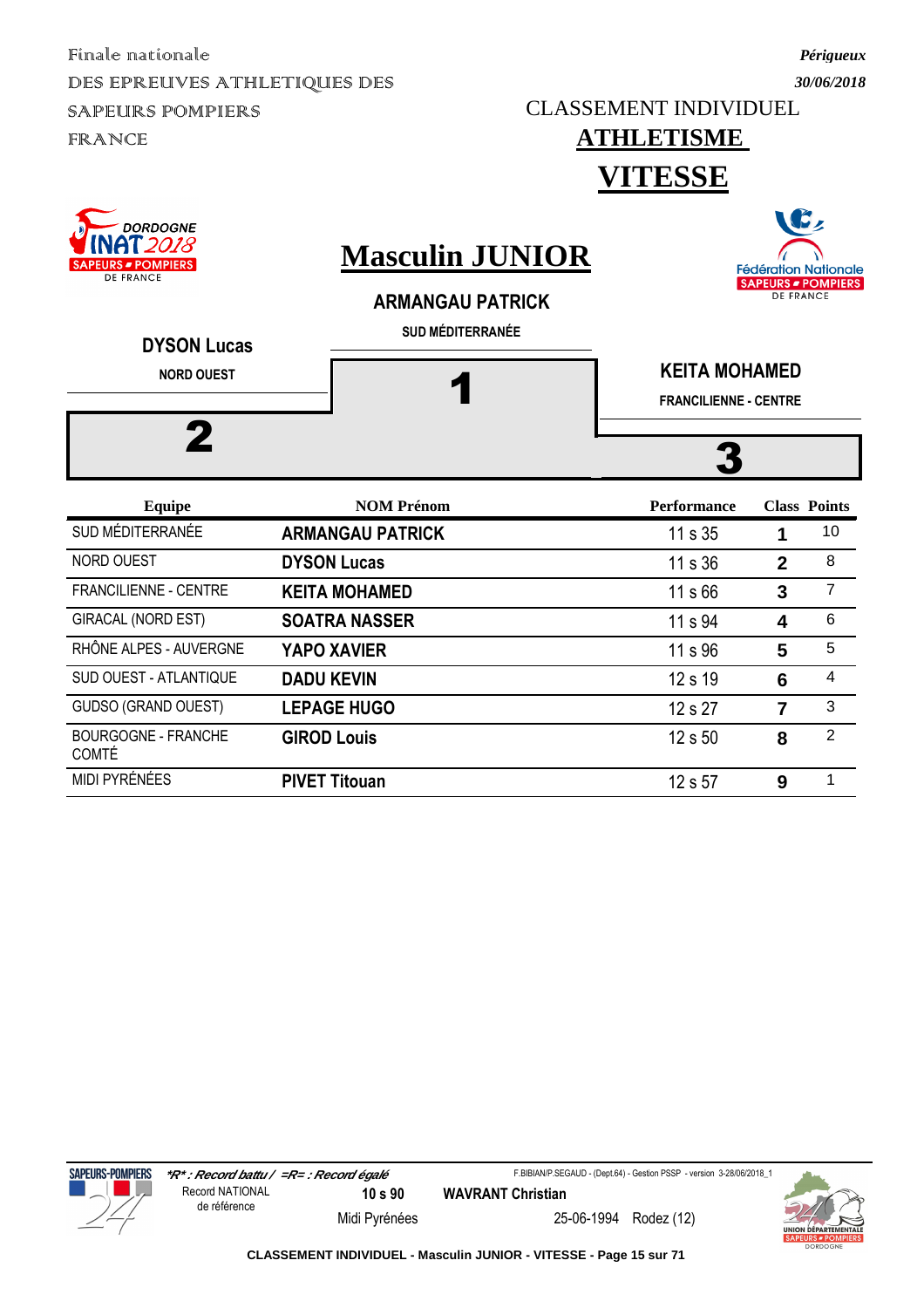*30/06/2018* CLASSEMENT INDIVIDUEL

**1/2 FOND**

## **ATHLETISME**

*Périgueux*

| DORDOGNE<br>018<br><b>POMPIERS</b><br>DE FRANCE<br><b>THUILLIER Maxime</b> | <b>Masculin JUNIOR</b><br><b>ZEROUKI MAXIME</b><br>RHÔNE ALPES - AUVERGNE |                               | <b>DE FRANCE</b>        | <b>Fédération Nationale</b><br><b>SAPEURS - POMPIERS</b> |  |
|----------------------------------------------------------------------------|---------------------------------------------------------------------------|-------------------------------|-------------------------|----------------------------------------------------------|--|
| <b>NORD OUEST</b>                                                          |                                                                           | <b>CHEBAIKI Sabry</b>         |                         |                                                          |  |
|                                                                            |                                                                           | <b>SUD OUEST - ATLANTIQUE</b> |                         |                                                          |  |
|                                                                            |                                                                           |                               |                         |                                                          |  |
| <b>Equipe</b>                                                              | <b>NOM Prénom</b>                                                         | <b>Performance</b>            |                         | <b>Class Points</b>                                      |  |
| RHÔNE ALPES - AUVERGNE                                                     | <b>ZEROUKI MAXIME</b>                                                     | 2 mn 39 s 58                  | 1                       | 11                                                       |  |
| NORD OUEST                                                                 | <b>THUILLIER Maxime</b>                                                   | 2 mn 42 s 12                  | $\overline{2}$          | 9                                                        |  |
| <b>SUD OUEST - ATLANTIQUE</b>                                              | <b>CHEBAIKI Sabry</b>                                                     | 2 mn 42 s 63                  | 3                       | 8                                                        |  |
| SUD MÉDITERRANÉE                                                           | <b>DOSSO MATHIEU</b>                                                      | 2 mn 43 s 83                  | $\overline{\mathbf{4}}$ | $\overline{7}$                                           |  |
| GUDSO (GRAND OUEST)                                                        | <b>USSEL QUENTIN</b>                                                      | 2 mn 46 s 60                  | 5                       | 6                                                        |  |
| <b>GIRACAL (NORD EST)</b>                                                  | <b>EL BAHI YOUNESSE</b>                                                   | 2 mn 46 s 86                  | 6                       | 5                                                        |  |
| <b>FRANCILIENNE - CENTRE</b>                                               | <b>LAMBERT VALENTIN</b>                                                   | 2 mn 52 s 92                  | 7                       | 4                                                        |  |
| <b>JSP DORDOGNE</b>                                                        | <b>DELORDS Mathieu</b>                                                    | 2 mn 55 s 98                  | 8                       | 3                                                        |  |
| <b>MIDI PYRÉNÉES</b>                                                       | <b>AUBERT Jilian</b>                                                      | 3 mn 32 s 68                  | 9                       | $\overline{2}$                                           |  |

**RENAUD Quentin** 3 mn 33 s 45 **10** <sup>1</sup>





BOURGOGNE - FRANCHE

COMTÉ

Nord Ouest 27-06-1998 Grenoble (38)

F.BIBIAN/P.SEGAUD - (Dept.64) - Gestion PSSP - version 3-28/06/2018\_1

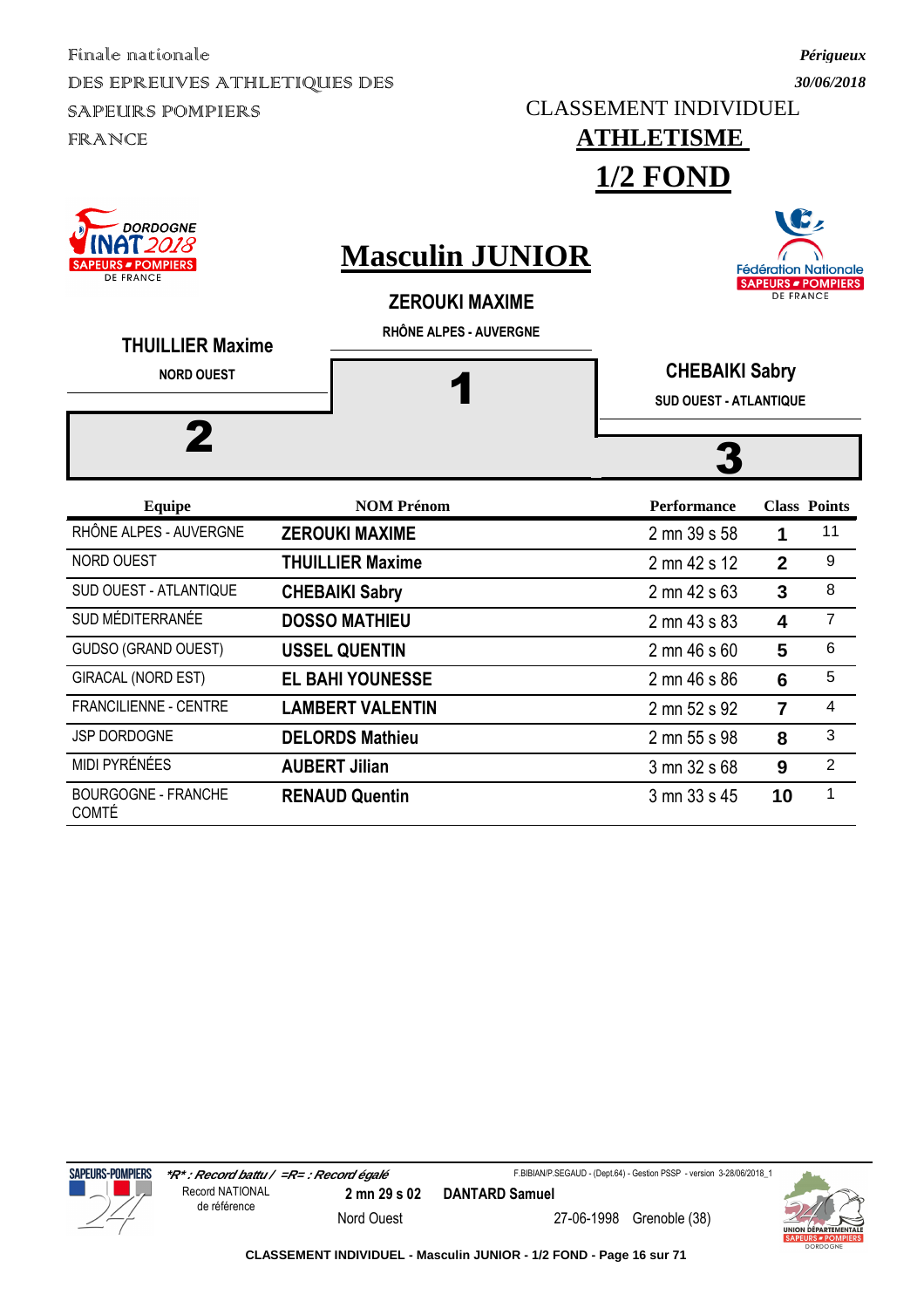CLASSEMENT INDIVIDUEL

**ATHLETISME** 

### *30/06/2018*

*Périgueux*

| <b>DORDOGNE</b><br>2018<br><b>SAPEURS - POMPIERS</b><br><b>DE FRANCE</b><br><b>DISTINGUIN Yanice</b><br><b>NORD OUEST</b> |  |                                                                                    | <b>CORDE</b>                                    |                  |                                                                |
|---------------------------------------------------------------------------------------------------------------------------|--|------------------------------------------------------------------------------------|-------------------------------------------------|------------------|----------------------------------------------------------------|
|                                                                                                                           |  | <b>Masculin JUNIOR</b><br><b>TREILHOU ANTONIO</b><br><b>SUD OUEST - ATLANTIQUE</b> |                                                 | <b>DE FRANCE</b> | B,<br><b>Fédération Nationale</b><br><b>SAPEURS - POMPIERS</b> |
|                                                                                                                           |  |                                                                                    | <b>CLEMENT GERAUD</b><br>RHÔNE ALPES - AUVERGNE |                  |                                                                |
| 2                                                                                                                         |  |                                                                                    |                                                 |                  |                                                                |
| <b>Equipe</b>                                                                                                             |  | <b>NOM Prénom</b>                                                                  | <b>Performance</b>                              |                  | <b>Class Points</b>                                            |
| SUD OUEST - ATLANTIQUE                                                                                                    |  | <b>TREILHOU ANTONIO</b>                                                            | 3s47                                            | 1                | 9                                                              |
| <b>NORD OUEST</b>                                                                                                         |  | <b>DISTINGUIN Yanice</b>                                                           | 3s50                                            | $\overline{2}$   | $\overline{7}$                                                 |
| RHÔNE ALPES - AUVERGNE                                                                                                    |  | <b>CLEMENT GERAUD</b>                                                              | 3s65                                            | 3                | 6                                                              |

MIDI PYRÉNÉES **FOURNIER Léo** 4 s 34 **4** 5 GUDSO (GRAND OUEST) **MECHINEAU BENOIT** 4 s 47 5 4 FRANCILIENNE - CENTRE **DE MAGALHAES MATHIEU** 4 s 66 6 <sup>3</sup> SUD MÉDITERRANÉE **BILELLA LEO** 5 s 09 **7** <sup>2</sup> JSP DORDOGNE **ALVES SILVA Joao** 6 s 28 8 1





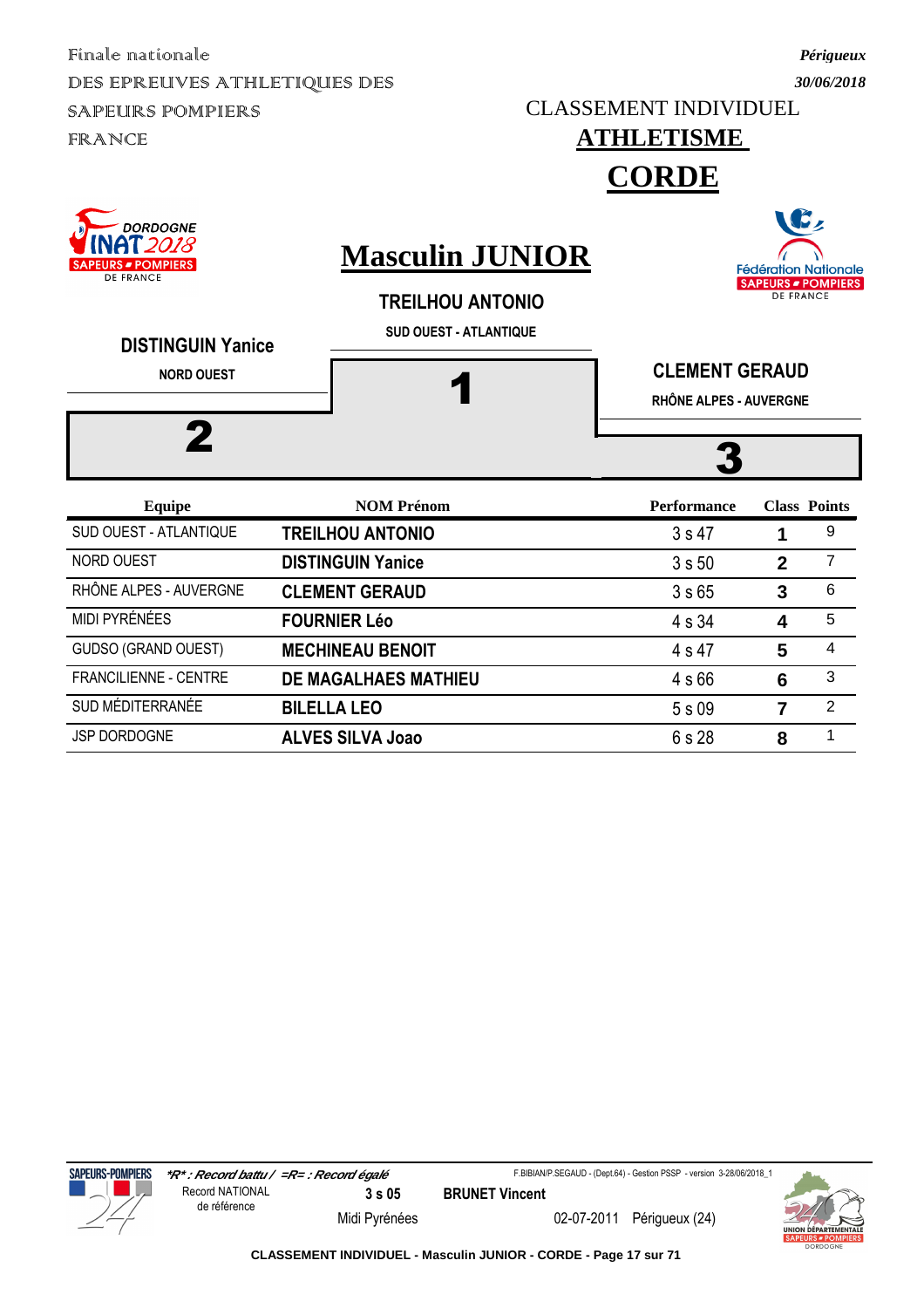CLASSEMENT INDIVIDUEL

**ATHLETISME** 

**HAUTER** 

### *30/06/2018*

*Périgueux*

|                                                                                                  |  | HAUTEUK                                                                      |                                                     |                  |                                                                            |
|--------------------------------------------------------------------------------------------------|--|------------------------------------------------------------------------------|-----------------------------------------------------|------------------|----------------------------------------------------------------------------|
| <b>DORDOGNE</b><br>2018<br><b>SAPEURS - POMPIERS</b><br><b>DE FRANCE</b><br><b>TOUNY CLEMENT</b> |  | <b>Masculin JUNIOR</b><br><b>PIHERY ADRIEN</b><br><b>GUDSO (GRAND OUEST)</b> |                                                     | <b>DE FRANCE</b> | $\mathbf{G}_2$<br><b>Fédération Nationale</b><br><b>SAPEURS - POMPIERS</b> |
| <b>SUD OUEST - ATLANTIQUE</b>                                                                    |  |                                                                              | <b>BAUDU THOMAS</b><br><b>FRANCILIENNE - CENTRE</b> |                  |                                                                            |
|                                                                                                  |  |                                                                              |                                                     |                  |                                                                            |
| <b>Equipe</b>                                                                                    |  | <b>NOM Prénom</b>                                                            | <b>Performance</b>                                  |                  | <b>Class Points</b><br>7                                                   |
| GUDSO (GRAND OUEST)                                                                              |  | PIHERY ADRIEN                                                                | 1 m 70                                              |                  |                                                                            |
| SUD OUEST - ATLANTIQUE                                                                           |  | <b>TOUNY CLEMENT</b>                                                         | 1 m 70                                              | $\overline{2}$   | $\overline{5}$                                                             |
| <b>FRANCILIENNE - CENTRE</b>                                                                     |  | <b>BAUDU THOMAS</b>                                                          | 1 m 65                                              | $\overline{3}$   | 4                                                                          |
| RHÔNE ALPES - AUVERGNE                                                                           |  | <b>DESSERT DAMIEN</b>                                                        | $1 \text{ m} 60$                                    | 4                | 3                                                                          |
| <b>NORD OUEST</b>                                                                                |  | <b>DERLON Adrien</b>                                                         | 1 m 55                                              | 5                | $\overline{2}$                                                             |

GIRACAL (NORD EST) **CORMORANT GEFFREY** 1 m 50 **6** <sup>1</sup>



Francilienne - Centre 28-06-1997 Mulhouse (68)

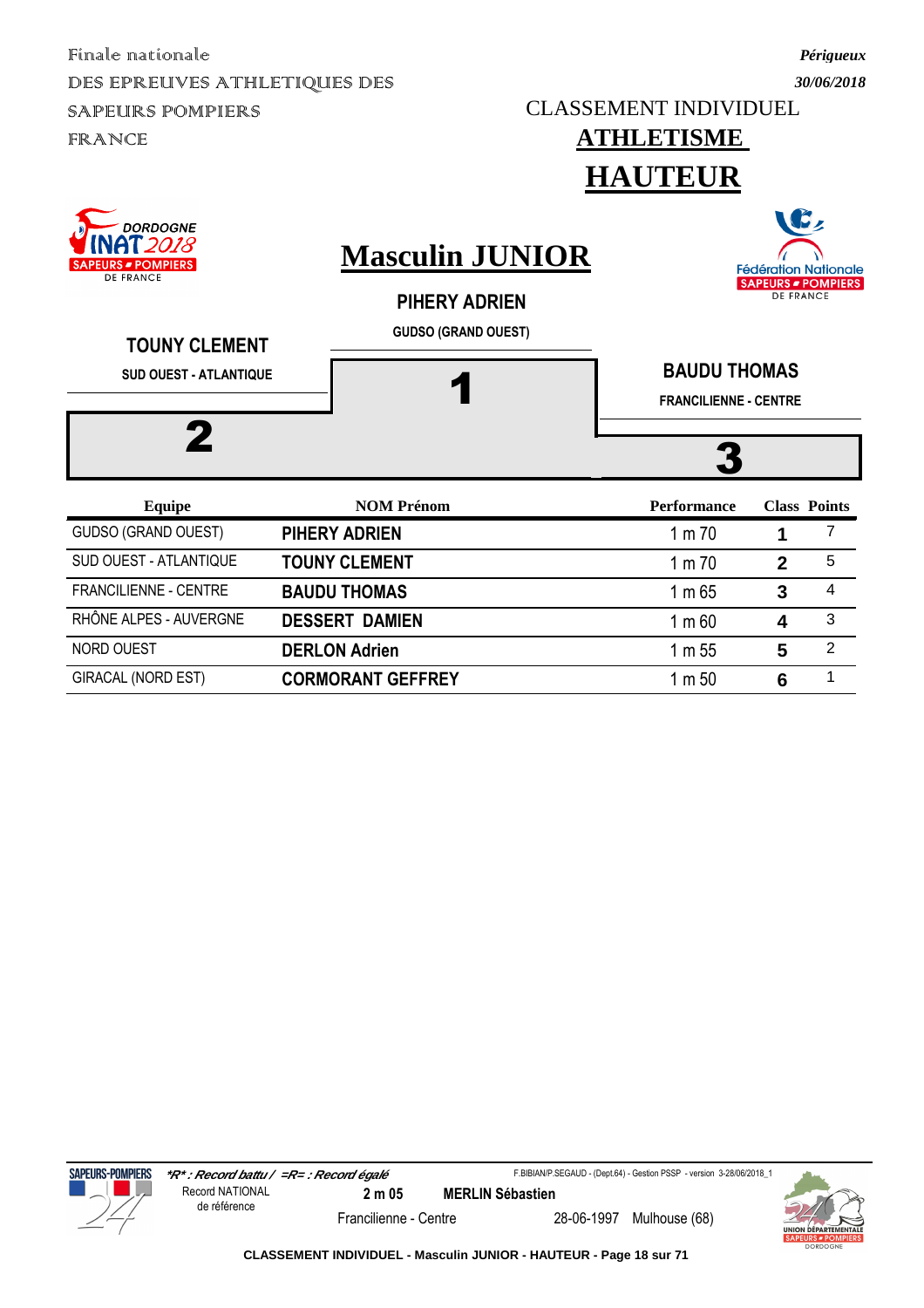CLASSEMENT INDIVIDUEL

## **ATHLETISME**

**POIDS**



NORD OUEST **DEBUREAUX Yann 1 1 1 1 1 9 1** 







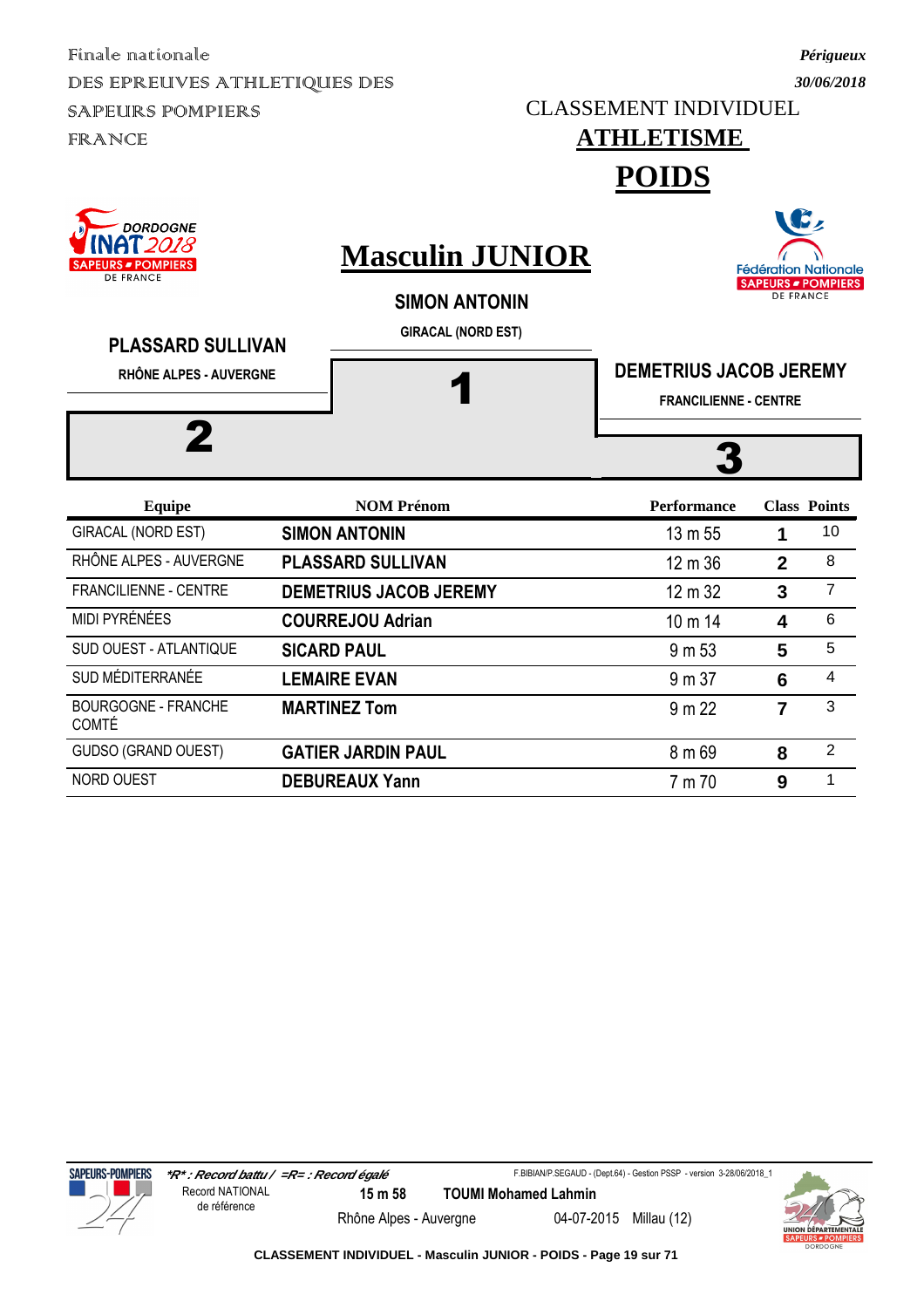Finale nationale DUI PARCOURS SPORTIF DES SAPEURS POMPIERS FRANCE

*30/06/2018*

*Périgueux*

LC,

#### CLASSEMENT INDIVIDUEL

**DORDOGNE** 

**P S S P**

| <b>VINAT 2018</b><br><b>SAPEURS - POMPIERS</b><br><b>DE FRANCE</b> | <b>Masculin JUNIOR</b><br><b>MARTIN RAPHAEL</b><br><b>GIRACAL (NORD EST)</b> |                                               | <b>DE FRANCE</b> | <b>Fédération Nationale</b><br><b>SAPEURS - POMPIERS</b> |
|--------------------------------------------------------------------|------------------------------------------------------------------------------|-----------------------------------------------|------------------|----------------------------------------------------------|
| <b>THEVENET LOIC</b><br>RHÔNE ALPES - AUVERGNE                     |                                                                              | <b>BLANC Corentin</b><br><b>MIDI PYRÉNÉES</b> |                  |                                                          |
| 2                                                                  |                                                                              |                                               |                  |                                                          |
| <b>Equipe</b>                                                      | <b>NOM Prénom</b>                                                            | <b>Performance</b>                            |                  | <b>Class Points</b>                                      |
| <b>GIRACAL (NORD EST)</b>                                          | <b>MARTIN RAPHAEL</b>                                                        | 1 mn 33 s 25                                  | 1                | 34                                                       |
| RHÔNE ALPES - AUVERGNE                                             | <b>THEVENET LOIC</b>                                                         | 1 mn 34 s 10                                  | $\mathbf{2}$     | 32                                                       |
| <b>MIDI PYRÉNÉES</b>                                               | <b>BLANC Corentin</b>                                                        | 1 mn 35 s 09                                  | 3                | 31                                                       |
| <b>FRANCILIENNE - CENTRE</b>                                       | <b>BOURDERON HUGO</b>                                                        | 1 mn 35 s 12                                  | 4                | 30                                                       |
| RHÔNE ALPES - AUVERGNE                                             | <b>BONETTI HUGO</b>                                                          | 1 mn 36 s 84                                  | 5                | 29                                                       |
| <b>BOURGOGNE - FRANCHE</b><br><b>COMTÉ</b>                         | <b>DA SILVA Tom</b>                                                          | 1 mn 36 s 90                                  | 6                | 28                                                       |
| RHÔNE ALPES - AUVERGNE                                             | <b>BEN NASR MAEL</b>                                                         | 1 mn 37 s 16                                  | $\overline{7}$   | 27                                                       |
| <b>GUDSO (GRAND OUEST)</b>                                         | <b>BERGER LOUISON</b>                                                        | 1 mn 37 s 56                                  | 8                | 26                                                       |
| <b>GUDSO (GRAND OUEST)</b>                                         | <b>MERANDET ELIAZ</b>                                                        | 1 mn 38 s 40                                  | 9                | 25                                                       |
| SUD MÉDITERRANÉE                                                   | <b>RAMONARISON THOMAS</b>                                                    | 1 mn 39 s 00                                  | 10               | 24                                                       |
| SUD OUEST - ATLANTIQUE                                             | <b>PAPON GWENDAL</b>                                                         | 1 mn 40 s 31                                  | 11               | 23                                                       |
| <b>FRANCILIENNE - CENTRE</b>                                       | <b>PLOTON JONATHAN</b>                                                       | 1 mn 40 s 56                                  | 12               | 22                                                       |
| MIDI PYRÉNÉES                                                      | <b>LARRE-GUERIN Thomas</b>                                                   | 1 mn 40 s 68                                  | 13               | 21                                                       |
| NORD OUEST                                                         | <b>LE GOFF Jonathan</b>                                                      | 1 mn 41 s 38                                  | 14               | 20                                                       |
| <b>GIRACAL (NORD EST)</b>                                          | <b>ZINCK GUILLAUME</b>                                                       | 1 mn 42 s 04                                  | 15               | 19                                                       |
| NORD OUEST                                                         | <b>BOURRE Florentin</b>                                                      | 1 mn 42 s 25                                  | 16               | 18                                                       |
| NORD OUEST                                                         | <b>MAUGER Louis</b>                                                          | 1 mn 42 s 31                                  | 17               | 17                                                       |
| SUD OUEST - ATLANTIQUE                                             | <b>DOMECQ ENEKO</b>                                                          | 1 mn 43 s 03                                  | 18               | 16                                                       |
| <b>BOURGOGNE - FRANCHE</b><br><b>COMTÉ</b>                         | <b>CARDOT Arnaud</b>                                                         | 1 mn 43 s 06                                  | 19               | 15                                                       |
| SUD OUEST - ATLANTIQUE                                             | <b>VEDUCHEAU SAMUEL</b>                                                      | 1 mn 43 s 66                                  | 20               | 14                                                       |
| SUD OUEST - ATLANTIQUE                                             | <b>GRARE LUCAS</b>                                                           | 1 mn 44 s 04                                  | 21               | 13                                                       |
|                                                                    |                                                                              |                                               |                  |                                                          |



de référence

F.BIBIAN/P.SEGAUD - (Dept.64) - Gestion PSSP - version 3-28/06/2018\_1

**1 mn 26 s 66 JARNET Vincent**

Rhône Alpes - Auvergne 25-06-1994 Rodez (12)



**CLASSEMENT INDIVIDUEL - Masculin JUNIOR - PSSP - Page 20 sur 71**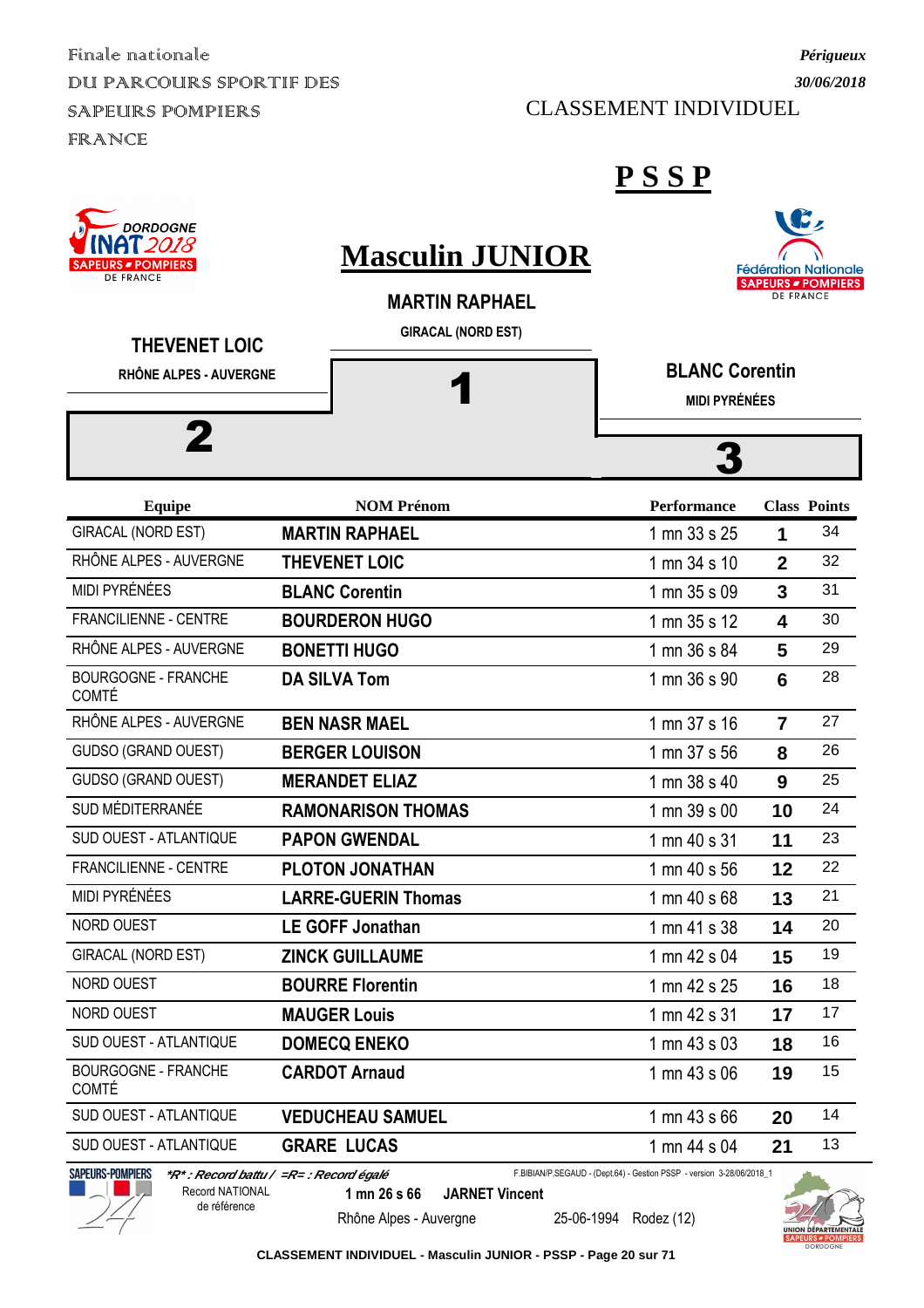| <b>FRANCILIENNE - CENTRE</b>               | <b>DENEUVILLE ROMAIN</b>    | 1 mn 46 s 11 | 22 | 12             |
|--------------------------------------------|-----------------------------|--------------|----|----------------|
| <b>GUDSO (GRAND OUEST)</b>                 | <b>JEGOU ERWAN</b>          | 1 mn 47 s 28 | 23 | 11             |
| MIDI PYRÉNÉES                              | <b>LATAPIE Cédric</b>       | 1 mn 47 s 53 | 24 | 10             |
| <b>NORD OUEST</b>                          | <b>LECUYER Lucas</b>        | 1 mn 53 s 84 | 25 | 9              |
| RHÔNE ALPES - AUVERGNE                     | <b>REISSIER KEVIN</b>       | 1 mn 55 s 03 | 26 | 8              |
| GIRACAL (NORD EST)                         | <b>MARMILLOT TANGUY</b>     | 1 mn 55 s 57 | 27 | $\overline{7}$ |
| <b>GUDSO (GRAND OUEST)</b>                 | <b>MEFFRAY MIKAELIG</b>     | 1 mn 56 s 37 | 28 | 6              |
| MIDI PYRÉNÉES                              | <b>TEISSEYRE Florian</b>    | 1 mn 58 s 90 | 29 | 5              |
| SUD MÉDITERRANÉE                           | <b>TUR JORAN</b>            | 2 mn 00 s 09 | 30 | 4              |
| <b>FRANCILIENNE - CENTRE</b>               | <b>NOCARA MATHIEU</b>       | 2 mn 00 s 37 | 31 | 3              |
| <b>BOURGOGNE - FRANCHE</b><br><b>COMTÉ</b> | <b>CALABRESSE Clarence</b>  | 2 mn 01 s 37 | 32 | $\overline{2}$ |
| <b>GIRACAL (NORD EST)</b>                  | <b>STRENTZ PIERRE LOUIS</b> | 2 mn 10 s 84 | 33 | 1              |



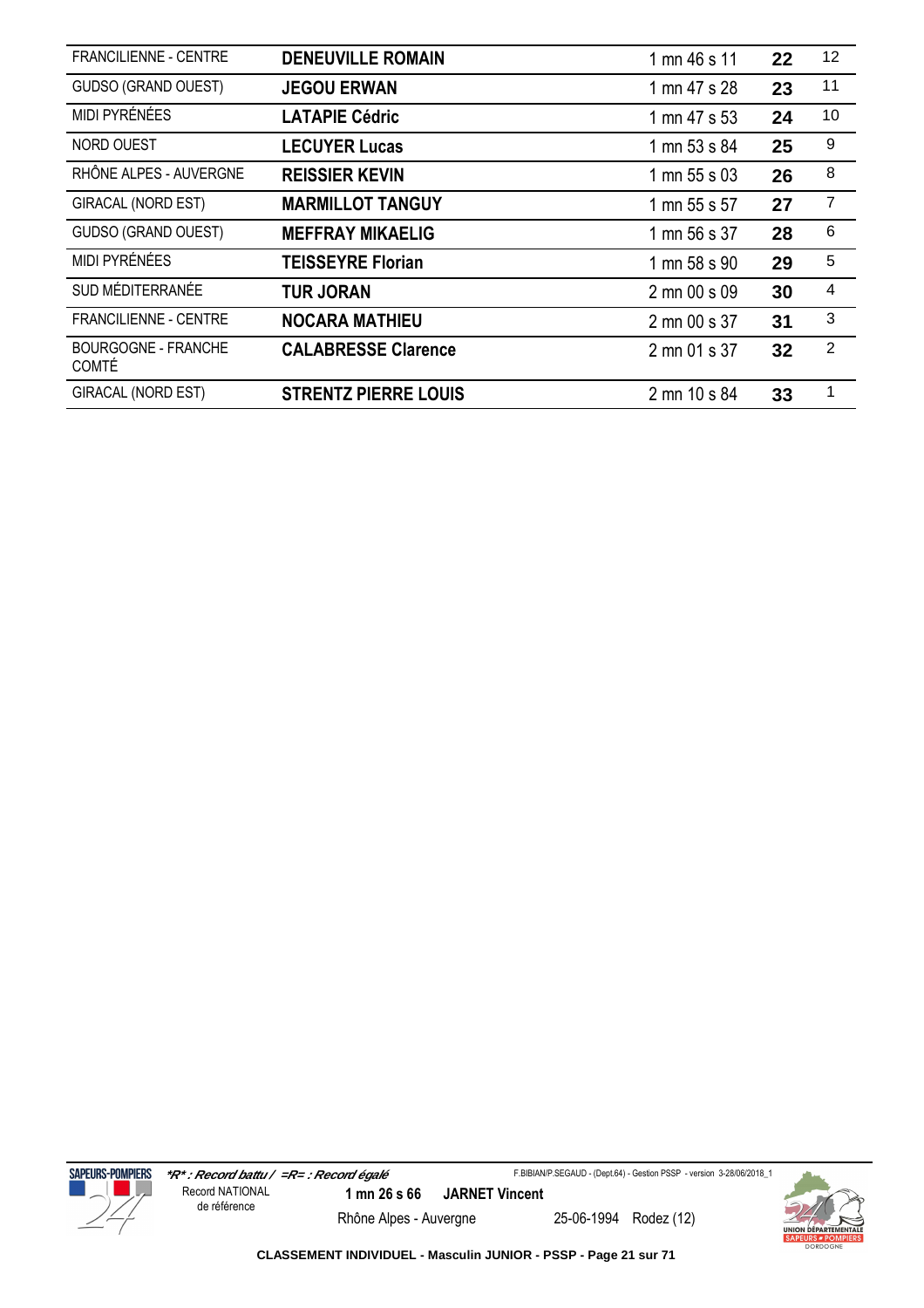CLASSEMENT INDIVIDUEL

*Périgueux 30/06/2018*

 $\overline{\phantom{a}}$ 

#### **ATHLETISME VITESSE**

| <b>DORDOGNE</b><br><b>SAPEURS - POMPIERS</b><br><b>DE FRANCE</b><br><b>SCHAFF LUCAS</b><br><b>GIRACAL (NORD EST)</b> | <b>Masculin SENIOR</b><br><b>MARTIN YANNICK</b><br>RHÔNE ALPES - AUVERGNE | <b>FONTELLINE LAURENT</b><br><b>FRANCILIENNE - CENTRE</b> |                | <b>SPA</b><br><b>Fédération Nationale</b><br><b>SAPEURS - POMPIERS</b><br><b>DE FRANCE</b> |  |
|----------------------------------------------------------------------------------------------------------------------|---------------------------------------------------------------------------|-----------------------------------------------------------|----------------|--------------------------------------------------------------------------------------------|--|
|                                                                                                                      | <b>NOM Prénom</b>                                                         | <b>Performance</b>                                        |                | <b>Class Points</b>                                                                        |  |
| <b>Equipe</b><br>RHÔNE ALPES - AUVERGNE                                                                              | <b>MARTIN YANNICK</b>                                                     | 10 s 97                                                   | 1              | 9                                                                                          |  |
|                                                                                                                      |                                                                           |                                                           |                |                                                                                            |  |
| <b>GIRACAL (NORD EST)</b>                                                                                            | <b>SCHAFF LUCAS</b>                                                       | 11 s 54                                                   | $\overline{2}$ | $\overline{7}$                                                                             |  |
| FRANCILIENNE - CENTRE                                                                                                | <b>FONTELLINE LAURENT</b>                                                 | 11 s 58                                                   | 3              | 6                                                                                          |  |
| SUD MÉDITERRANÉE                                                                                                     | <b>BARONI CHRISTOPHER</b>                                                 | 11 s 78                                                   | 4              | 5                                                                                          |  |
| SUD OUEST - ATLANTIQUE                                                                                               | <b>AZEAHAF MOUSSA</b>                                                     | 11 s 86                                                   | 5              | 4                                                                                          |  |
| <b>ANTILLES - GUYANE</b>                                                                                             | <b>HUGONIN Harold</b>                                                     | 12 s 17                                                   | 6              | 3                                                                                          |  |
| MIDI PYRÉNÉES                                                                                                        | <b>SERENG Sébastien</b>                                                   | 12 s 12                                                   | 7              | $\overline{2}$                                                                             |  |

GUDSO (GRAND OUEST) **LECORNU YANN** 12 s 19 8 1



Grand Ouest 25-06-1994 Rodez (12)

F.BIBIAN/P.SEGAUD - (Dept.64) - Gestion PSSP - version 3-28/06/2018\_1

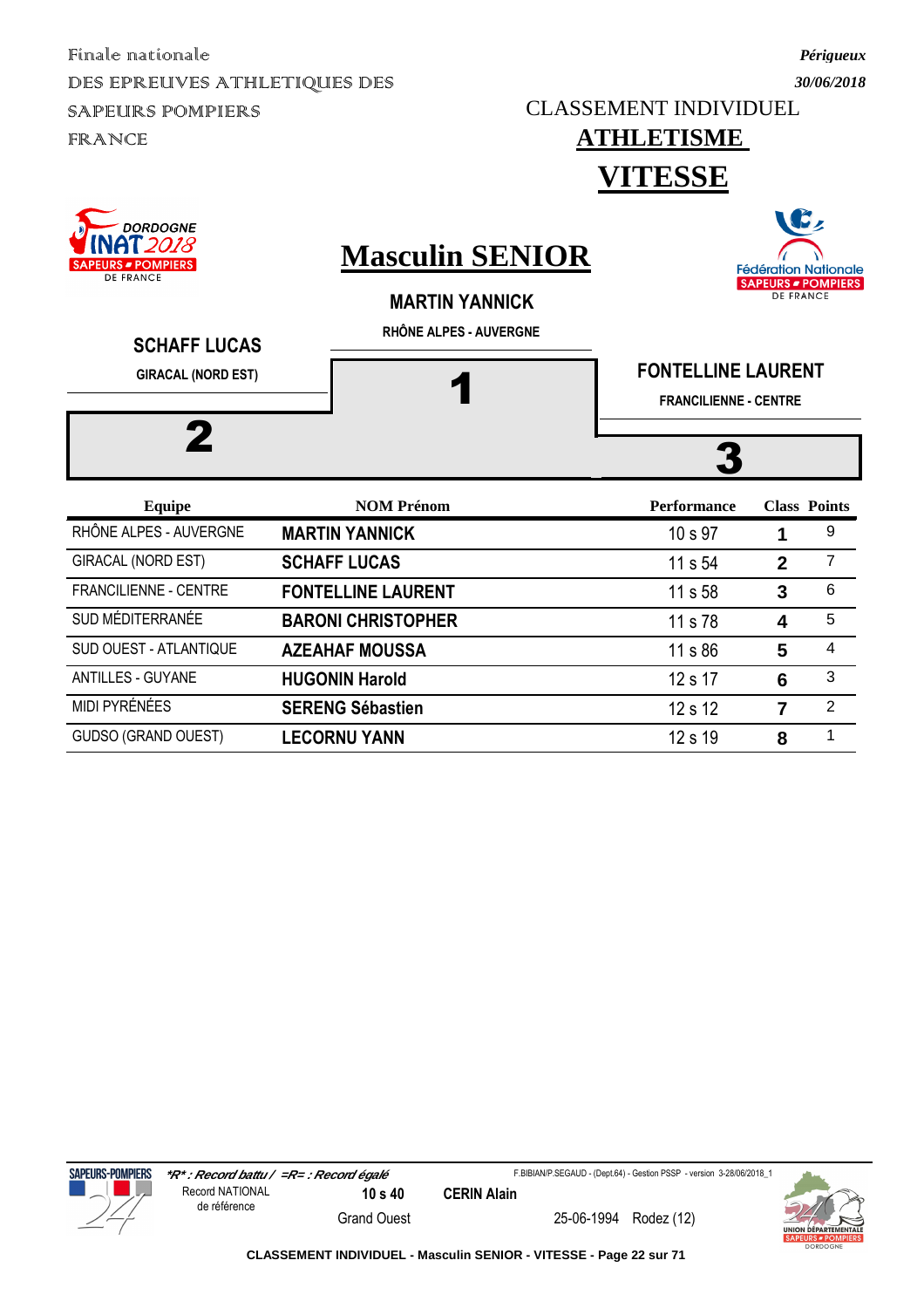*30/06/2018* CLASSEMENT INDIVIDUEL

**1/2 FOND**

## **ATHLETISME**

*Périgueux*

W.

| <b>INAT2018</b><br><b>SAPEURS - POMPIERS</b><br><b>DE FRANCE</b><br><b>CHARTIER Jacques Alban</b><br><b>OCÉAN INDIEN</b><br>2 | <b>Masculin SENIOR</b><br><b>WIDMER FABRICE</b><br><b>GIRACAL (NORD EST)</b> | <b>Fédération Nationale</b><br><b>SAPEURS - POMPIERS</b><br><b>DE FRANCE</b><br><b>LE MOUILLOUR YOANN</b><br><b>FRANCILIENNE - CENTRE</b> |                |                     |  |
|-------------------------------------------------------------------------------------------------------------------------------|------------------------------------------------------------------------------|-------------------------------------------------------------------------------------------------------------------------------------------|----------------|---------------------|--|
| <b>Equipe</b>                                                                                                                 | <b>NOM Prénom</b>                                                            | <b>Performance</b>                                                                                                                        |                | <b>Class Points</b> |  |
| <b>GIRACAL (NORD EST)</b>                                                                                                     | <b>WIDMER FABRICE</b>                                                        | 2 mn 35 s 66                                                                                                                              | 1              | 10                  |  |
| <b>OCÉAN INDIEN</b>                                                                                                           | <b>CHARTIER Jacques Alban</b>                                                | 2 mn 36 s 74                                                                                                                              | $\overline{2}$ | 8                   |  |
| <b>FRANCILIENNE - CENTRE</b>                                                                                                  | <b>LE MOUILLOUR YOANN</b>                                                    | 2 mn 37 s 48                                                                                                                              | $\overline{3}$ | $\overline{7}$      |  |
| RHÔNE ALPES - AUVERGNE                                                                                                        | <b>DUMAS BENJAMIN</b>                                                        | 2 mn 37 s 95                                                                                                                              | 4              | 6                   |  |
| SUD OUEST - ATLANTIQUE                                                                                                        | <b>PONTIER Valentin</b>                                                      | 2 mn 43 s 21                                                                                                                              | 5              | 5                   |  |
| <b>GUDSO (GRAND OUEST)</b>                                                                                                    | <b>JUMELIN VICTORIEN</b>                                                     | 2 mn 44 s 67                                                                                                                              | 6              | 4                   |  |
| <b>BOURGOGNE - FRANCHE</b><br><b>COMTÉ</b>                                                                                    | <b>DUPAS Jérémy</b>                                                          | 2 mn 45 s 38                                                                                                                              | $\overline{7}$ | 3                   |  |
| <b>ANTILLES - GUYANE</b>                                                                                                      | <b>SABLON Xavier</b>                                                         | 2 mn 57 s 80                                                                                                                              | 8              | $\overline{2}$      |  |
| <b>NORD OUEST</b>                                                                                                             | <b>DAMOUR Antoine</b>                                                        | 2 mn 59 s 62                                                                                                                              | 9              | 1                   |  |



**SAPEURS-POMPIERS** 

Nord Est 28-06-1997 Mulhouse (68)

F.BIBIAN/P.SEGAUD - (Dept.64) - Gestion PSSP - version 3-28/06/2018\_1

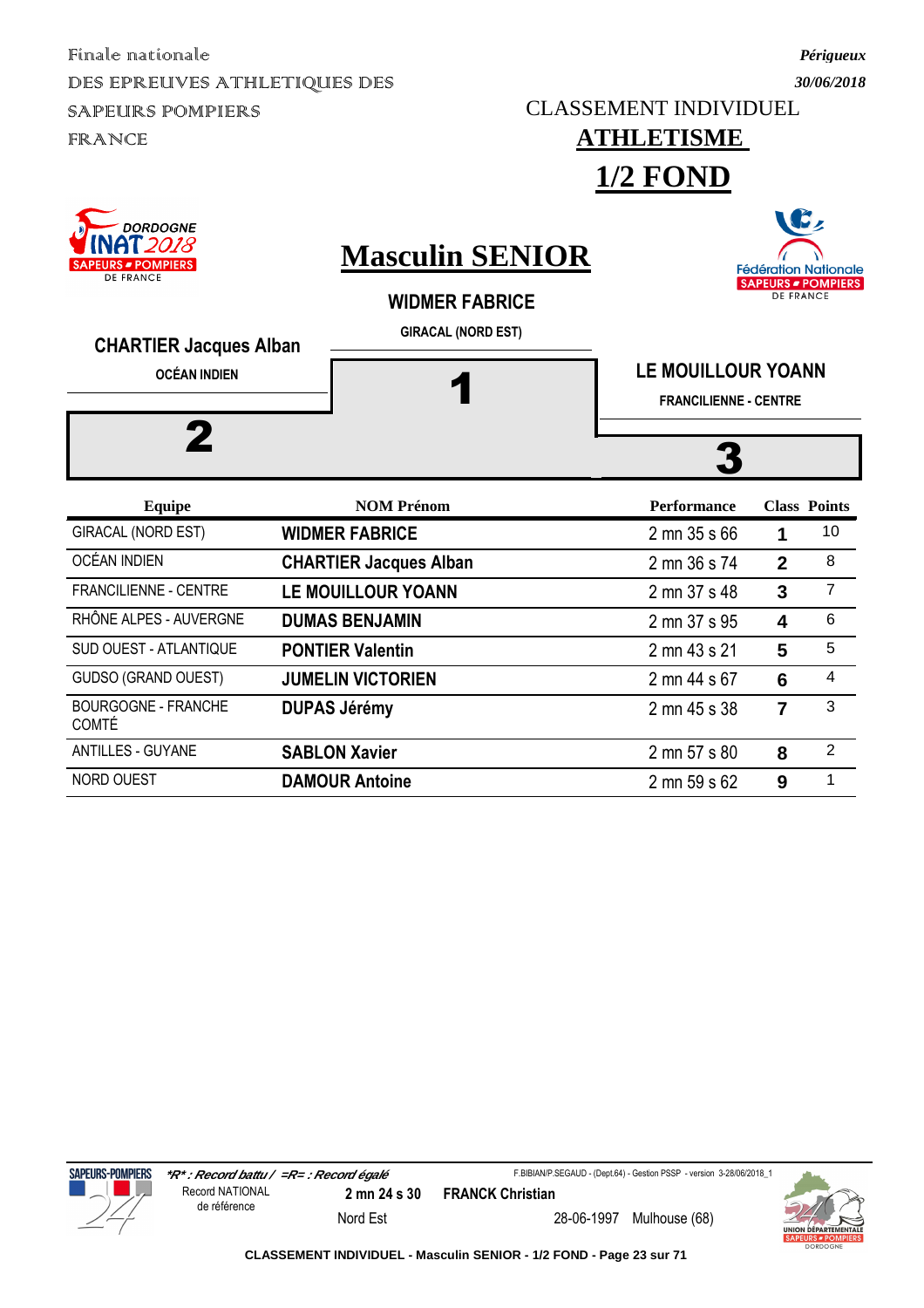CLASSEMENT INDIVIDUEL

*Périgueux 30/06/2018*

## **ATHLETISME**

**CORDE**

| <b>DORDOGNE</b><br>' 2018<br><b>SAPEURS - POMPIERS</b><br><b>DE FRANCE</b> | <b>Masculin SENIOR</b><br><b>BOURDIER ARNAUD</b><br>RHÔNE ALPES - AUVERGNE |                                                  |                | <b>Fédération Nationale</b><br><b>SAPEURS - POMPIERS</b><br><b>DE FRANCE</b> |
|----------------------------------------------------------------------------|----------------------------------------------------------------------------|--------------------------------------------------|----------------|------------------------------------------------------------------------------|
| <b>NICOLAS OLIVIER</b><br><b>GUDSO (GRAND OUEST)</b>                       |                                                                            | <b>MEYER BENOIT</b><br><b>GIRACAL (NORD EST)</b> |                |                                                                              |
| <b>Equipe</b>                                                              | <b>NOM Prénom</b>                                                          | <b>Performance</b>                               |                | <b>Class Points</b>                                                          |
| RHÔNE ALPES - AUVERGNE                                                     | <b>BOURDIER ARNAUD</b>                                                     | 2 s 87                                           | 1              | 10                                                                           |
| <b>GUDSO (GRAND OUEST)</b>                                                 | <b>NICOLAS OLIVIER</b>                                                     | 2 s 97                                           | $\overline{2}$ | 8                                                                            |
| <b>GIRACAL (NORD EST)</b>                                                  | <b>MEYER BENOIT</b>                                                        | 2 s 97                                           | 3              | $\overline{7}$                                                               |
| SUD MÉDITERRANÉE                                                           | <b>DURIEUX CHARLES</b>                                                     | 3s32                                             | 4              | 6                                                                            |
| <b>NORD OUEST</b>                                                          | <b>JACOB Jérémy</b>                                                        | 3s35                                             | 5              | 5                                                                            |
| <b>ANTILLES - GUYANE</b>                                                   | <b>PELMARD Cédric</b>                                                      | 3s37                                             | 6              | 4                                                                            |
| <b>SUD OUEST - ATLANTIQUE</b>                                              | <b>NARFIN PAUL</b>                                                         | 3s44                                             | 7              | 3                                                                            |

FRANCILIENNE - CENTRE **FOULATIER CLEMENT** 3 s 63 8 2 OCÉAN INDIEN **LEFEVRE Jérôme 1 4** s 25 **9** <sup>1</sup>

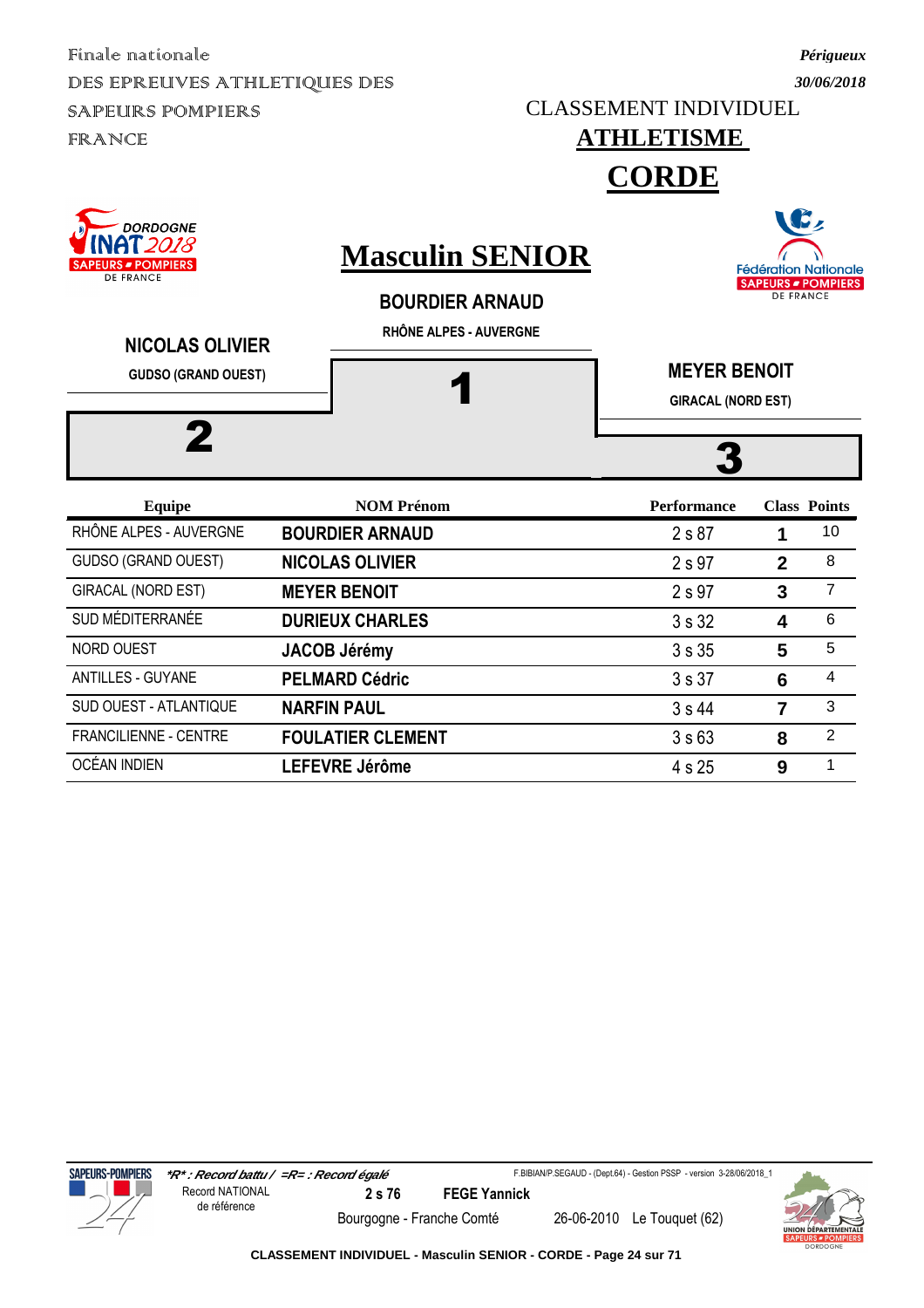**ATHLETISME**  CLASSEMENT INDIVIDUEL

### *30/06/2018*

*Périgueux*

|                                                                        |                                                                            | <b>HAUTEUR</b>                                      |                  |                                                                |  |
|------------------------------------------------------------------------|----------------------------------------------------------------------------|-----------------------------------------------------|------------------|----------------------------------------------------------------|--|
| <b>DORDOGNE</b><br>2018<br><b>PEURS - POMPIERS</b><br><b>DE FRANCE</b> | <b>Masculin SENIOR</b><br><b>MALOUDA Jules</b><br><b>ANTILLES - GUYANE</b> |                                                     | <b>DE FRANCE</b> | G,<br><b>Fédération Nationale</b><br><b>SAPEURS - POMPIERS</b> |  |
| <b>SCHNYDER EMILIEN</b><br><b>GIRACAL (NORD EST)</b>                   |                                                                            | <b>SILVA CHRISTOPHER</b><br><b>SUD MÉDITERRANÉE</b> |                  |                                                                |  |
| <b>Equipe</b>                                                          | <b>NOM Prénom</b>                                                          | <b>Performance</b>                                  |                  | <b>Class Points</b>                                            |  |
| <b>ANTILLES - GUYANE</b>                                               | <b>MALOUDA Jules</b>                                                       | $2 \text{ m} 05$                                    | 1                | 9                                                              |  |
| GIRACAL (NORD EST)                                                     | <b>SCHNYDER EMILIEN</b>                                                    | 2 m 00                                              | $\overline{2}$   | $\overline{7}$                                                 |  |
| SUD MÉDITERRANÉE                                                       | <b>SILVA CHRISTOPHER</b>                                                   | 2 m 00                                              | 3                | 6                                                              |  |
| RHÔNE ALPES - AUVERGNE                                                 | <b>BUISSON VICTOR</b>                                                      | 1 m 80                                              | 4                | 5                                                              |  |
| SUD OUEST - ATLANTIQUE                                                 | <b>DUWICQUET PIERRE</b>                                                    | 1 m 80                                              | 5                | 4                                                              |  |
| NORD OUEST                                                             | <b>LEKEU Maxime</b>                                                        | 1 m 75                                              | 6                | 3                                                              |  |
|                                                                        |                                                                            |                                                     |                  |                                                                |  |





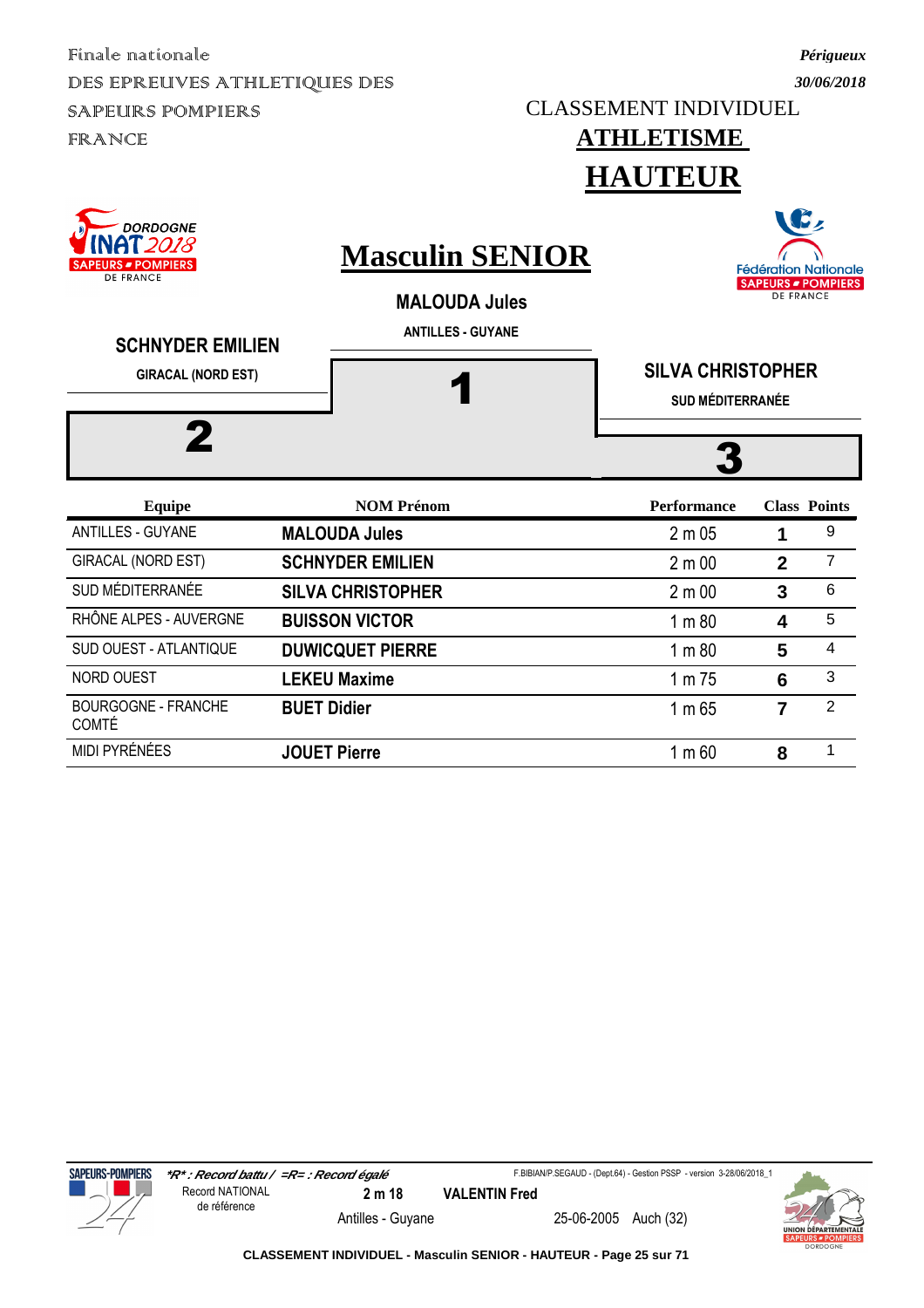CLASSEMENT INDIVIDUEL

# **ATHLETISME**

*Périgueux 30/06/2018*

**POIDS**

| <b>DORDOGNE</b><br>T 2018<br><b>SAPEURS - POMPIERS</b><br><b>DE FRANCE</b><br><b>MENCE Gilles</b> | <b>Masculin SENIOR</b><br><b>DUCLOS LUCIEN</b><br><b>FRANCILIENNE - CENTRE</b> |                                                |              | <b>Fédération Nationale</b><br><b>SAPEURS - POMPIERS</b><br><b>DE FRANCE</b> |  |
|---------------------------------------------------------------------------------------------------|--------------------------------------------------------------------------------|------------------------------------------------|--------------|------------------------------------------------------------------------------|--|
| <b>ANTILLES - GUYANE</b>                                                                          |                                                                                | <b>TOUMI MOHAMED</b><br>RHÔNE ALPES - AUVERGNE |              |                                                                              |  |
| 2                                                                                                 |                                                                                |                                                |              |                                                                              |  |
| <b>Equipe</b>                                                                                     | <b>NOM Prénom</b>                                                              | <b>Performance</b>                             |              | <b>Class Points</b>                                                          |  |
| <b>FRANCILIENNE - CENTRE</b>                                                                      | <b>DUCLOS LUCIEN</b>                                                           | 13 m 78                                        | 1            | 9                                                                            |  |
| <b>ANTILLES - GUYANE</b>                                                                          | <b>MENCE Gilles</b>                                                            | 13 m 17                                        | $\mathbf{2}$ | $\overline{7}$                                                               |  |
| RHÔNE ALPES - AUVERGNE                                                                            | <b>TOUMI MOHAMED</b>                                                           | 12 m 66                                        | 3            | 6                                                                            |  |
| MIDI PYRÉNÉES                                                                                     | <b>ROUSSEL Jonathan</b>                                                        | 11 m $72$                                      | 4            | 5                                                                            |  |
| SUD OUEST - ATLANTIQUE                                                                            | <b>DUPUY JULIEN ALIX</b>                                                       | $11 \text{ m } 33$                             | 5            | 4                                                                            |  |
| SUD MÉDITERRANÉE                                                                                  | <b>CUILLIERE JEREMY</b>                                                        | $10 \text{ m } 83$                             | 6            | 3                                                                            |  |
| <b>GUDSO (GRAND OUEST)</b>                                                                        | <b>DURIEZ REMI</b>                                                             | 9 m 14                                         | 7            | $\overline{2}$                                                               |  |

GIRACAL (NORD EST) **LANG CEDRIC** 7 m 95 **8** <sup>1</sup>





Midi Pyrénées 17-06-1987 Pointe à Pitre (971)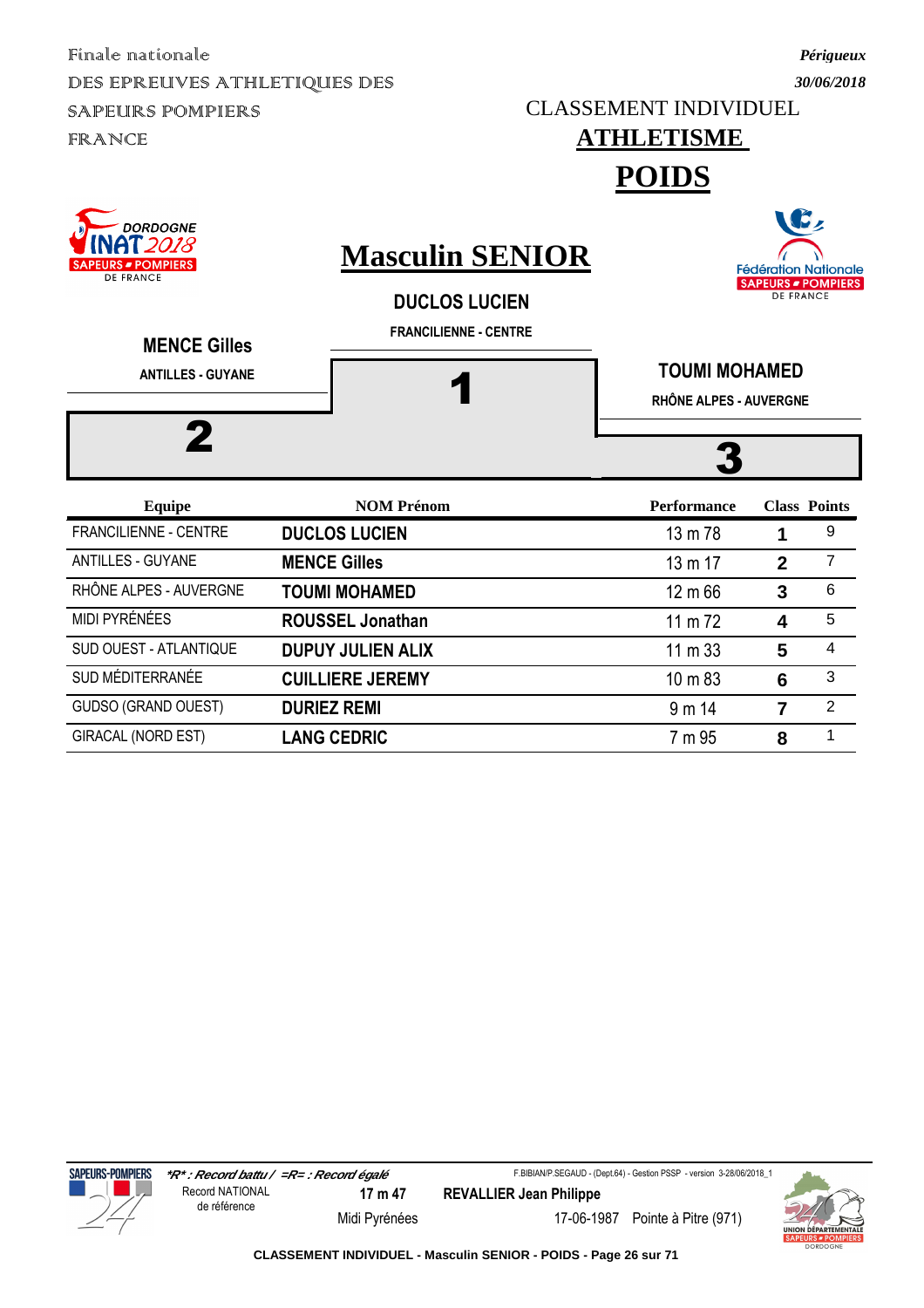Finale nationale DU PARCOURS SPORTIF DES SAPEURS POMPIERS FRANCE

#### CLASSEMENT INDIVIDUEL

*Périgueux*

| DORDOGNE<br><b>S</b> POMPIERS<br><b>DE FRANCE</b><br><b>POTTIER Thomas</b> |                 | <b>Masculin SENIOR</b><br><b>GINESTET Clément</b><br><b>MIDI PYRÉNÉES</b> |                                                                       | <b>DE FRANCE</b> | <b>Fédération National</b><br><b>SAPEURS - POMPIERS</b> |
|----------------------------------------------------------------------------|-----------------|---------------------------------------------------------------------------|-----------------------------------------------------------------------|------------------|---------------------------------------------------------|
| <b>NORD OUEST</b>                                                          |                 |                                                                           | <b>MELEIRO CHRISTIAN</b>                                              |                  |                                                         |
|                                                                            |                 |                                                                           | <b>SUD OUEST - ATLANTIQUE</b>                                         |                  |                                                         |
|                                                                            |                 |                                                                           |                                                                       |                  |                                                         |
|                                                                            |                 |                                                                           |                                                                       |                  |                                                         |
| <b>Equipe</b>                                                              |                 | <b>NOM Prénom</b>                                                         | <b>Performance</b>                                                    |                  | <b>Class Points</b>                                     |
| <b>MIDI PYRÉNÉES</b>                                                       |                 | <b>GINESTET Clément</b>                                                   | 1 mn 28 s 09                                                          | 1                | 37                                                      |
| NORD OUEST                                                                 |                 | <b>POTTIER Thomas</b>                                                     | 1 mn 28 s 78                                                          | $\overline{2}$   | 35                                                      |
| SUD OUEST - ATLANTIQUE                                                     |                 | <b>MELEIRO CHRISTIAN</b>                                                  | 1 mn 29 s 47                                                          | $\overline{3}$   | 34                                                      |
| OCÉAN INDIEN                                                               |                 | <b>PAYET Rodolphe</b>                                                     | 1 mn 30 s 06                                                          | 4                | 33                                                      |
| GIRACAL (NORD EST)                                                         |                 | <b>SPORER CHARLY</b>                                                      | 1 mn 30 s 19                                                          | 5                | 32                                                      |
| GIRACAL (NORD EST)                                                         |                 | <b>CHILDZ KEVIN</b>                                                       | 1 mn 31 s 12                                                          | 6                | 31                                                      |
| RHÔNE ALPES - AUVERGNE                                                     |                 | <b>ESCOT THIBAULT</b>                                                     | 1 mn 31 s 72                                                          | $\overline{7}$   | 30                                                      |
| SUD MÉDITERRANÉE                                                           |                 | <b>DELCROIX MATHIEU</b>                                                   | 1 mn 32 s 38                                                          | 8                | 29                                                      |
| <b>ANTILLES - GUYANE</b>                                                   |                 | <b>BHAGOOA Christian</b>                                                  | 1 mn 33 s 15                                                          | 9                | 28                                                      |
| SUD OUEST - ATLANTIQUE                                                     |                 | <b>GRACIET CLEMENT</b>                                                    | 1 mn 33 s 28                                                          | 10               | 27                                                      |
| <b>ANTILLES - GUYANE</b>                                                   |                 | <b>MONROSE Steve</b>                                                      | 1 mn 33 s 65                                                          | 11               | 26                                                      |
| SUD OUEST - ATLANTIQUE                                                     |                 | <b>FLAMENT VALENTIN</b>                                                   | 1 mn 34 s 00                                                          | 12               | 25                                                      |
| <b>FRANCILIENNE - CENTRE</b>                                               |                 | <b>THIBAULT CEDRIC</b>                                                    | 1 mn 34 s 37                                                          | 13               | 24                                                      |
| <b>BOURGOGNE - FRANCHE</b><br><b>COMTÉ</b>                                 |                 | <b>BAY Alexandre</b>                                                      | 1 mn 34 s 78                                                          | 14               | 23                                                      |
| SUD MÉDITERRANÉE                                                           | <b>BRET DON</b> |                                                                           | 1 mn 35 s 09                                                          | 15               | 22                                                      |
| RHÔNE ALPES - AUVERGNE                                                     |                 | <b>CARROT MATHIAS</b>                                                     | 1 mn 35 s 18                                                          | 16               | 21                                                      |
| <b>BOURGOGNE - FRANCHE</b><br><b>COMTÉ</b>                                 |                 | <b>BARCON Julien</b>                                                      | 1 mn 36 s 28                                                          | 17               | 20                                                      |
| RHÔNE ALPES - AUVERGNE                                                     |                 | <b>PLAY CORENTIN</b>                                                      | 1 mn 36 s 40                                                          | 18               | 19                                                      |
| NORD OUEST                                                                 |                 | <b>GRARE Yohann</b>                                                       | 1 mn 36 s 91                                                          | 19               | 18                                                      |
| <b>GIRACAL (NORD EST)</b>                                                  |                 | <b>SCHMITT RENAUD</b>                                                     | 1 mn 37 s 21                                                          | 20               | 17                                                      |
| <b>GIRACAL (NORD EST)</b>                                                  |                 | <b>SPORER ADRIEN</b>                                                      | 1 mn 37 s 47                                                          | 21               | 16                                                      |
| SAPEURS-POMPIERS<br>*R* : Record battu / =R= : Record égalé                |                 |                                                                           | F.BIBIAN/P.SEGAUD - (Dept.64) - Gestion PSSP - version 3-28/06/2018_1 |                  |                                                         |



de référence

Bourgogne - Franche Comté 25-06-1988 Albi (81)

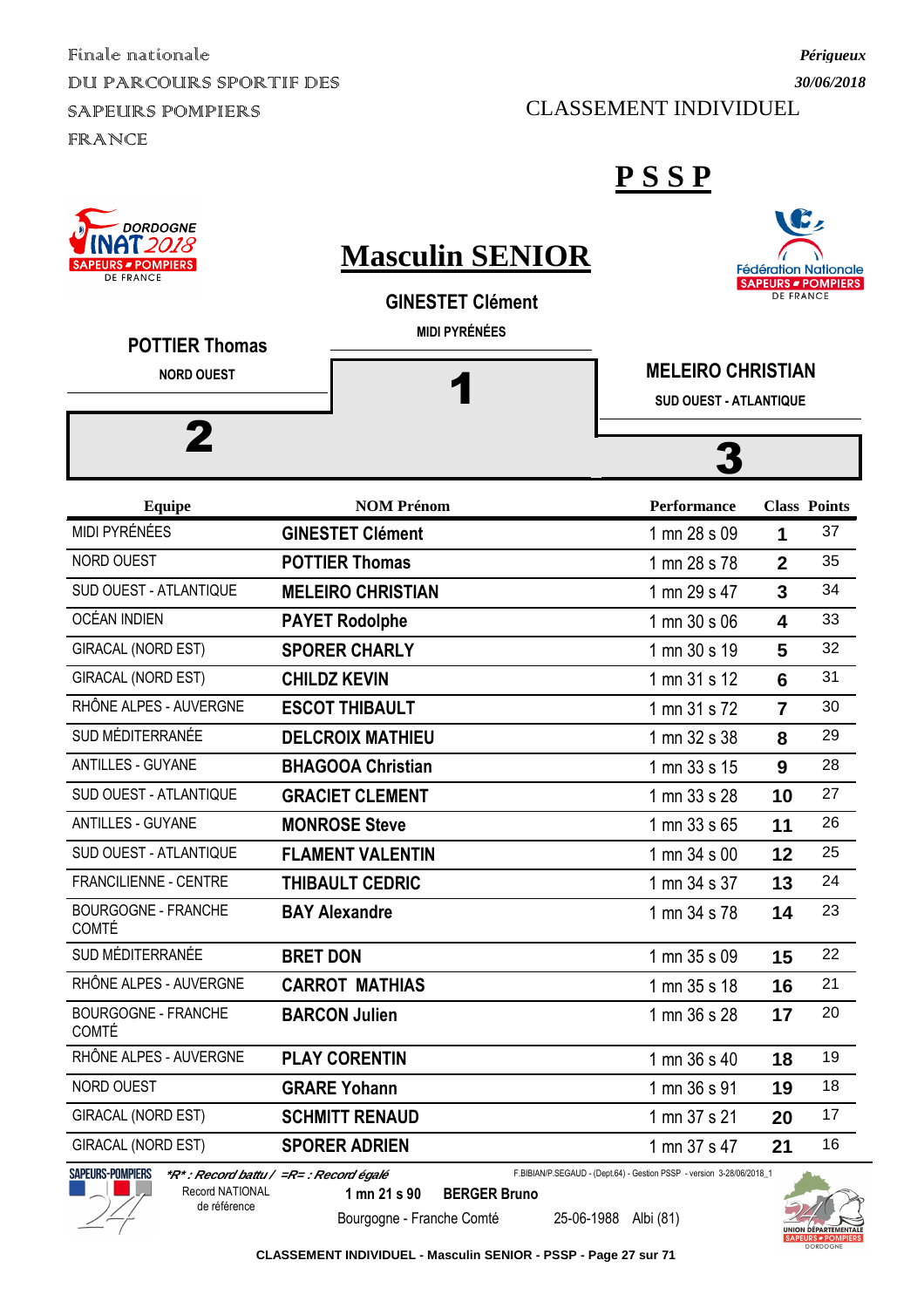| <b>MIDI PYRÉNÉES</b>                       | <b>BERNAT Alexis</b>    | 1 mn 38 s 41 | 22 | 15             |
|--------------------------------------------|-------------------------|--------------|----|----------------|
| ANTILLES - GUYANE                          | <b>CHASSELAS Moise</b>  | 1 mn 41 s 06 | 23 | 14             |
| MIDI PYRÉNÉES                              | <b>TISSIE Jason</b>     | 1 mn 41 s 53 | 24 | 13             |
| <b>BOURGOGNE - FRANCHE</b><br><b>COMTÉ</b> | <b>GIRARDET Tom</b>     | 1 mn 42 s 22 | 25 | 12             |
| FRANCILIENNE - CENTRE                      | <b>TESTE SEBASTIEN</b>  | 1 mn 42 s 47 | 26 | 11             |
| RHÔNE ALPES - AUVERGNE                     | <b>BARD MICHAEL</b>     | 1 mn 43 s 38 | 27 | 10             |
| NORD OUEST                                 | <b>RONDOT Emilien</b>   | 1 mn 44 s 03 | 28 | 9              |
| SUD MÉDITERRANÉE                           | <b>LATIL OLIVIER</b>    | 1 mn 44 s 31 | 29 | 8              |
| <b>GUDSO (GRAND OUEST)</b>                 | <b>ANDRICH GAUTHIER</b> | 1 mn 44 s 78 | 30 | $\overline{7}$ |
| <b>SUD OUEST - ATLANTIQUE</b>              | <b>FOUET NICOLAS</b>    | 1 mn 44 s 94 | 31 | 6              |
| GUDSO (GRAND OUEST)                        | <b>DUCLOS BENJAMIN</b>  | 1 mn 45 s 31 | 32 | 5              |
| <b>BOURGOGNE - FRANCHE</b><br><b>COMTÉ</b> | <b>ROY Loïc</b>         | 1 mn 46 s 03 | 33 | 4              |
| <b>FRANCILIENNE - CENTRE</b>               | <b>BELTRAO MATHIEU</b>  | 1 mn 46 s 81 | 34 | 3              |
| <b>ANTILLES - GUYANE</b>                   | <b>VALBON Movin</b>     | 1 mn 47 s 16 | 35 | $\overline{2}$ |
| GUDSO (GRAND OUEST)                        | <b>RENAULT KEVIN</b>    | 1 mn 53 s 94 | 36 | $\mathbf 1$    |
| NORD OUEST                                 | <b>MEKERBA Romain</b>   | Abandon      |    | $\mathbf 0$    |



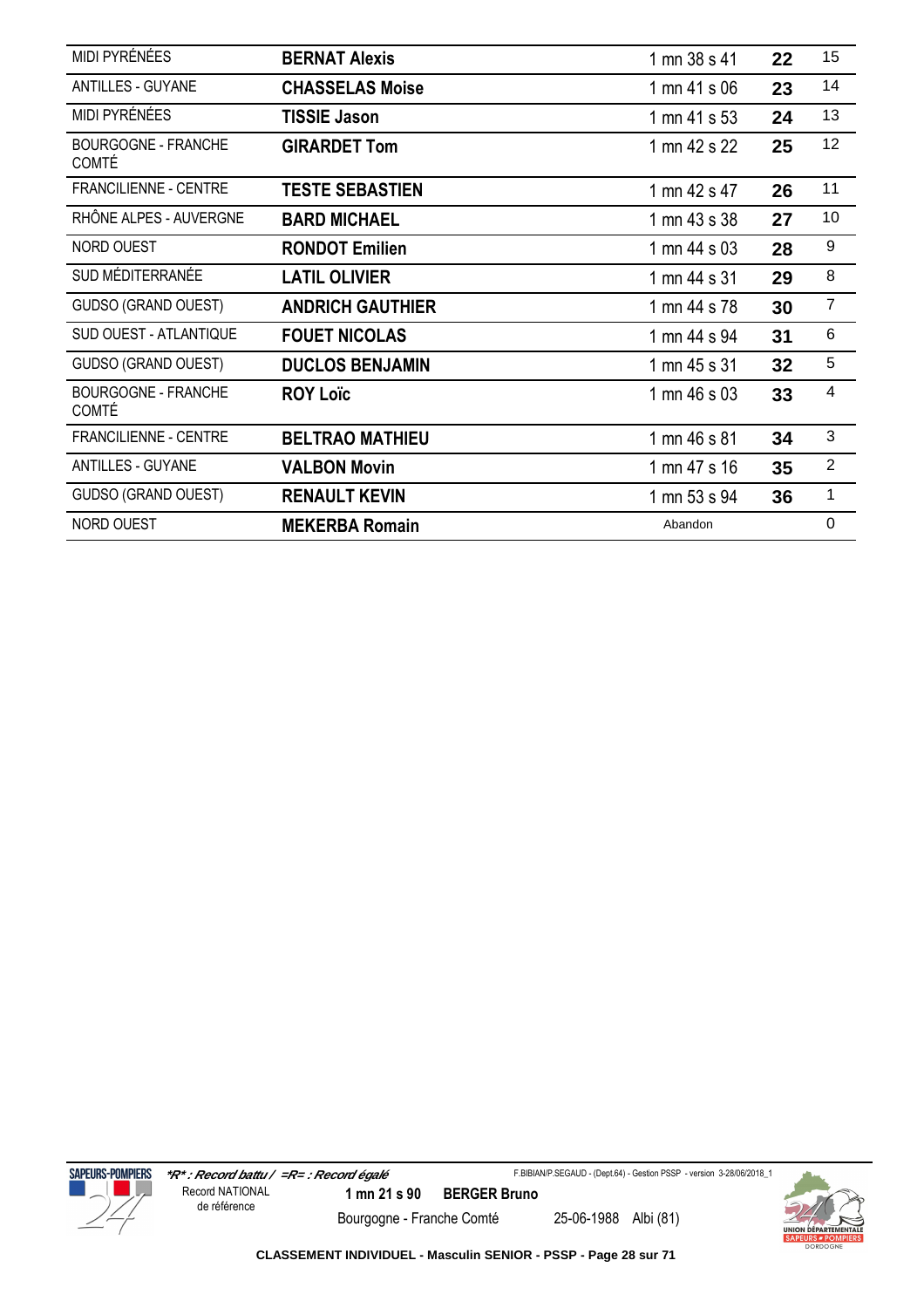*Périgueux*

 $\overline{\phantom{a}}$ 

#### **ATHLETISME VITESSE**

| <b>DORDOGNE</b><br><b>URS - POMPIERS</b><br><b>DE FRANCE</b><br><b>BARILLET FREDERIC</b><br><b>SUD OUEST - ATLANTIQUE</b> |  | <b>Masculin VETERAN</b><br><b>MATHONET FREDERIC</b><br><b>SUD MÉDITERRANÉE</b> |       | $\sqrt{2}$<br><b>Fédération Nationale</b><br>SAPEURS - POMPIERS<br><b>DE FRANCE</b> |                |                     |  |  |
|---------------------------------------------------------------------------------------------------------------------------|--|--------------------------------------------------------------------------------|-------|-------------------------------------------------------------------------------------|----------------|---------------------|--|--|
|                                                                                                                           |  | Record égalé                                                                   |       | <b>MARINGA AUDREY</b><br><b>GIRACAL (NORD EST)</b>                                  |                |                     |  |  |
|                                                                                                                           |  |                                                                                |       |                                                                                     |                |                     |  |  |
| <b>Equipe</b>                                                                                                             |  | <b>NOM Prénom</b>                                                              |       | <b>Performance</b>                                                                  |                | <b>Class Points</b> |  |  |
| SUD MÉDITERRANÉE                                                                                                          |  | <b>MATHONET FREDERIC</b>                                                       | $=R=$ | 11 s 81                                                                             | 1              | 12                  |  |  |
| SUD OUEST - ATLANTIQUE                                                                                                    |  | <b>BARILLET FREDERIC</b>                                                       |       | 11 s 90                                                                             | $\overline{2}$ | 10                  |  |  |
| <b>GIRACAL (NORD EST)</b>                                                                                                 |  | <b>MARINGA AUDREY</b>                                                          |       | 12 s 33                                                                             | $\mathbf{3}$   | 9                   |  |  |
| NORD OUEST                                                                                                                |  | <b>BERNARD Sébastien</b>                                                       |       | 12 s 92                                                                             | 4              | 8                   |  |  |
| <b>OCÉAN INDIEN</b>                                                                                                       |  | <b>D'EURVEILLER Laurent</b>                                                    |       | 12 s 97                                                                             | 5              | $\overline{7}$      |  |  |
| <b>ANTILLES - GUYANE</b>                                                                                                  |  | <b>SOUSSEING Bruno</b>                                                         |       | 21 s 34                                                                             | 6              | 6                   |  |  |
| RHÔNE ALPES - AUVERGNE                                                                                                    |  | <b>PAGLIA VINCENT</b>                                                          |       | 12 s 94                                                                             | $\overline{7}$ | 5                   |  |  |
| <b>BOURGOGNE - FRANCHE</b><br><b>COMTÉ</b>                                                                                |  | <b>EVERITT Stéphane</b>                                                        |       | 13 s 00                                                                             | 8              | $\overline{4}$      |  |  |
| <b>FRANCILIENNE - CENTRE</b>                                                                                              |  | <b>LAMRHARI RACHID</b>                                                         |       | 13s03                                                                               | 9              | 3                   |  |  |
| <b>MIDI PYRÉNÉES</b>                                                                                                      |  | <b>LABARBE Olivier</b>                                                         |       | 13 s 04                                                                             | 10             | $\overline{2}$      |  |  |
| <b>GUDSO (GRAND OUEST)</b>                                                                                                |  | <b>BARBIER THIERRY</b>                                                         |       | 16 s 31                                                                             | 11             | 1                   |  |  |



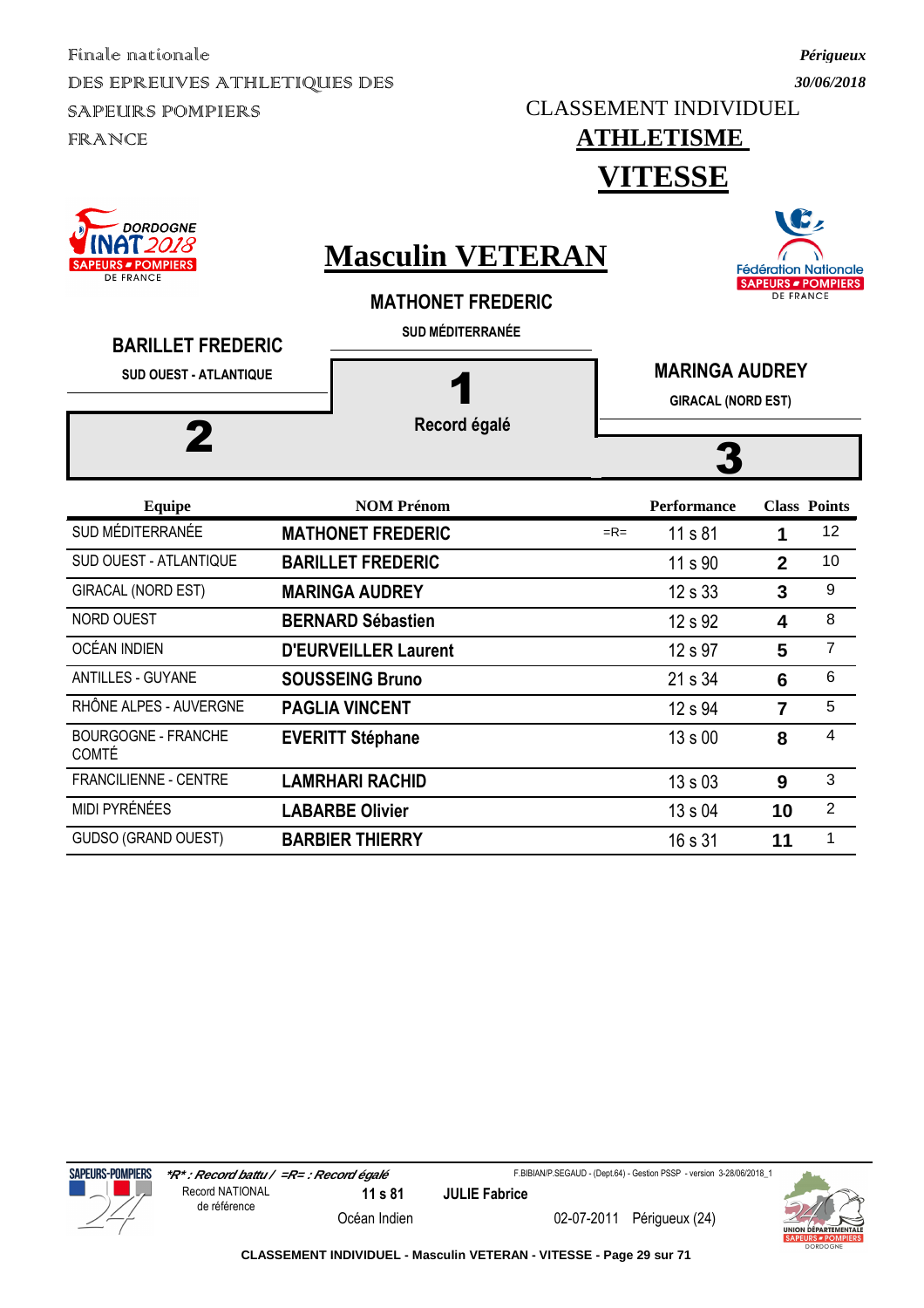*Périgueux*

#### **ATHLETISME 1/2 FOND**

| <b>DORDOGNE</b><br>2018<br><i>■</i> POMPIERS<br>DE FRANCE<br><b>FARID RACHID</b> | <b>Masculin VETERAN</b><br><b>AGRICOLE Marc-André</b><br><b>ANTILLES - GUYANE</b> |       |                                               | <b>DE FRANCE</b>        | <b>Fédération Nationale</b><br><b>SAPEURS - POMPIERS</b> |
|----------------------------------------------------------------------------------|-----------------------------------------------------------------------------------|-------|-----------------------------------------------|-------------------------|----------------------------------------------------------|
| <b>FRANCILIENNE - CENTRE</b>                                                     | <b>RECORD</b>                                                                     |       | <b>MANDOUR Abdelkbir</b><br><b>NORD OUEST</b> |                         |                                                          |
| <b>Equipe</b>                                                                    | <b>NOM Prénom</b>                                                                 |       | <b>Performance</b>                            |                         | <b>Class Points</b>                                      |
| <b>ANTILLES - GUYANE</b>                                                         | <b>AGRICOLE Marc-André</b>                                                        | $*R*$ | 2 mn 29 s 68                                  | 1                       | 11                                                       |
| <b>FRANCILIENNE - CENTRE</b>                                                     | <b>FARID RACHID</b>                                                               | $*R*$ | 2 mn 32 s 85                                  | $\overline{2}$          | 9                                                        |
| <b>NORD OUEST</b>                                                                | <b>MANDOUR Abdelkbir</b>                                                          | $*R*$ | 2 mn 34 s 87                                  | $\overline{3}$          | 8                                                        |
| <b>OCÉAN INDIEN</b>                                                              | <b>BARRET Benjamin</b>                                                            |       | 2 mn 43 s 44                                  | $\overline{\mathbf{A}}$ | $\overline{7}$                                           |
| SUD MÉDITERRANÉE                                                                 | <b>BEECKMANS JC</b>                                                               |       | 2 mn 43 s 65                                  | 5                       | $6\phantom{1}6$                                          |
| GUDSO (GRAND OUEST)                                                              | <b>CHICHERY OLIVIER</b>                                                           |       | 2 mn 44 s 38                                  | 6                       | 5                                                        |
| SUD OUEST - ATLANTIQUE                                                           | <b>CHAMARD David</b>                                                              |       | 2 mn 47 s 12                                  | $\overline{7}$          | $\overline{4}$                                           |
| RHÔNE ALPES - AUVERGNE                                                           | <b>MARTRES LAURENT</b>                                                            |       | 2 mn 56 s 29                                  | 8                       | 3                                                        |
| <b>GIRACAL (NORD EST)</b>                                                        | <b>SOUALMIA CEDRIC</b>                                                            |       | 3 mn 00 s 30                                  | 9                       | $\overline{2}$                                           |
| <b>BOURGOGNE - FRANCHE</b><br><b>COMTÉ</b>                                       | <b>MOREAU Yann</b>                                                                |       | 3 mn 15 s 16                                  | 10                      | 1                                                        |



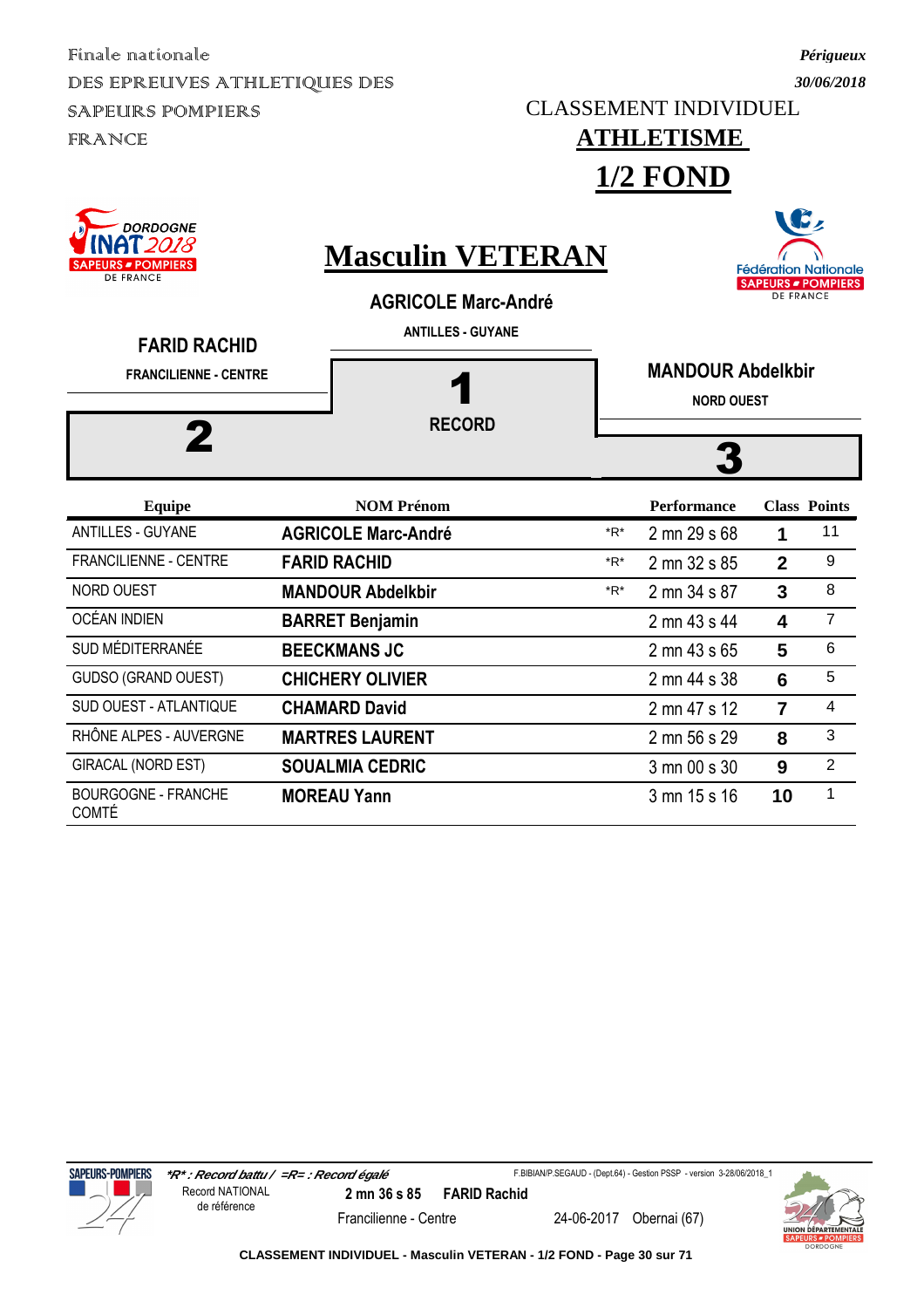CLASSEMENT INDIVIDUEL

**ATHLETISME** 

#### *Périgueux 30/06/2018*

|                                                                     |                                                 | <b>CORDE</b>                                  |                 |                                                                              |
|---------------------------------------------------------------------|-------------------------------------------------|-----------------------------------------------|-----------------|------------------------------------------------------------------------------|
| <b>DORDOGNE</b><br>' 2018<br>RS <b>POMPIERS</b><br><b>DE FRANCE</b> | <b>Masculin VETERAN</b><br><b>BRUTE Olivier</b> |                                               |                 | <b>Fédération Nationale</b><br><b>SAPEURS - POMPIERS</b><br><b>DE FRANCE</b> |
| <b>VASSE ERIC</b><br>RHÔNE ALPES - AUVERGNE                         | <b>ANTILLES - GUYANE</b>                        | <b>CHAMOT Christophe</b><br><b>NORD OUEST</b> |                 |                                                                              |
| <b>Equipe</b>                                                       | <b>NOM Prénom</b>                               | <b>Performance</b>                            |                 | <b>Class Points</b>                                                          |
| <b>ANTILLES - GUYANE</b>                                            | <b>BRUTE Olivier</b>                            | 3s34                                          | 1               | 9                                                                            |
| RHÔNE ALPES - AUVERGNE                                              | <b>VASSE ERIC</b>                               | 3s35                                          | $\mathbf{2}$    | $\overline{7}$                                                               |
| NORD OUEST                                                          | <b>CHAMOT Christophe</b>                        | 3s66                                          | $\overline{3}$  | 6                                                                            |
| <b>FRANCILIENNE - CENTRE</b>                                        | <b>COHET CHRISTOPHE</b>                         | 3s68                                          | 4               | 5                                                                            |
| MIDI PYRÉNÉES                                                       | <b>GARRIC Daniel</b>                            | 5 s 44                                        | 5               | 4                                                                            |
| <b>BOURGOGNE - FRANCHE</b><br><b>COMTÉ</b>                          | <b>FROMONT Ludovic</b>                          | 5 s 85                                        | $6\phantom{1}6$ | 3                                                                            |
| SUD OUEST - ATLANTIQUE                                              | <b>PASCUAL XAVIER</b>                           | 9 <sub>s</sub> 60                             | $\overline{7}$  | $\overline{2}$                                                               |

GIRACAL (NORD EST) **DENOTS JEROME ESSAI** Essai **8** 1



F.BIBIAN/P.SEGAUD - (Dept.64) - Gestion PSSP - version 3-28/06/2018\_1



Méditerranée 29-06-2002 Thonon les bains (74)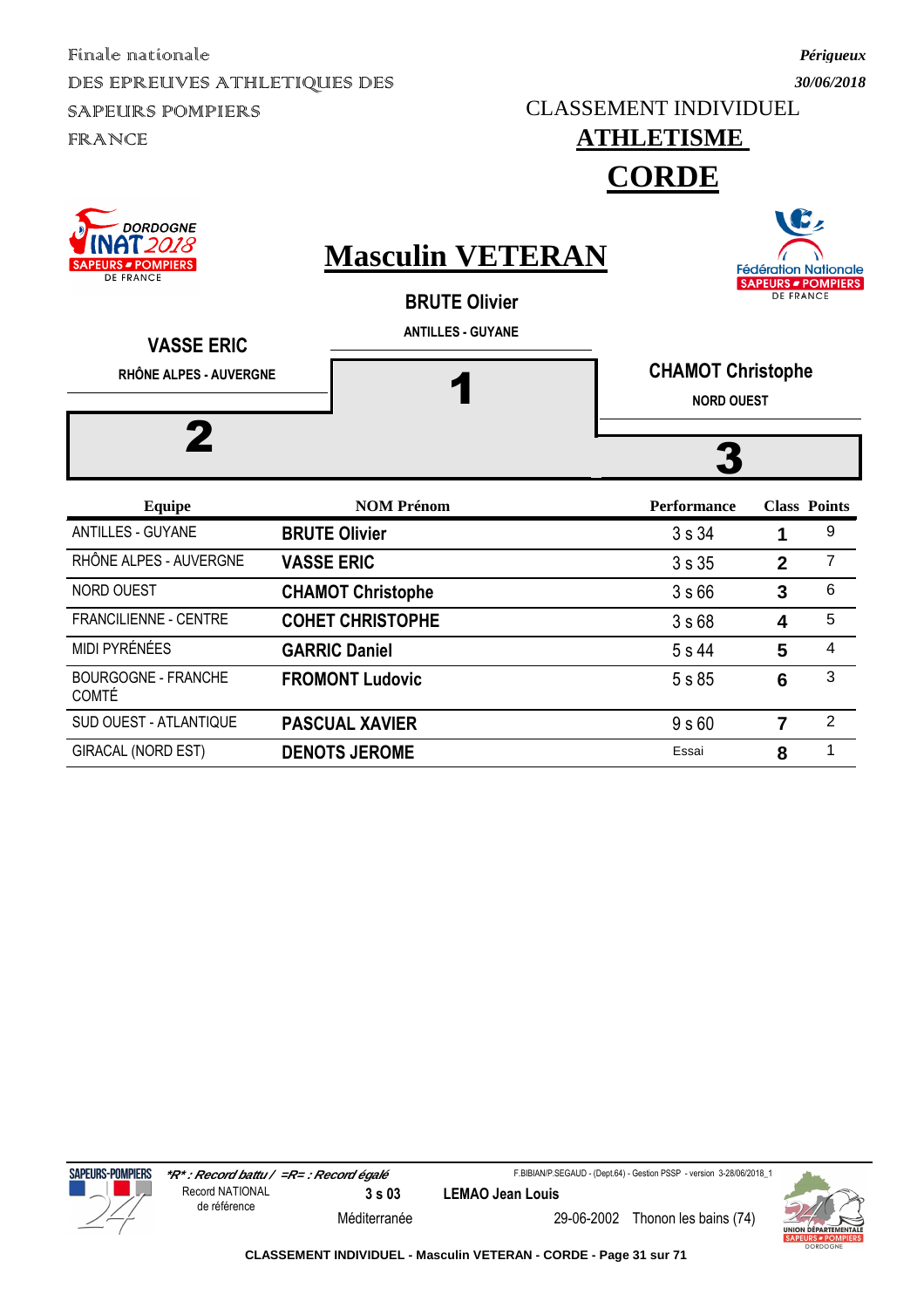*30/06/2018* CLASSEMENT INDIVIDUEL

## **ATHLETISME**

*Périgueux*





F.BIBIAN/P.SEGAUD - (Dept.64) - Gestion PSSP - version 3-28/06/2018\_1



Antilles - Guyane 04-07-2015 Millau (12)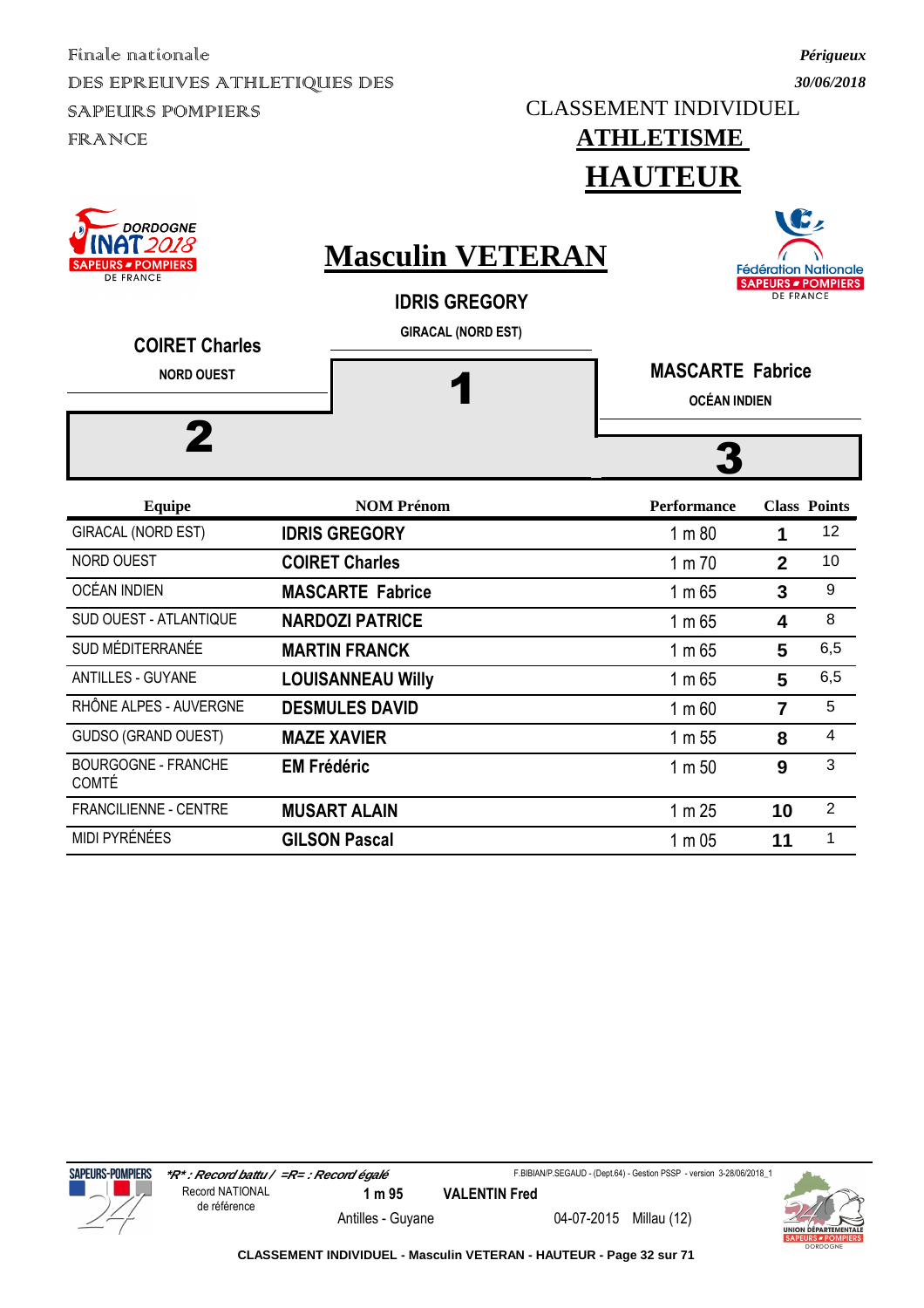CLASSEMENT INDIVIDUEL

# **ATHLETISME**

*Périgueux 30/06/2018*

**POIDS**



MIDI PYRÉNÉES **FADELLI Jérôme 1 9 m** 25 **9** 1

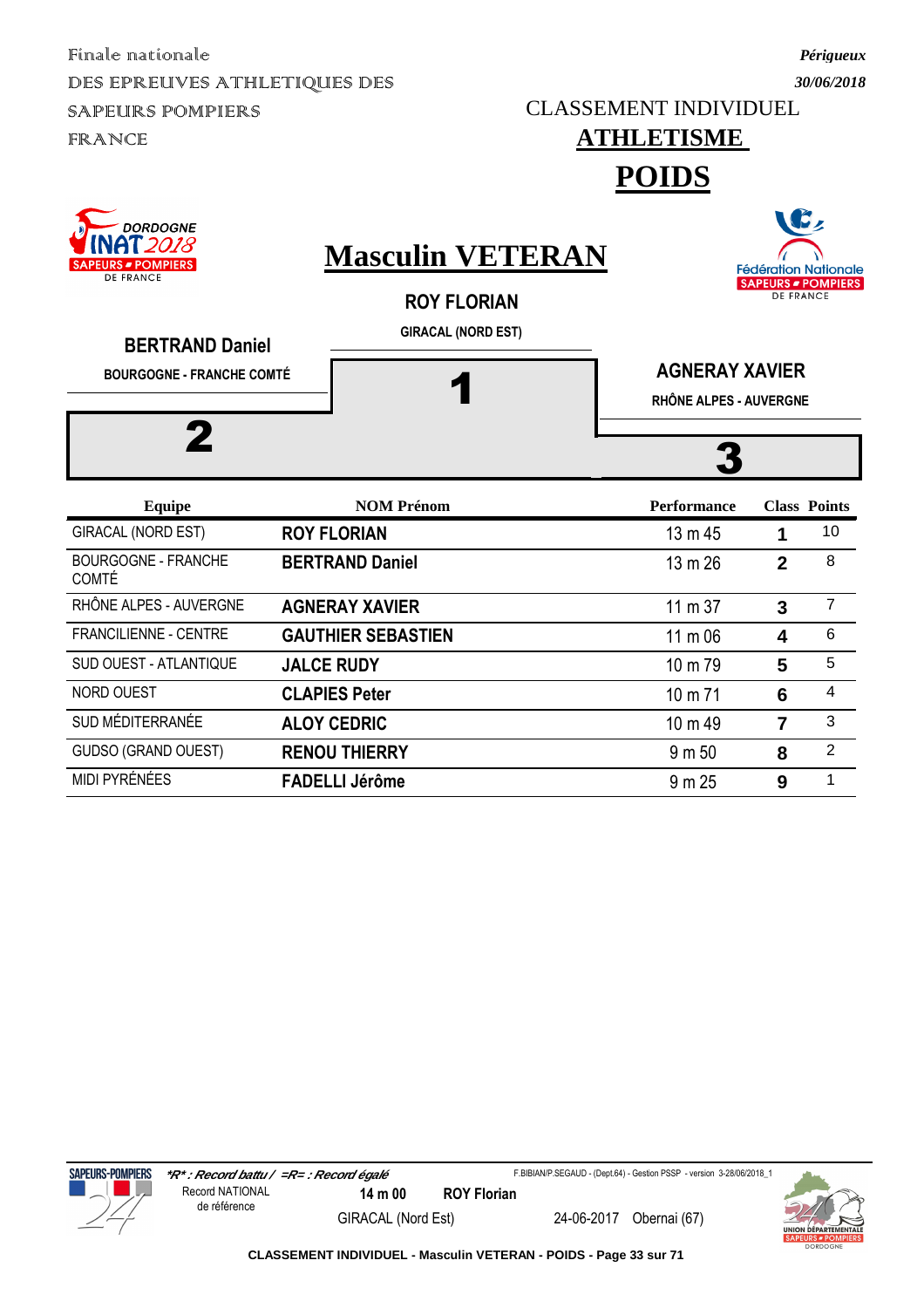Finale nationale DU PARCOURS SPORTIF DES SAPEURS POMPIERS FRANCE

#### CLASSEMENT INDIVIDUEL

#### **P S S P**

| <b>DORDOGNE</b><br>NAT 2018<br><b>JRS <i>■</i> POMPIERS</b><br><b>DE FRANCE</b> | <b>Masculin VETERAN</b><br><b>APATOUT Olivier</b> |                                                                       | <b>DE FRANCE</b>                                | ш<br><b>Fédération Nationale</b><br><b>SAPEURS - POMPIERS</b> |  |  |
|---------------------------------------------------------------------------------|---------------------------------------------------|-----------------------------------------------------------------------|-------------------------------------------------|---------------------------------------------------------------|--|--|
| <b>MILLON CYRIL</b><br><b>SUD MÉDITERRANÉE</b>                                  | <b>ANTILLES - GUYANE</b>                          |                                                                       | <b>LEREFAIT Christophe</b><br><b>NORD OUEST</b> |                                                               |  |  |
| 2                                                                               |                                                   |                                                                       |                                                 |                                                               |  |  |
| <b>Equipe</b>                                                                   | <b>NOM Prénom</b>                                 | Performance                                                           |                                                 | <b>Class Points</b>                                           |  |  |
| <b>ANTILLES - GUYANE</b>                                                        | <b>APATOUT Olivier</b>                            | 1 mn 29 s 31                                                          | 1                                               | 42                                                            |  |  |
| SUD MÉDITERRANÉE                                                                | <b>MILLON CYRIL</b>                               | 1 mn 33 s 22                                                          | $\overline{2}$                                  | 40                                                            |  |  |
| NORD OUEST                                                                      | <b>LEREFAIT Christophe</b>                        | 1 mn 36 s 41                                                          | 3                                               | 39                                                            |  |  |
| <b>ANTILLES - GUYANE</b>                                                        | <b>MATHIASIN Mathias</b>                          | 1 mn 37 s 37                                                          | 4                                               | 38                                                            |  |  |
| <b>ANTILLES - GUYANE</b>                                                        | <b>PORTUT Christophe</b>                          | 1 mn 37 s 75                                                          | 5                                               | 37                                                            |  |  |
| SUD OUEST - ATLANTIQUE                                                          | <b>HUICI YANN</b>                                 | 1 mn 38 s 53                                                          | 6                                               | 36                                                            |  |  |
| RHÔNE ALPES - AUVERGNE                                                          | <b>CHEVRIER FABRICE</b>                           | 1 mn 40 s 09                                                          | $\overline{7}$                                  | 35                                                            |  |  |
| NORD OUEST                                                                      | <b>BEAUVERGER Jean-Michel</b>                     | 1 mn 40 s 62                                                          | 8                                               | 34                                                            |  |  |
| <b>GUDSO (GRAND OUEST)</b>                                                      | <b>BERGER OLIVIER</b>                             | 1 mn 40 s 72                                                          | 9                                               | 33                                                            |  |  |
| ANTILLES - GUYANE                                                               | <b>DARIEN Pascal</b>                              | 1 mn 41 s 56                                                          | 10                                              | 32                                                            |  |  |
| RHÔNE ALPES - AUVERGNE                                                          | <b>PRAT SEBASTIEN</b>                             | 1 mn 42 s 47                                                          | 11                                              | 31                                                            |  |  |
| SUD OUEST - ATLANTIQUE                                                          | <b>GERDIL JEROME</b>                              | 1 mn 42 s 88                                                          | 12                                              | 30                                                            |  |  |
| RHÔNE ALPES - AUVERGNE                                                          | <b>FERRAND BRUNO</b>                              | 1 mn 43 s 18                                                          | 13                                              | 29                                                            |  |  |
| <b>GUDSO (GRAND OUEST)</b>                                                      | <b>FOLLIOT FRANCK</b>                             | 1 mn 43 s 28                                                          | 14                                              | 28                                                            |  |  |
| MIDI PYRÉNÉES                                                                   | <b>CAZENAVE Lionel</b>                            | 1 mn 43 s 50                                                          | 15                                              | 27                                                            |  |  |
| MIDI PYRÉNÉES                                                                   | <b>GRES Cédric</b>                                | 1 mn 43 s 57                                                          | 16                                              | 26                                                            |  |  |
| GIRACAL (NORD EST)                                                              | <b>PFLIMLIN PASCAL</b>                            | 1 mn 43 s 66                                                          | 17                                              | 25                                                            |  |  |
| FRANCILIENNE - CENTRE                                                           | <b>BILLARD THIERRY</b>                            | 1 mn 44 s 06                                                          | 18                                              | 24                                                            |  |  |
| SUD MÉDITERRANÉE                                                                | <b>DROUIN ARNAUD</b>                              | 1 mn 44 s 47                                                          | 19                                              | 23                                                            |  |  |
| SUD OUEST - ATLANTIQUE                                                          | <b>FOLLAIN YANIK</b>                              | 1 mn 44 s 68                                                          | 20                                              | 22                                                            |  |  |
| GUDSO (GRAND OUEST)                                                             | <b>CARRIOU STEPHANE</b>                           | 1 mn 45 s 81                                                          | 21                                              | 21                                                            |  |  |
| OCÉAN INDIEN                                                                    | <b>MOUCOUTA Ary-Claude</b>                        | 1 mn 46 s 22                                                          | 22                                              | 20                                                            |  |  |
| SAPEURS-POMPIERS                                                                | *R* : Record battu / =R= : Record égalé           | F.BIBIAN/P.SEGAUD - (Dept.64) - Gestion PSSP - version 3-28/06/2018_1 |                                                 |                                                               |  |  |



Record NATIONAL

de référence

**1 mn 25 s 28 MICHAUD Stéphane**

Rhône Alpes - Auvergne 24-06-2017 Obernai (67)





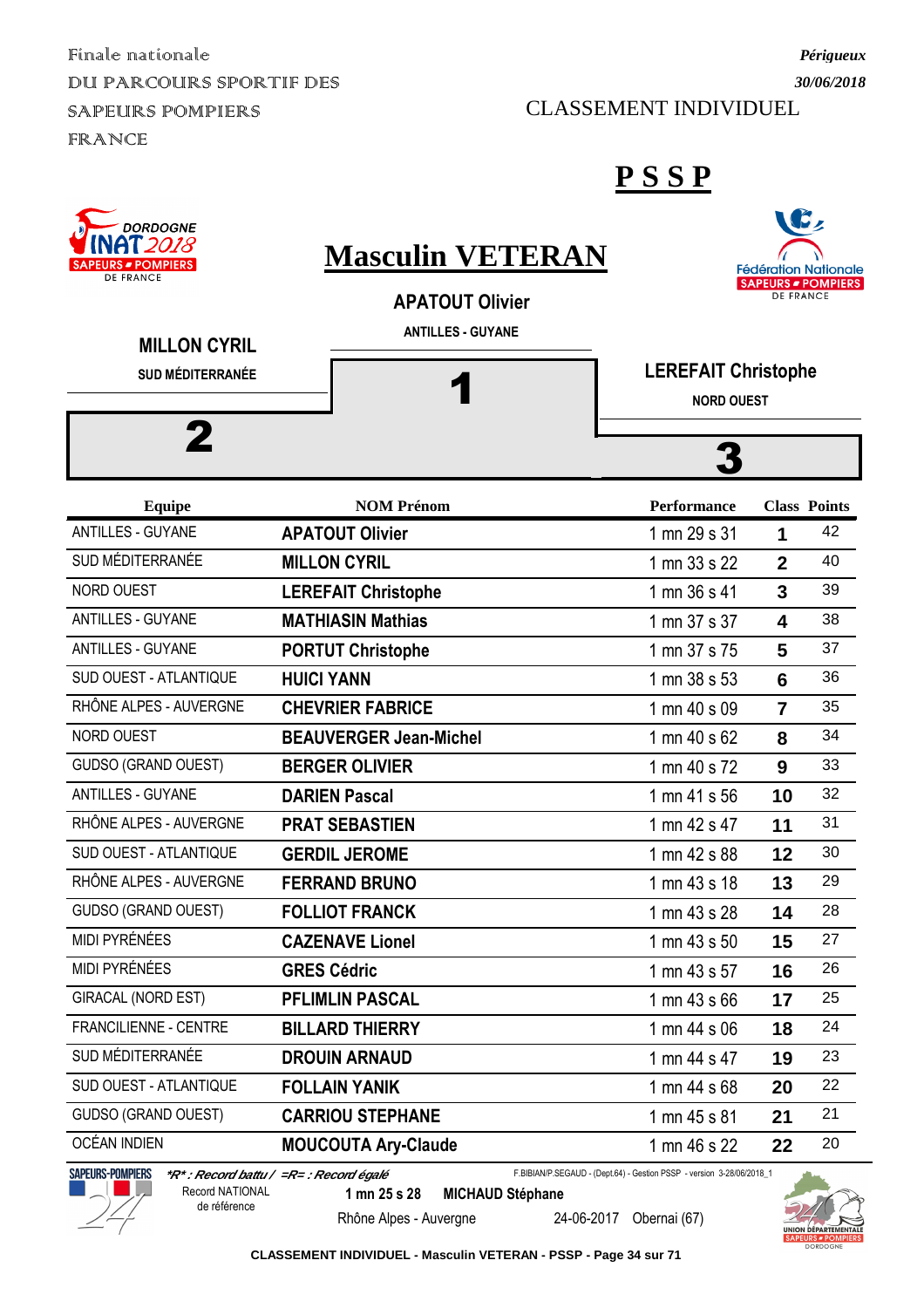| <b>GUDSO (GRAND OUEST)</b>                 | <b>LE FUR CHRISTOPHE</b>  | 1 mn 47 s 34 | 23 | 19             |
|--------------------------------------------|---------------------------|--------------|----|----------------|
| <b>FRANCILIENNE - CENTRE</b>               | <b>MARIETTE WILFRIED</b>  | 1 mn 48 s 46 | 24 | 18             |
| GIRACAL (NORD EST)                         | <b>STEMPFEL FREDERIC</b>  | 1 mn 48 s 75 | 25 | 17             |
| RHÔNE ALPES - AUVERGNE                     | <b>DUMEIL MICHAEL</b>     | 1 mn 49 s 25 | 26 | 16             |
| NORD OUEST                                 | <b>MARION Stéphane</b>    | 1 mn 49 s 25 | 27 | 15             |
| <b>BOURGOGNE - FRANCHE</b><br><b>COMTÉ</b> | <b>BERNARD Xavier</b>     | 1 mn 49 s 56 | 28 | 14             |
| OCÉAN INDIEN                               | <b>GABRIEL Henri</b>      | 1 mn 49 s 90 | 29 | 13             |
| <b>FRANCILIENNE - CENTRE</b>               | <b>MELOU MARC</b>         | 1 mn 52 s 09 | 30 | 12             |
| <b>OCÉAN INDIEN</b>                        | <b>TECHER Pierre Guy</b>  | 1 mn 52 s 78 | 31 | 11             |
| SUD MÉDITERRANÉE                           | <b>DELMAS CHRISTOPHE</b>  | 1 mn 53 s 69 | 32 | 10             |
| <b>MIDI PYRÉNÉES</b>                       | <b>AUGUSTE Jean-Luc</b>   | 1 mn 54 s 03 | 33 | 9              |
| <b>BOURGOGNE - FRANCHE</b><br><b>COMTÉ</b> | <b>PIGUET Serge</b>       | 1 mn 54 s 56 | 34 | 8              |
| NORD OUEST                                 | <b>BAY Frédéric</b>       | 1 mn 55 s 19 | 35 | $\overline{7}$ |
| <b>FRANCILIENNE - CENTRE</b>               | <b>POIRIER JEROME</b>     | 1 mn 56 s 62 | 36 | 6              |
| <b>BOURGOGNE - FRANCHE</b><br><b>COMTÉ</b> | <b>DUPIN Bruno</b>        | 1 mn 56 s 88 | 37 | 5              |
| GIRACAL (NORD EST)                         | <b>SATTLER FREDERIC</b>   | 2 mn 04 s 72 | 38 | $\overline{4}$ |
| SUD OUEST - ATLANTIQUE                     | <b>PLATTIER SEBASTIEN</b> | 2 mn 05 s 57 | 39 | 3              |
| <b>MIDI PYRÉNÉES</b>                       | <b>RICHARD Yannick</b>    | 2 mn 06 s 72 | 40 | $\overline{2}$ |
| <b>BOURGOGNE - FRANCHE</b><br><b>COMTÉ</b> | <b>MAUNOIR Mickaël</b>    | 2 mn 07 s 60 | 41 | $\mathbf{1}$   |



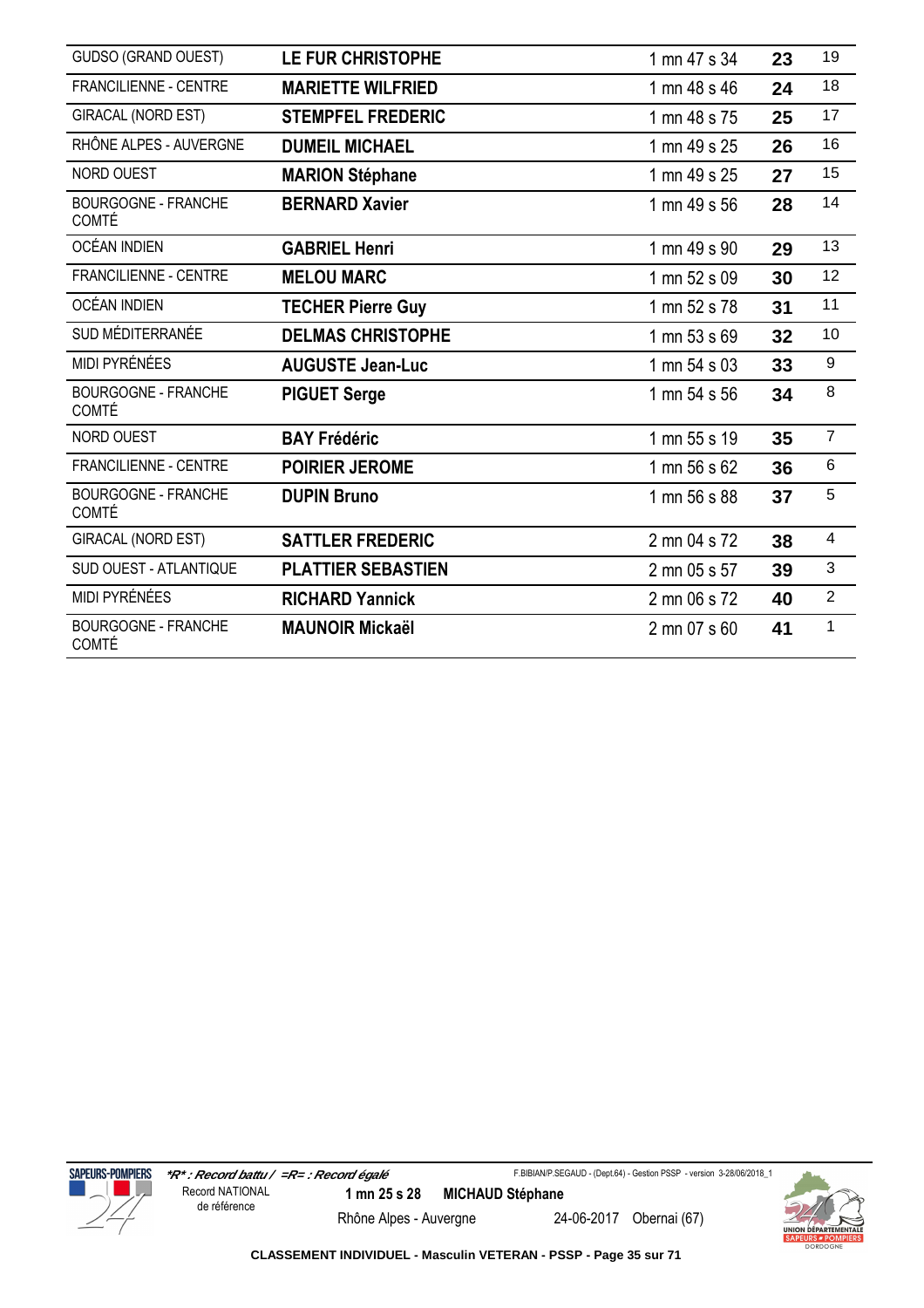CLASSEMENT INDIVIDUEL

#### **ATHLETISME VITESSE**

| DUKDUGNE<br>2018<br>URS <i>■</i> POMPIERS<br><b>DE FRANCE</b><br><b>TOUSSIES MORGANE</b> | <b>Féminine MINIME</b><br><b>KLEIN CHLOE</b><br><b>GIRACAL (NORD EST)</b> |                    | <b>Fédération Nationale</b><br><b>SAPEURS - POMPIERS</b><br><b>DE FRANCE</b> |                     |  |  |  |  |
|------------------------------------------------------------------------------------------|---------------------------------------------------------------------------|--------------------|------------------------------------------------------------------------------|---------------------|--|--|--|--|
| <b>FRANCILIENNE - CENTRE</b><br>2                                                        |                                                                           |                    | <b>IUNG MARIANNE</b><br>RHÔNE ALPES - AUVERGNE                               |                     |  |  |  |  |
| <b>Equipe</b>                                                                            | <b>NOM Prénom</b>                                                         | <b>Performance</b> |                                                                              | <b>Class Points</b> |  |  |  |  |
| <b>GIRACAL (NORD EST)</b>                                                                | <b>KLEIN CHLOE</b>                                                        | 10 s 77            | 1                                                                            | 9                   |  |  |  |  |
| <b>FRANCILIENNE - CENTRE</b>                                                             | <b>TOUSSIES MORGANE</b>                                                   | 11 s 04            | $\mathbf{2}$                                                                 | $\overline{7}$      |  |  |  |  |
| RHÔNE ALPES - AUVERGNE                                                                   | <b>IUNG MARIANNE</b>                                                      | 11 s 16            | 3                                                                            | 6                   |  |  |  |  |
| <b>GUDSO (GRAND OUEST)</b>                                                               | <b>DENIS TIFENN</b>                                                       | 11 s 41            | 4                                                                            | 5                   |  |  |  |  |
| <b>SUD OUEST - ATLANTIQUE</b>                                                            | <b>FOURGNAUD ANNABELLE</b>                                                | 11 s 65            | 5                                                                            | 4                   |  |  |  |  |
| SUD MÉDITERRANÉE                                                                         | <b>TALLENT MAXINE</b>                                                     | 11 s 89            | 6                                                                            | 3                   |  |  |  |  |
| <b>JSP DORDOGNE</b>                                                                      | <b>JEAN Manon</b>                                                         | 12 s 52            | 7                                                                            | $\overline{2}$      |  |  |  |  |
| <b>BOURGOGNE - FRANCHE</b>                                                               | <b>MARTINS Charlene</b>                                                   | 12 s 60            | 8                                                                            | 1                   |  |  |  |  |





COMTÉ



**CLASSEMENT INDIVIDUEL - Féminine MINIME - VITESSE - Page 36 sur 71**

Sud Ouest - Atlantique 24-06-2006 Chalon sur Saône (71)

*Périgueux 30/06/2018*

WG.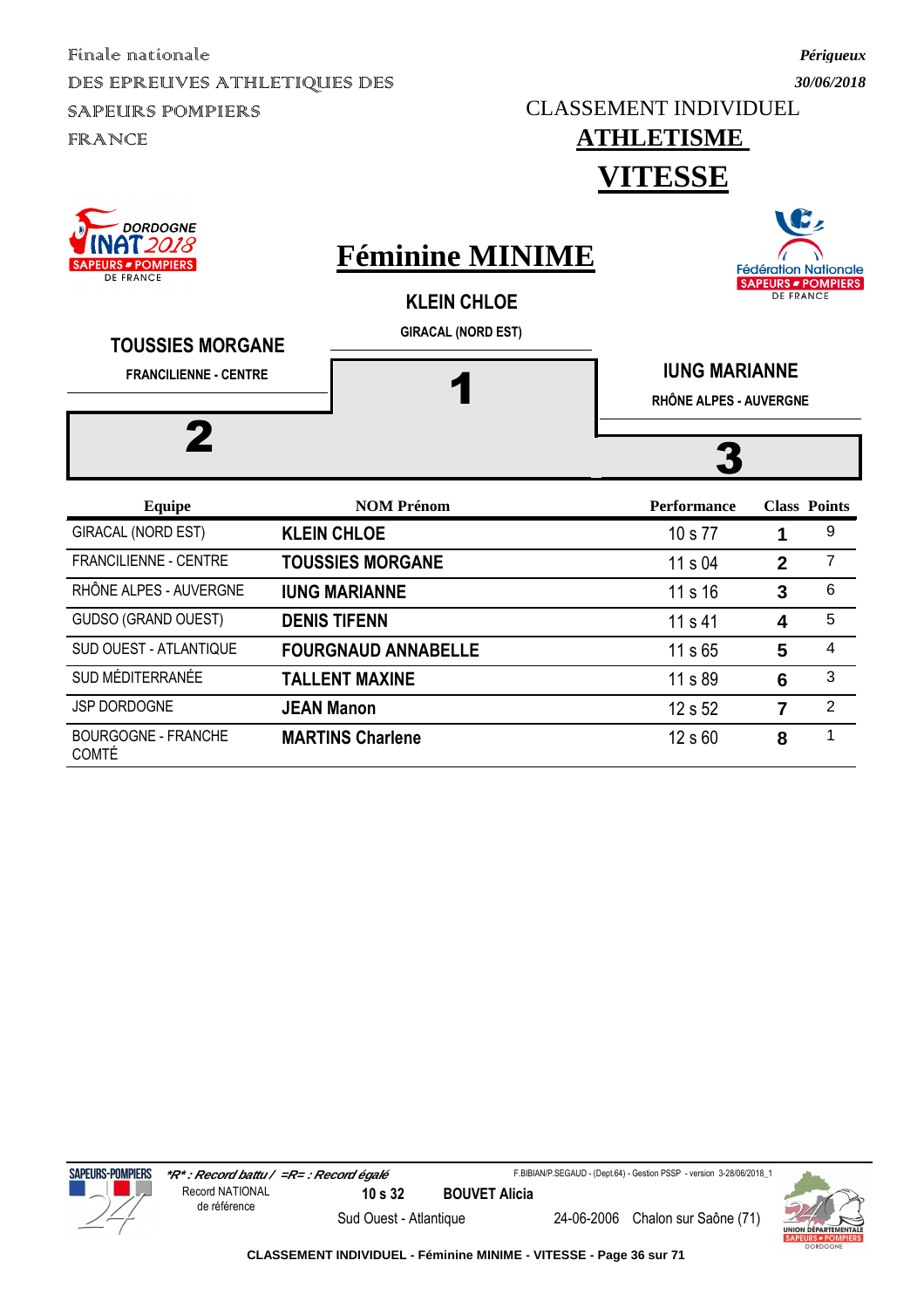CLASSEMENT INDIVIDUEL

### **ATHLETISME**

*Périgueux 30/06/2018*

**1/2 FOND**



JSP DORDOGNE **HULMANN Lili-Ange** 1 mn 46 s 32 9 <sup>1</sup>



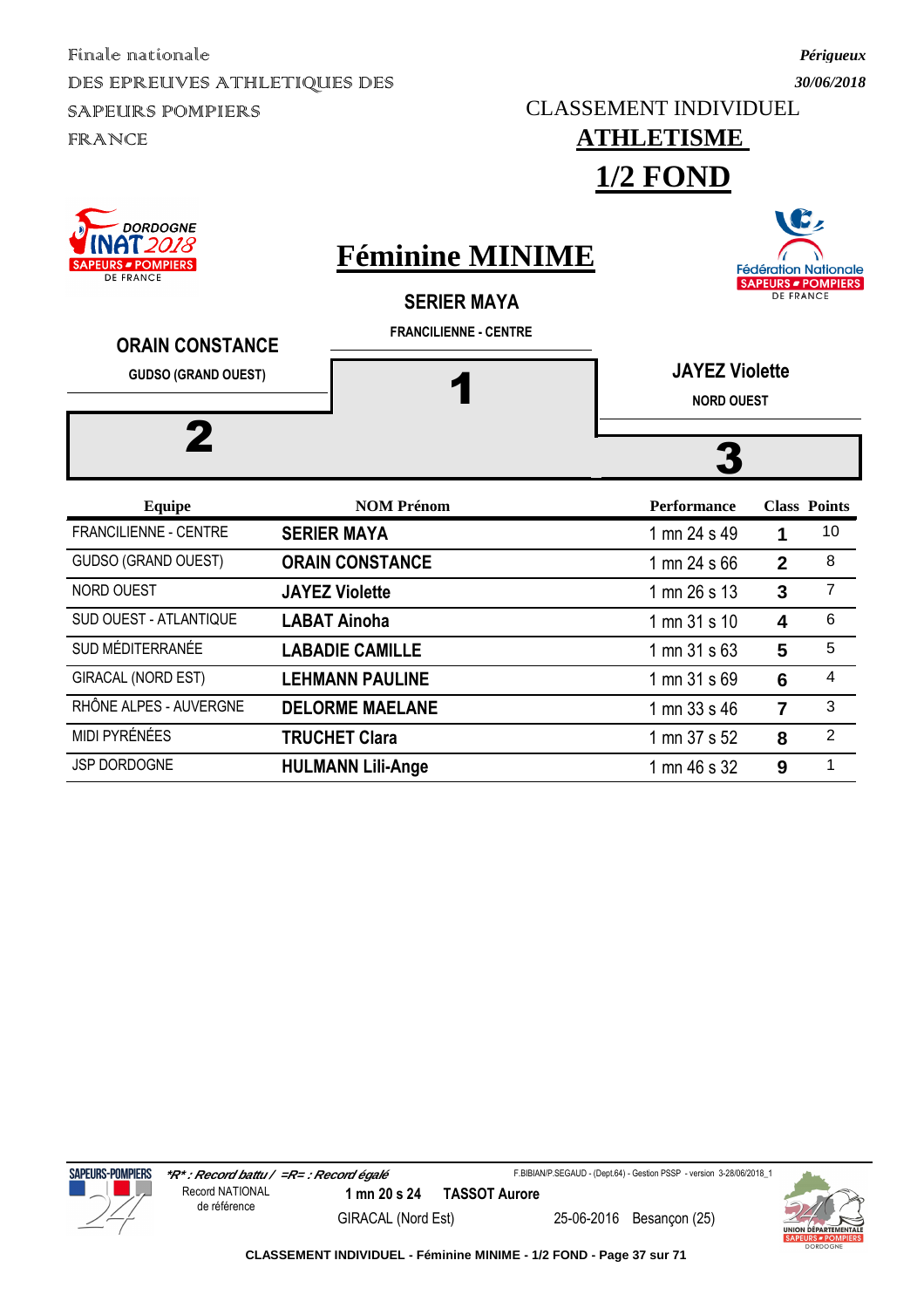*30/06/2018* CLASSEMENT INDIVIDUEL

### **ATHLETISME**

**CORDE**

| DORDOGNE<br>AT 2018<br><b>PEURS <i>■</i> POMPIERS</b><br><b>DE FRANCE</b><br><b>CLAUZEL MARGAUX</b> | <b>Féminine MINIME</b><br><b>GORJUP Juline</b><br><b>BOURGOGNE - FRANCHE COMTÉ</b> |                                                       |                | <b>Fédération Nationale</b><br><b>SAPEURS - POMPIERS</b><br><b>DE FRANCE</b> |
|-----------------------------------------------------------------------------------------------------|------------------------------------------------------------------------------------|-------------------------------------------------------|----------------|------------------------------------------------------------------------------|
| <b>SUD MÉDITERRANÉE</b>                                                                             |                                                                                    | <b>BRUOT SALOMEE</b><br><b>SUD OUEST - ATLANTIQUE</b> |                |                                                                              |
|                                                                                                     |                                                                                    |                                                       |                |                                                                              |
| <b>Equipe</b>                                                                                       | <b>NOM Prénom</b>                                                                  | <b>Performance</b>                                    |                | <b>Class Points</b>                                                          |
| <b>BOURGOGNE - FRANCHE</b><br><b>COMTÉ</b>                                                          | <b>GORJUP Juline</b>                                                               | 5 s 19                                                | 1              | 9                                                                            |
| SUD MÉDITERRANÉE                                                                                    | <b>CLAUZEL MARGAUX</b>                                                             | 5s63                                                  | $\overline{2}$ | $\overline{7}$                                                               |
| SUD OUEST - ATLANTIQUE                                                                              | <b>BRUOT SALOMEE</b>                                                               | 6 s 12                                                | 3              | 6                                                                            |
| GUDSO (GRAND OUEST)                                                                                 | <b>LE TAREAU LEA</b>                                                               | 6 s 25                                                | 4              | 5                                                                            |
| NORD OUEST                                                                                          | <b>RAMBERG Léa</b>                                                                 | 7 s 34                                                | 5              | 4                                                                            |
| <b>FRANCILIENNE - CENTRE</b>                                                                        | <b>CARVALHO NELLY</b>                                                              | 7 s 81                                                | 6              | 3                                                                            |

MIDI PYRÉNÉES **POUX Giovana** 7 s 94 **7** 2 RHÔNE ALPES - AUVERGNE **BELINGA INES** 8 s 37 8 1

**SAPEURS-POMPIERS** 



**CLASSEMENT INDIVIDUEL - Féminine MINIME - CORDE - Page 38 sur 71**



*Périgueux*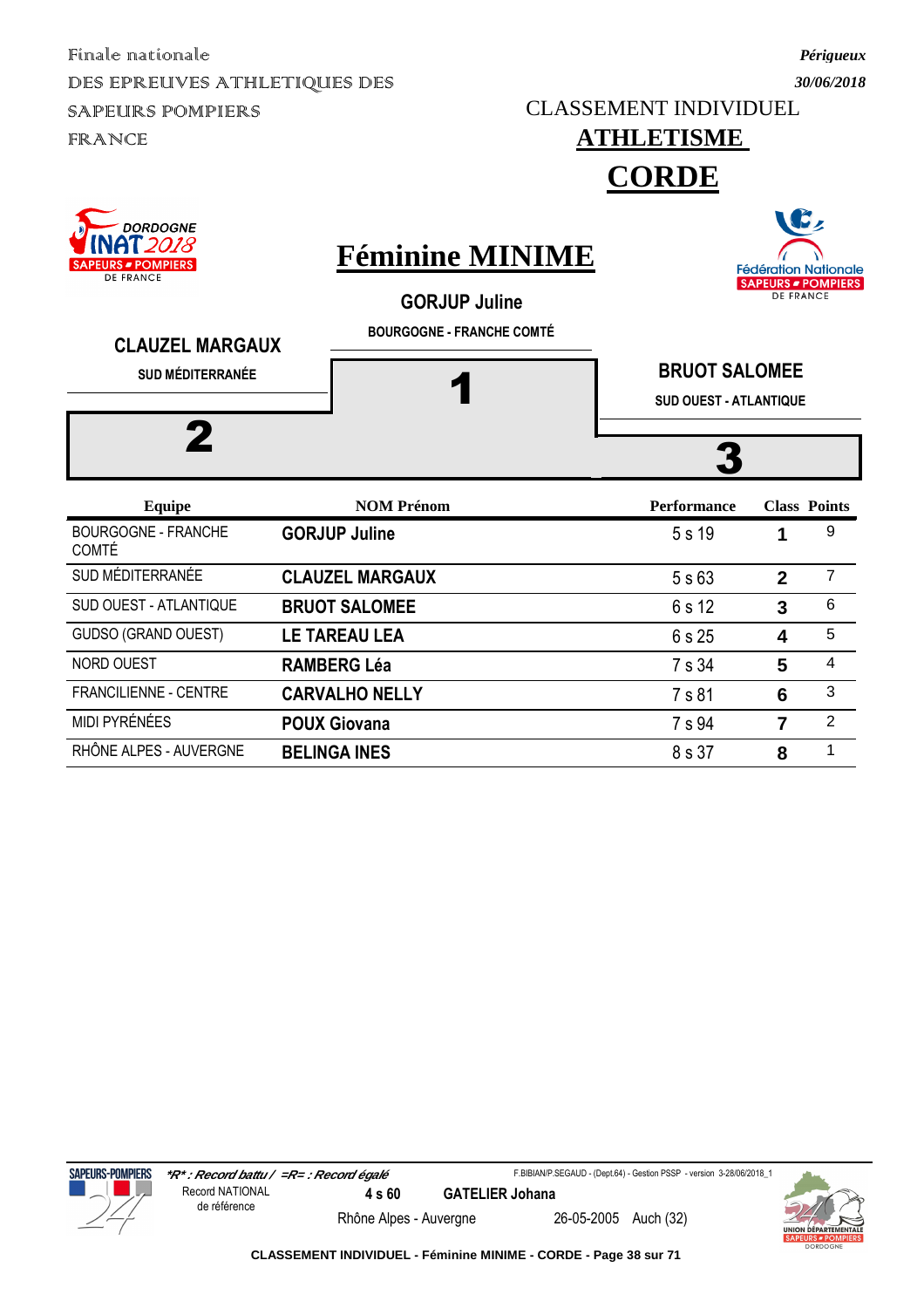CLASSEMENT INDIVIDUEL

*Périgueux 30/06/2018*

NG.

### **ATHLETISME HAUTEUR**

| <b>DORDOGNE</b><br>NAT 2018<br><b>SAPEURS - POMPIERS</b><br><b>DE FRANCE</b><br><b>RIO KHLOE</b> | <b>Féminine MINIME</b><br><b>SUBIRANA LOUISE</b><br><b>SUD OUEST - ATLANTIQUE</b> | $\blacksquare$<br><b>Fédération Nationale</b><br><b>SAPEURS - POMPIERS</b><br><b>DE FRANCE</b> |                         |                     |  |  |  |
|--------------------------------------------------------------------------------------------------|-----------------------------------------------------------------------------------|------------------------------------------------------------------------------------------------|-------------------------|---------------------|--|--|--|
| <b>GUDSO (GRAND OUEST)</b>                                                                       |                                                                                   | <b>PELLET LILI</b><br>RHÔNE ALPES - AUVERGNE                                                   |                         |                     |  |  |  |
| 2                                                                                                |                                                                                   |                                                                                                |                         |                     |  |  |  |
| <b>Equipe</b>                                                                                    | <b>NOM Prénom</b>                                                                 | <b>Performance</b>                                                                             |                         | <b>Class Points</b> |  |  |  |
| SUD OUEST - ATLANTIQUE                                                                           | <b>SUBIRANA LOUISE</b>                                                            | 1 m 35                                                                                         | 1                       | 9                   |  |  |  |
| <b>GUDSO (GRAND OUEST)</b>                                                                       | <b>RIO KHLOE</b>                                                                  | 1 m 35                                                                                         | $\overline{2}$          | $\overline{7}$      |  |  |  |
| RHÔNE ALPES - AUVERGNE                                                                           | <b>PELLET LILI</b>                                                                | 1 m 35                                                                                         | 3                       | 6                   |  |  |  |
| <b>FRANCILIENNE - CENTRE</b>                                                                     | <b>MONMAILLAT ELINA</b>                                                           | 1 m 25                                                                                         | 4                       | 5                   |  |  |  |
| GIRACAL (NORD EST)                                                                               | <b>INJALRAC ADELINE</b>                                                           | 1 m 20                                                                                         | 5                       | 4                   |  |  |  |
| <b>MIDI PYRÉNÉES</b>                                                                             | <b>ROUQUET Lise</b>                                                               | 1 m 10                                                                                         | 6                       | 3                   |  |  |  |
| SUD MÉDITERRANÉE                                                                                 | <b>GODEL WANDA</b>                                                                | 1 m 10                                                                                         | $\overline{\mathbf{z}}$ | $\overline{2}$      |  |  |  |
| <b>BOURGOGNE - FRANCHE</b>                                                                       | <b>DOKGOZ Derya</b>                                                               | 1 m 05                                                                                         | 8                       | 1                   |  |  |  |



COMTÉ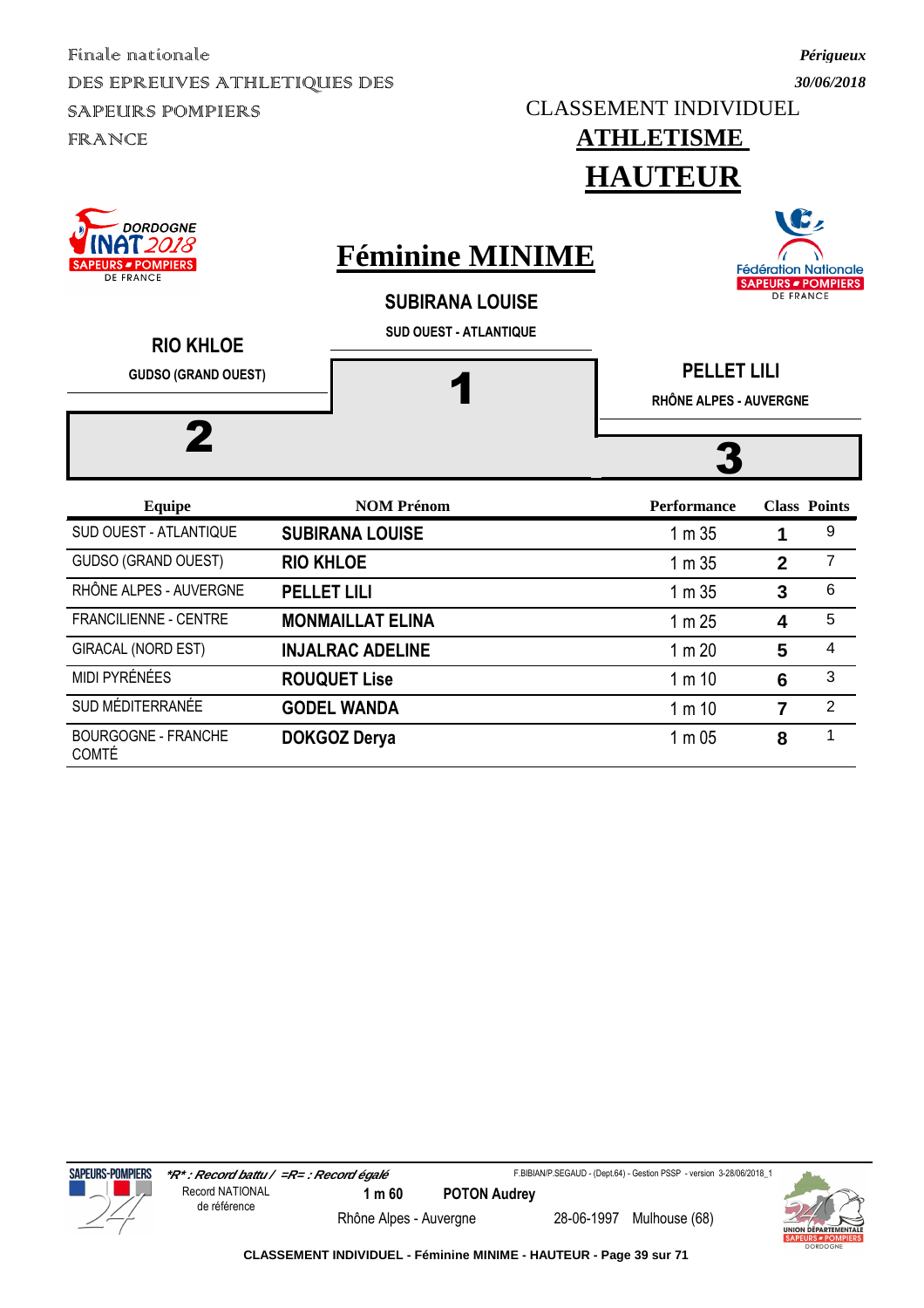CLASSEMENT INDIVIDUEL

## **ATHLETISME**

*Périgueux 30/06/2018*

**POIDS**

| <b>DORDOGNE</b><br>AT 2018<br><b>SAPEURS - POMPIERS</b><br><b>DE FRANCE</b><br><b>MONTANGERON LAURINE</b> | <b>Féminine MINIME</b><br><b>MENELOT Emma</b><br><b>BOURGOGNE - FRANCHE COMTÉ</b> |                                                   | <b>DE FRANCE</b> | B,<br><b>Fédération Nationale</b><br><b>SAPEURS - POMPIERS</b> |
|-----------------------------------------------------------------------------------------------------------|-----------------------------------------------------------------------------------|---------------------------------------------------|------------------|----------------------------------------------------------------|
| RHÔNE ALPES - AUVERGNE                                                                                    |                                                                                   | <b>AUBRY HIZA</b><br><b>FRANCILIENNE - CENTRE</b> |                  |                                                                |
| <b>Equipe</b>                                                                                             | <b>NOM Prénom</b>                                                                 | <b>Performance</b>                                |                  | <b>Class Points</b>                                            |
| <b>BOURGOGNE - FRANCHE</b><br><b>COMTÉ</b>                                                                | <b>MENELOT Emma</b>                                                               | 9 m 48                                            | 1                | 8                                                              |
| RHÔNE ALPES - AUVERGNE                                                                                    | <b>MONTANGERON LAURINE</b>                                                        | 9 m 22                                            | $\overline{2}$   | 6                                                              |
| FRANCILIENNE - CENTRE                                                                                     | <b>AUBRY HIZA</b>                                                                 | 8 m 79                                            | 3                | 5                                                              |
| MIDI PYRÉNÉES                                                                                             | <b>DALVERNY Eve</b>                                                               | 8 m 46                                            | 4                | 4                                                              |
| <b>GUDSO (GRAND OUEST)</b>                                                                                | <b>METRIAU EMELINE</b>                                                            | 7 m 34                                            | 5                | 3                                                              |

JSP DORDOGNE **BRETT Christina** 6 m 63 6 <sup>2</sup> SUD OUEST - ATLANTIQUE **BOUMRAH KAMALIA** 6 m 47 **7** 1

**SAPEURS-POMPIERS** 

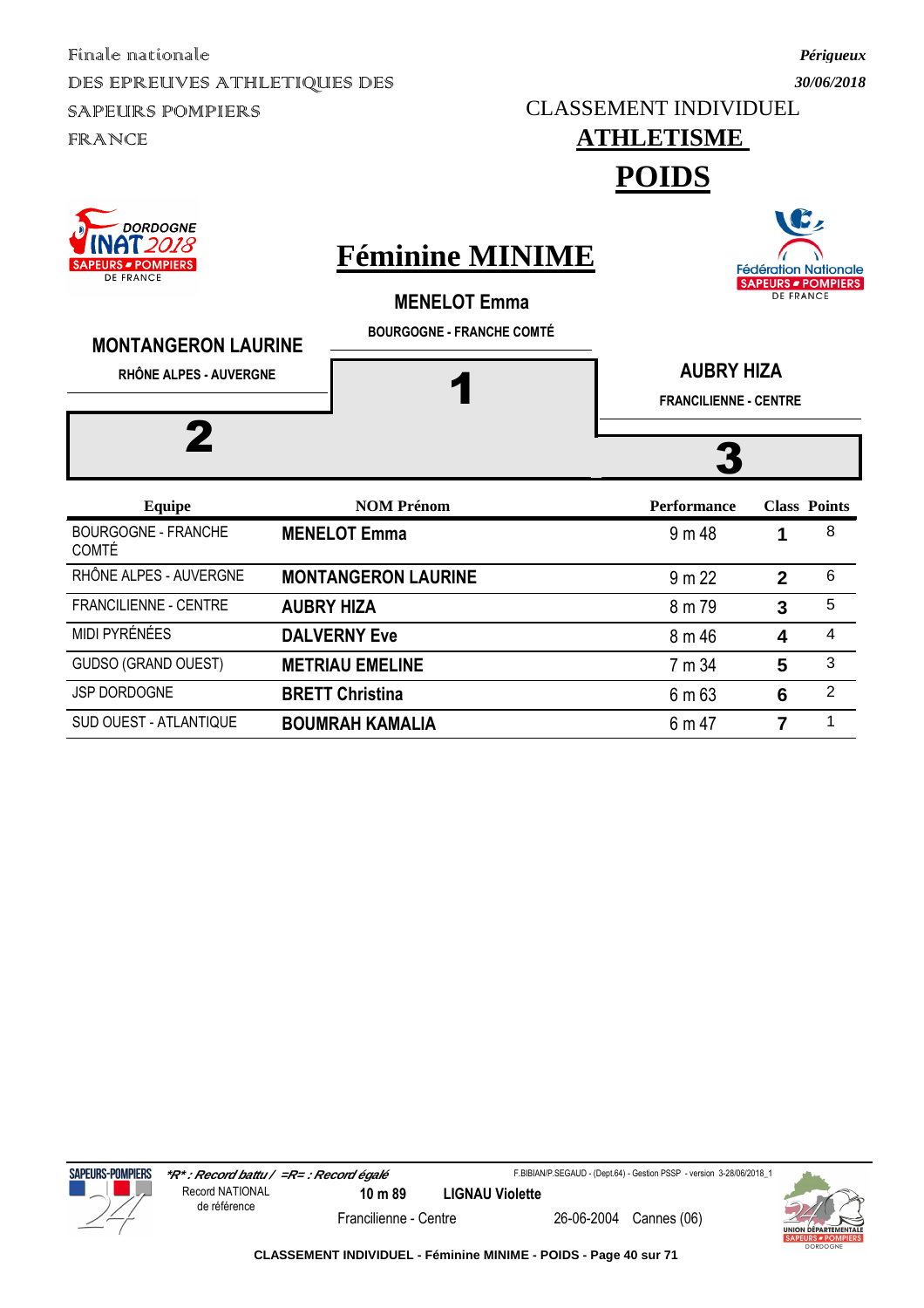Finale nationale DUI PARCOURS SPORTIF DES SAPEURS POMPIERS FRANCE

CLASSEMENT INDIVIDUEL

C



#### **P S S P**

| INAI 2078<br><b>SAPEURS - POMPIERS</b>                           | <b>Féminine MINIME</b>                      |     |                                               |                  | <b>Fédération Nationale</b> |
|------------------------------------------------------------------|---------------------------------------------|-----|-----------------------------------------------|------------------|-----------------------------|
| <b>DE FRANCE</b><br><b>ROY CORALIE</b><br>SUD OUEST - ATLANTIQUE | <b>FETTET LEA</b><br>RHÔNE ALPES - AUVERGNE |     | <b>KOSMA SZOFI</b><br><b>SUD MÉDITERRANÉE</b> | <b>DE FRANCE</b> | <b>SAPEURS - POMPIERS</b>   |
|                                                                  | <b>RECORD</b>                               |     |                                               |                  |                             |
|                                                                  |                                             |     |                                               |                  |                             |
| <b>Equipe</b>                                                    | <b>NOM Prénom</b>                           |     | Performance                                   |                  | <b>Class Points</b>         |
| RHÔNE ALPES - AUVERGNE                                           | <b>FETTET LEA</b>                           | *R* | 0 mn 56 s 44                                  | 1                | 38                          |
| SUD OUEST - ATLANTIQUE                                           | <b>ROY CORALIE</b>                          |     | 1 mn 00 s 90                                  | $\overline{2}$   | 36                          |
| SUD MÉDITERRANÉE                                                 | <b>KOSMA SZOFI</b>                          |     | 1 mn 00 s 97                                  | 3                | 35                          |
| RHÔNE ALPES - AUVERGNE                                           | <b>DA ROCHA CLARISSE</b>                    |     | 1 mn 01 s 06                                  | 4                | 34                          |
| <b>GIRACAL (NORD EST)</b>                                        | <b>FORSTER SARAH</b>                        |     | 1 mn 01 s 31                                  | 5                | 33                          |
| SUD MÉDITERRANÉE                                                 | <b>DERENNES ANAIK</b>                       |     | 1 mn 01 s 63                                  | 6                | 32                          |
| FRANCILIENNE - CENTRE                                            | <b>PINAULT MARION</b>                       |     | 1 mn 01 s 94                                  | $\overline{7}$   | 31                          |
| NORD OUEST                                                       | <b>DUHAMEL Elena</b>                        |     | 1 mn 02 s 50                                  | 8                | 30                          |
| <b>FRANCILIENNE - CENTRE</b>                                     | <b>WONG MAELYS</b>                          |     | 1 mn 02 s 90                                  | 9                | 29                          |
| <b>BOURGOGNE - FRANCHE</b><br><b>COMTÉ</b>                       | <b>GALLARATI Emma</b>                       |     | 1 mn 03 s 50                                  | 10               | 28                          |
| MIDI PYRÉNÉES                                                    | <b>LAFABRIE Charlène</b>                    |     | 1 mn 04 s 53                                  | 11               | 27                          |
| NORD OUEST                                                       | <b>JOSSE Danna</b>                          |     | 1 mn 05 s 00                                  | 12               | 26                          |
| <b>NORD OUEST</b>                                                | <b>FOURNIER Nolwenn</b>                     |     | 1 mn 05 s 06                                  | 13               | 25                          |
| <b>GUDSO (GRAND OUEST)</b>                                       | <b>BATTANDIER LOUANE</b>                    |     | 1 mn 05 s 44                                  | 14               | 24                          |
| GIRACAL (NORD EST)                                               | <b>MURA MAEVA</b>                           |     | 1 mn 05 s 66                                  | 15               | 23                          |
| SUD MÉDITERRANÉE                                                 | <b>GUILHEM ALYSEE</b>                       |     | 1 mn 05 s 69                                  | 16               | 22                          |
| <b>BOURGOGNE - FRANCHE</b><br><b>COMTÉ</b>                       | <b>ROUSSELET Sarah</b>                      |     | 1 mn 06 s 13                                  | 17               | 21                          |
| SUD OUEST - ATLANTIQUE                                           | <b>MOLLARD VALENTINE</b>                    |     | 1 mn 06 s 34                                  | 18               | 20                          |
| SUD OUEST - ATLANTIQUE                                           | <b>KOUAMLAN SOLICK</b>                      |     | 1 mn 06 s 54                                  | 19               | 19                          |
| RHÔNE ALPES - AUVERGNE                                           | <b>BETTENFELD MORGAN</b>                    |     | 1 mn 07 s 82                                  | 20               | 18                          |
| <b>GUDSO (GRAND OUEST)</b>                                       | <b>GIRAUD ANAELLE</b>                       |     | 1 mn 07 s 94                                  | 21               | 17                          |



de référence

F.BIBIAN/P.SEGAUD - (Dept.64) - Gestion PSSP - version 3-28/06/2018\_1**0 mn 57 s 12 VANTOURNOUT Marine**



**CLASSEMENT INDIVIDUEL - Féminine MINIME - PSSP - Page 41 sur 71**

GIRACAL (Nord Est) 24-06-2017 Obernai (67)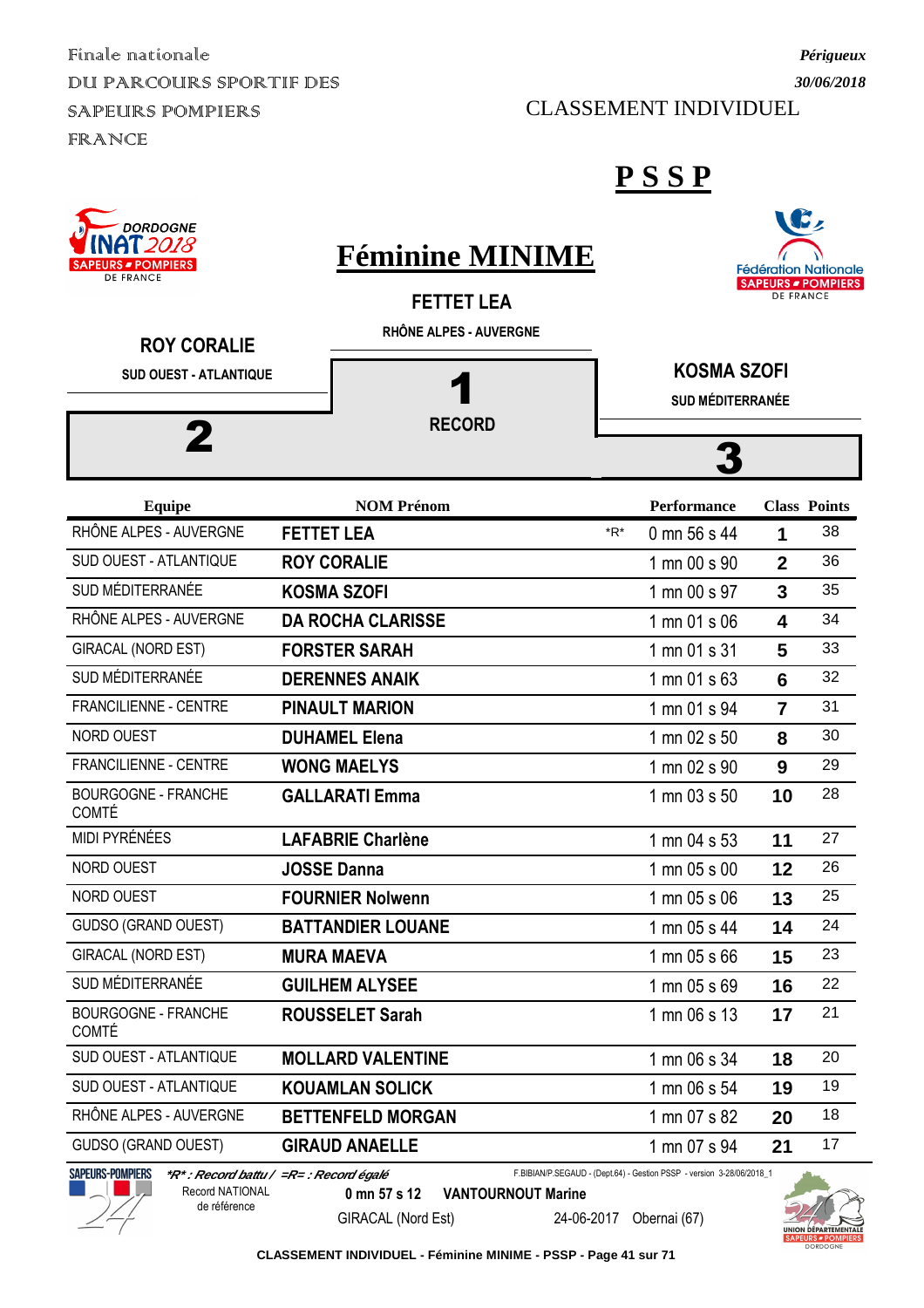| SUD OUEST - ATLANTIQUE                     | <b>HONORE CAPUCINE</b>       | 1 mn 08 s 37 | 22 | 16                      |
|--------------------------------------------|------------------------------|--------------|----|-------------------------|
| <b>BOURGOGNE - FRANCHE</b><br><b>COMTÉ</b> | <b>NEUZILLET Solène</b>      | 1 mn 08 s 60 | 23 | 15                      |
| RHÔNE ALPES - AUVERGNE                     | <b>PERNOUD-DEPIGNY JULIE</b> | 1 mn 08 s 78 | 24 | 14                      |
| GIRACAL (NORD EST)                         | <b>LAURENT LOUISE</b>        | 1 mn 08 s 88 | 25 | 13                      |
| <b>FRANCILIENNE - CENTRE</b>               | <b>POCHET ORIANE</b>         | 1 mn 09 s 56 | 26 | 12                      |
| GUDSO (GRAND OUEST)                        | <b>SOURDIN EVA</b>           | 1 mn 09 s 91 | 27 | 11                      |
| FRANCILIENNE - CENTRE                      | <b>HALLIER GWENAELLE</b>     | 1 mn 10 s 03 | 28 | 10                      |
| MIDI PYRÉNÉES                              | <b>BERTONE Andréa</b>        | 1 mn 10 s 75 | 29 | $\boldsymbol{9}$        |
| <b>BOURGOGNE - FRANCHE</b><br>COMTÉ        | <b>SAGE Lisa</b>             | 1 mn 12 s 16 | 30 | 8                       |
| GUDSO (GRAND OUEST)                        | <b>COTTEVERTE LOUISE</b>     | 1 mn 13 s 81 | 31 | $\overline{7}$          |
| NORD OUEST                                 | <b>ZIRAOUI Inès</b>          | 1 mn 13 s 82 | 32 | 6                       |
| JSP DORDOGNE                               | <b>LENOIR Jade</b>           | 1 mn 14 s 53 | 33 | 5                       |
| SUD MÉDITERRANÉE                           | <b>ARTAUD JOANNE</b>         | 1 mn 14 s 60 | 34 | $\overline{\mathbf{4}}$ |
| JSP DORDOGNE                               | <b>LEPICARD Océanne</b>      | 1 mn 21 s 25 | 35 | 3                       |
| JSP DORDOGNE                               | <b>RONGIERAS Maélyss</b>     | 1 mn 21 s 78 | 36 | $\overline{2}$          |
| JSP DORDOGNE                               | <b>QUETIER Lilou</b>         | 1 mn 24 s 62 | 37 | 1                       |



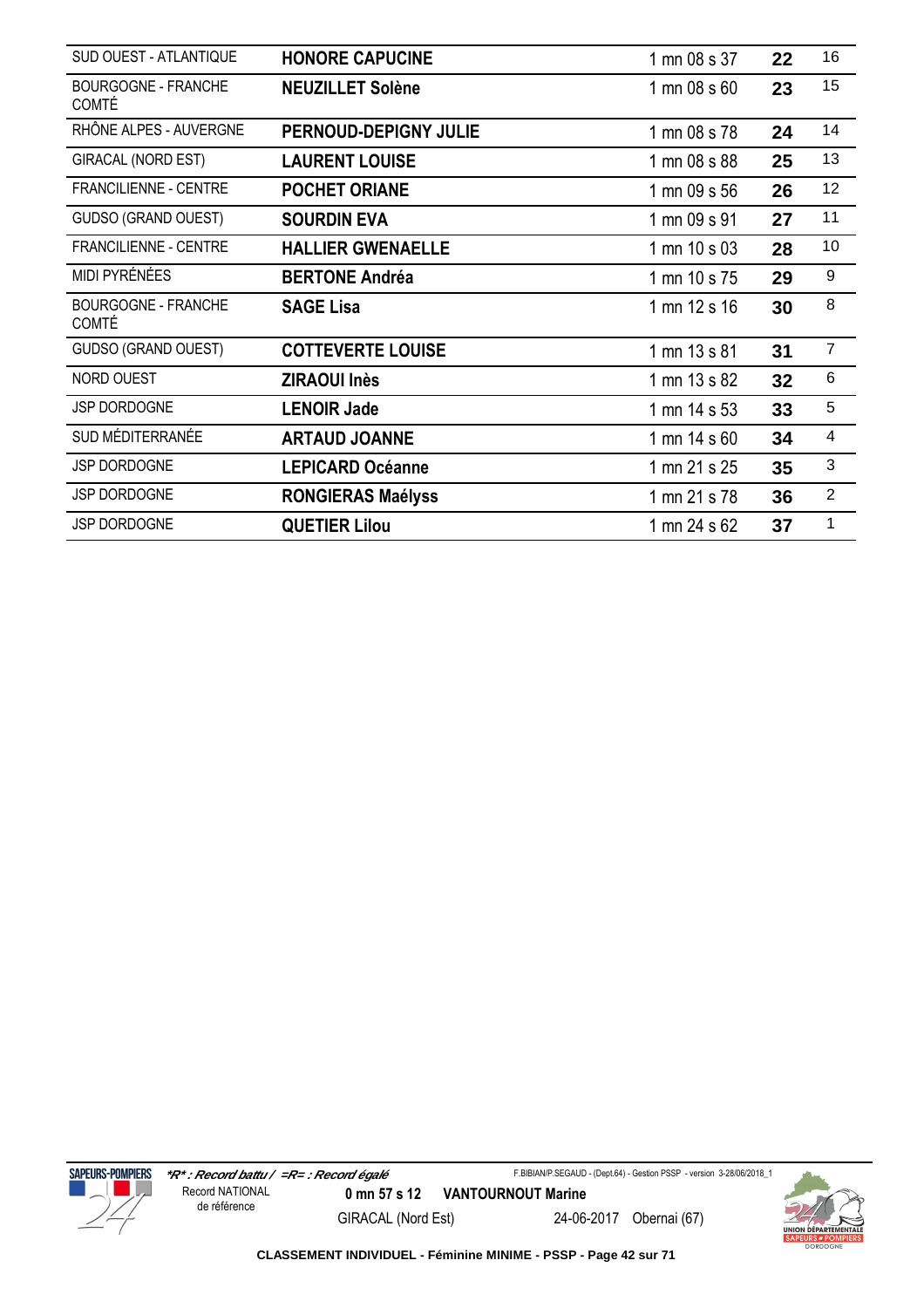CLASSEMENT INDIVIDUEL

## **ATHLETISME**

*Périgueux 30/06/2018*



MIDI PYRÉNÉES **MARC Louise** 14 s 91 **10** 1



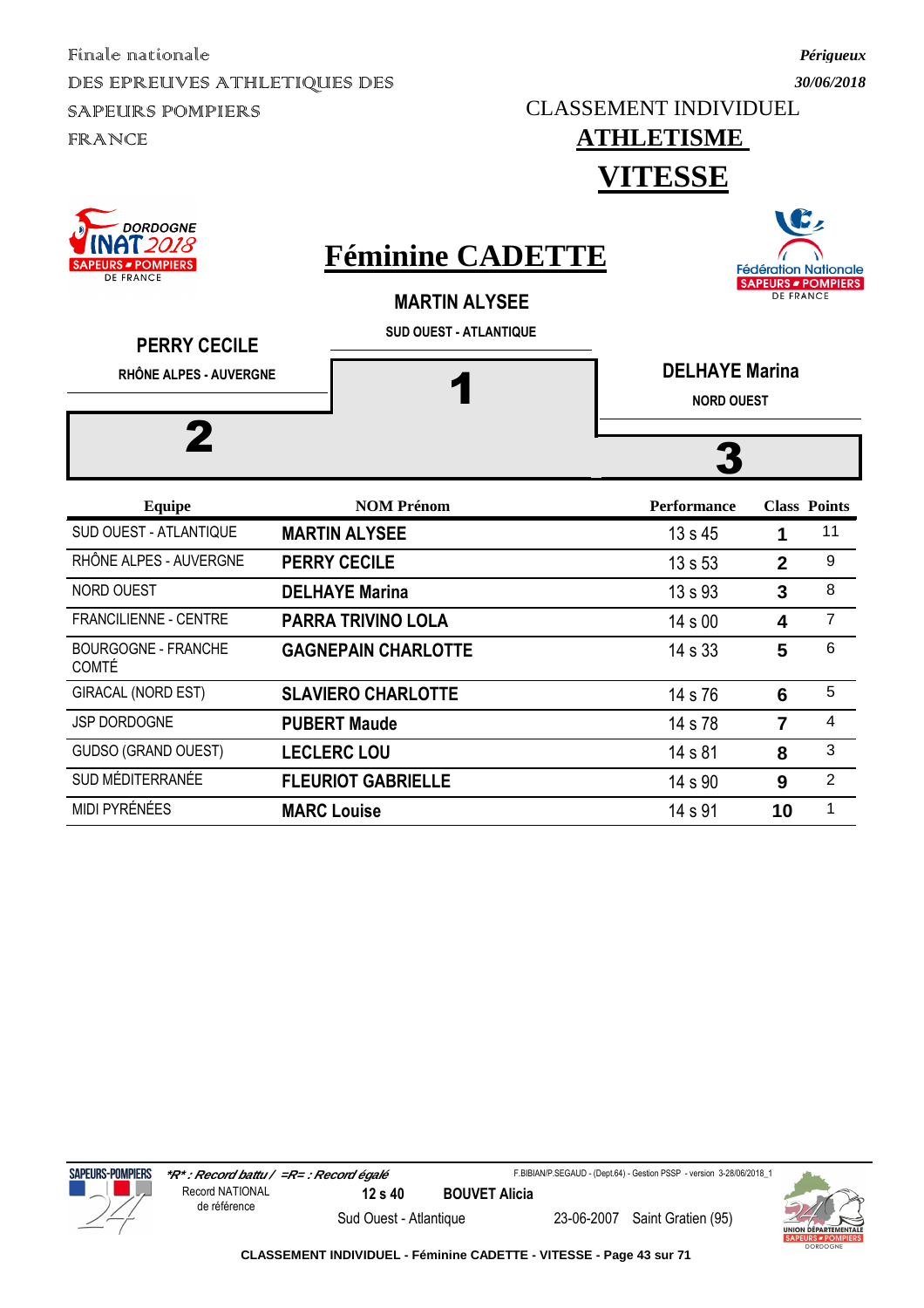CLASSEMENT INDIVIDUEL

### **ATHLETISME 1/2 FOND**

B, **DORDOGNE** AT 2018 **Féminine CADETTE POMPIERS Fédération Nationale DE FRANCE SAPEURS - POMPIERS DE FRANCE BOURREZ CLAIRE GIRACAL (NORD EST) HERMENIER Léa** 1 **BETARD AMARANDE NORD OUEST SUD OUEST - ATLANTIQUE** 2 3 **Equipe NOM Prénom Performance Class Points** GIRACAL (NORD EST) **BOURREZ CLAIRE** 2 mn 26 s 90 **1** <sup>11</sup> NORD OUEST **HERMENIER Léa** 2 mn 27 s 82 **2** 9 SUD OUEST - ATLANTIQUE **BETARD AMARANDE** 2 mn 31 s 20 **3** 8 OCÉAN INDIEN **RIVIERE Eloise** 2 mn 31 s 66 **4** 7 RHÔNE ALPES - AUVERGNE **CHAVANON EVE** 2 mn 39 s 00 5 6 ANTILLES - GUYANE **VOISIN Kadydia 2 mn 42 s 03 6 5** FRANCILIENNE - CENTRE **COLAS ALIZEE** 2 mn 42 s 97 **7** 4 GUDSO (GRAND OUEST) **PRECOURT PAULINE** 2 mn 43 s 78 **8** 3

MIDI PYRÉNÉES **MAILLET Capucine** 2 mn 46 s 76 **9** 2

**ROY Laura** 2 mn 53 s 87 **10** 1



BOURGOGNE - FRANCHE

COMTÉ



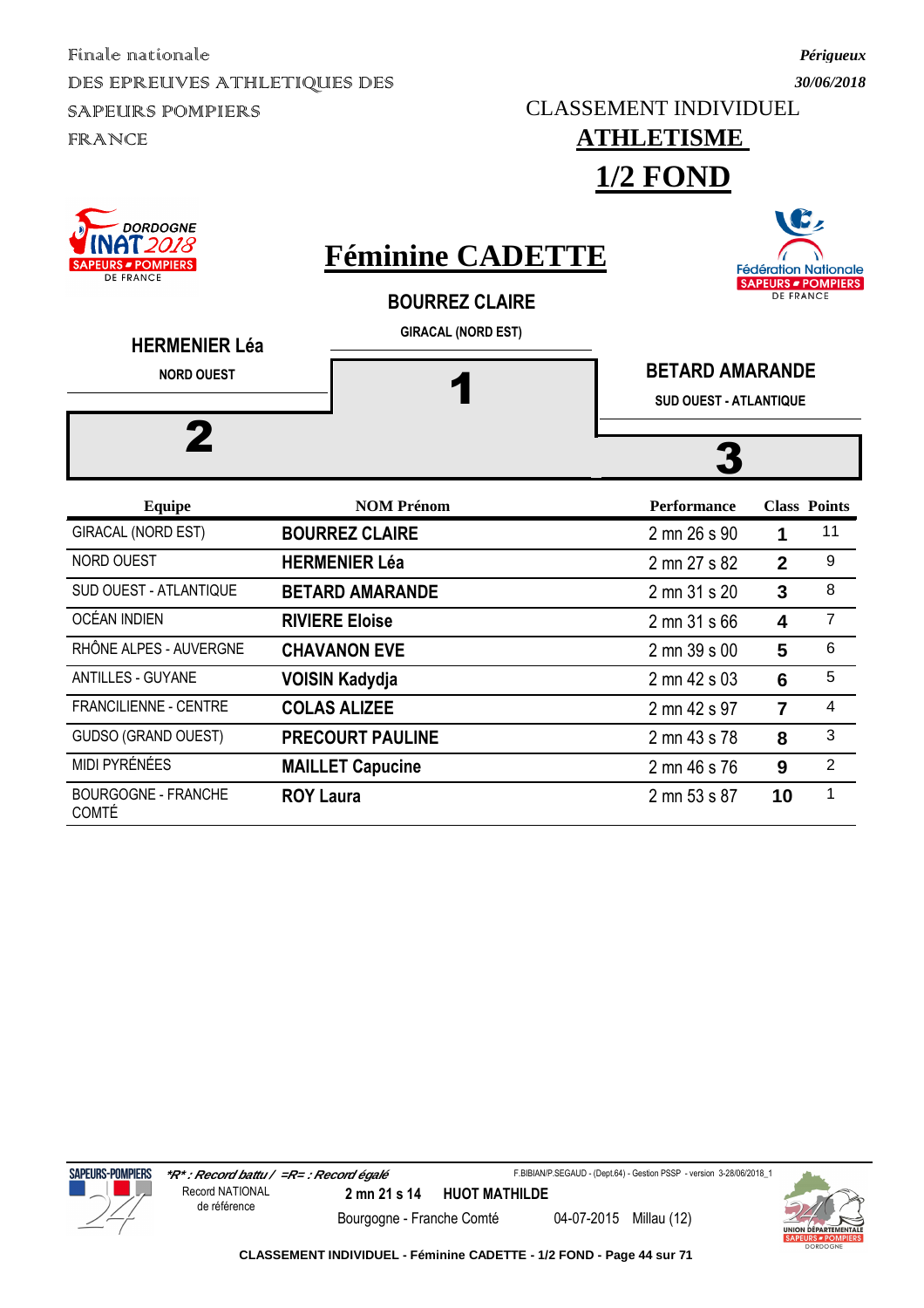CLASSEMENT INDIVIDUEL

### **ATHLETISME**

**CORDE**

| <b>DORDOGNE</b><br>2018<br><b>RS = POMPIERS</b><br><b>DE FRANCE</b><br><b>RUAULT DUPLESSIS Anaelle</b><br><b>SUD OUEST - ATLANTIQUE</b><br>2 | <b>Féminine CADETTE</b><br><b>JEANNEAUX Pauline</b><br><b>BOURGOGNE - FRANCHE COMTÉ</b> | <b>Fédération Nationale</b><br><b>SAPEURS - POMPIERS</b><br><b>DE FRANCE</b><br><b>BOURDI ALIZEE</b><br>RHÔNE ALPES - AUVERGNE |                |                     |  |  |
|----------------------------------------------------------------------------------------------------------------------------------------------|-----------------------------------------------------------------------------------------|--------------------------------------------------------------------------------------------------------------------------------|----------------|---------------------|--|--|
| <b>Equipe</b>                                                                                                                                | <b>NOM Prénom</b>                                                                       | <b>Performance</b>                                                                                                             |                | <b>Class Points</b> |  |  |
| <b>BOURGOGNE - FRANCHE</b><br><b>COMTÉ</b>                                                                                                   | <b>JEANNEAUX Pauline</b>                                                                | 4 s 75                                                                                                                         | 1              | 11                  |  |  |
| SUD OUEST - ATLANTIQUE                                                                                                                       | <b>RUAULT DUPLESSIS Anaelle</b>                                                         | 4 s 78                                                                                                                         | $\overline{2}$ | 9                   |  |  |
| RHÔNE ALPES - AUVERGNE                                                                                                                       | <b>BOURDI ALIZEE</b>                                                                    | 5 s 21                                                                                                                         | 3              | 8                   |  |  |
| <b>FRANCILIENNE - CENTRE</b>                                                                                                                 | <b>DENEUX MARINE</b>                                                                    | 5 s 22                                                                                                                         | 4              | $\overline{7}$      |  |  |
| <b>GIRACAL (NORD EST)</b>                                                                                                                    | <b>ZEIS NATHALIA</b>                                                                    | 5 s 41                                                                                                                         | 5              | 6                   |  |  |
| SUD MÉDITERRANÉE                                                                                                                             | <b>RAAD CAMILLE</b>                                                                     | 6 s 12                                                                                                                         | 6              | 5                   |  |  |
| <b>NORD OUEST</b>                                                                                                                            | <b>GUELTON-LEFEBVRE Emma</b>                                                            | 6 s 25                                                                                                                         | $\overline{7}$ | $\overline{4}$      |  |  |
| <b>GUDSO (GRAND OUEST)</b>                                                                                                                   | <b>BIRONNEAU AXELLE</b>                                                                 | 8 s 12                                                                                                                         | 8              | 3                   |  |  |
| MIDI PYRÉNÉES                                                                                                                                | <b>ARILLA Aurore</b>                                                                    | 9 s 25                                                                                                                         | 9              | $\overline{2}$      |  |  |

JSP DORDOGNE **LAGNAUX Margot** 11 s 97 **10** <sup>1</sup>



F.BIBIAN/P.SEGAUD - (Dept.64) - Gestion PSSP - version 3-28/06/2018\_1





*Périgueux 30/06/2018*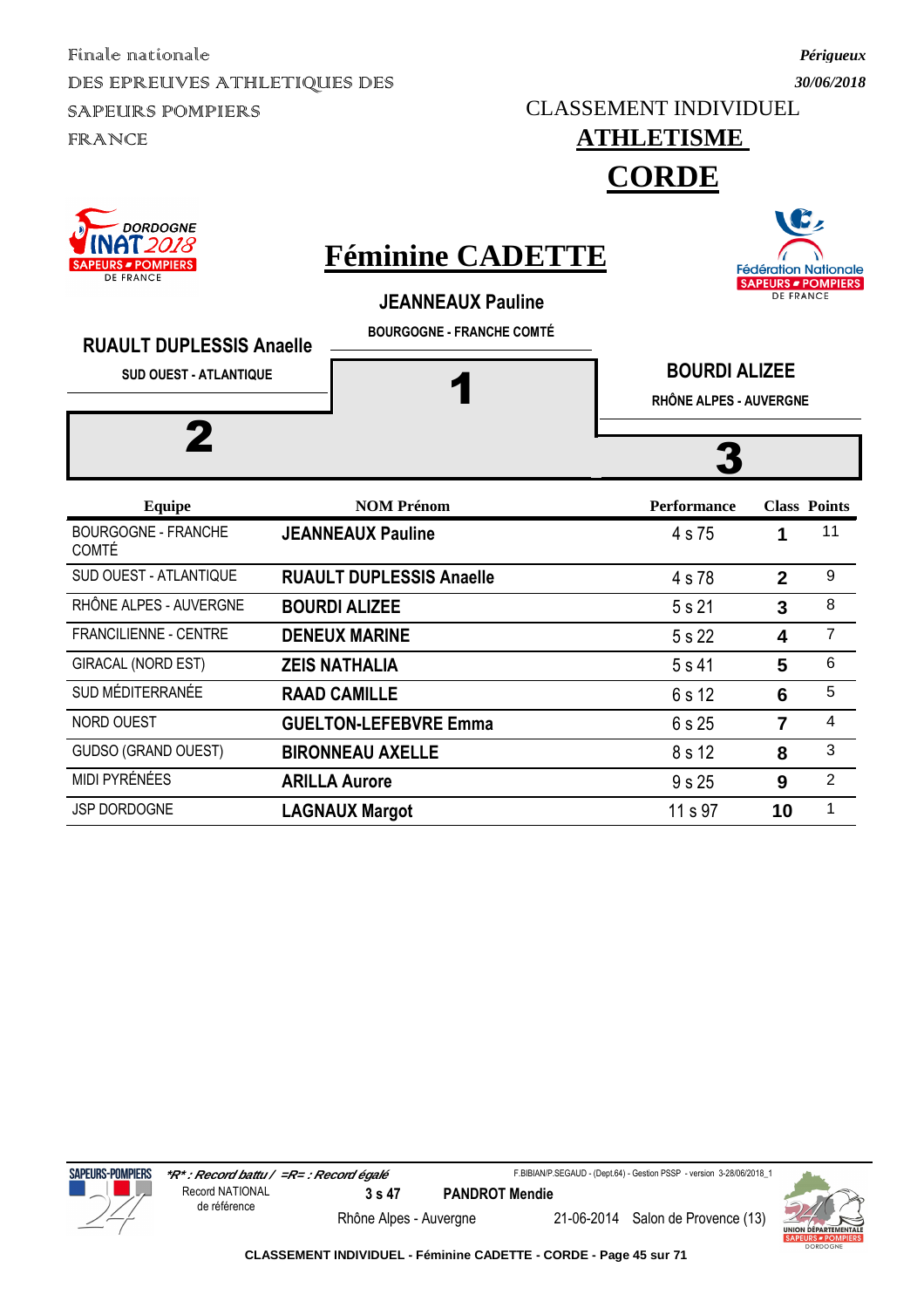CLASSEMENT INDIVIDUEL

### *30/06/2018*

*Périgueux*





GIRACAL (NORD EST) **DELOMPRE SARAH** 1 m 15 9 <sup>1</sup>



F.BIBIAN/P.SEGAUD - (Dept.64) - Gestion PSSP - version 3-28/06/2018\_1

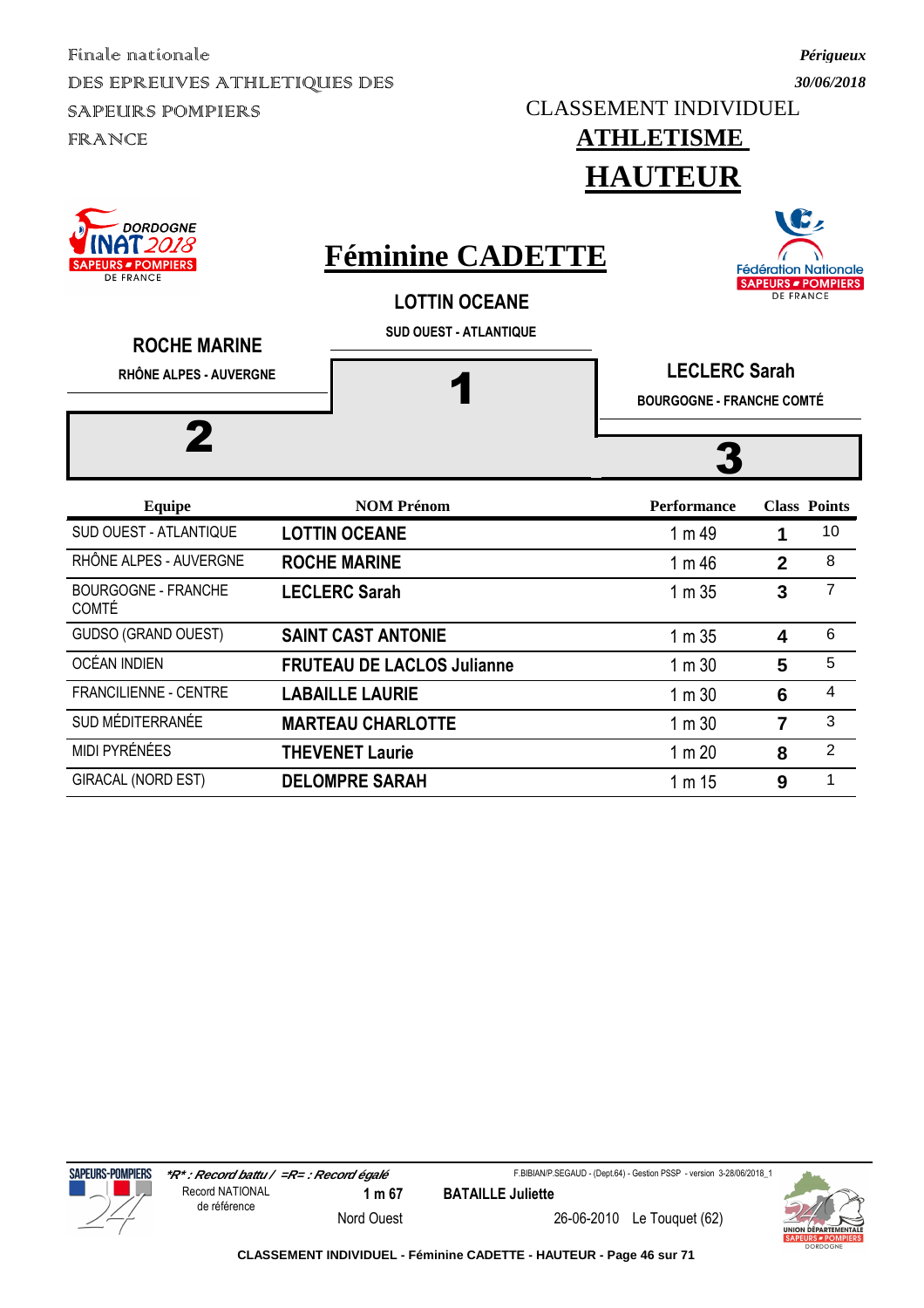CLASSEMENT INDIVIDUEL

### *30/06/2018*

*Périgueux*

#### **ATHLETISME POIDS**

| <b>DORDOGNE</b><br>' 2018<br><b>S = POMPIERS</b><br><b>DE FRANCE</b><br><b>MERO CAMILLE</b><br><b>SUD MÉDITERRANÉE</b> | <b>Féminine CADETTE</b><br><b>BOUTTIER Camille</b><br><b>NORD OUEST</b> | <b>FERRAO LOUISA</b><br><b>FRANCILIENNE - CENTRE</b> | <b>DE FRANCE</b> | <b>Fédération Nationale</b><br><b>SAPEURS - POMPIERS</b> |
|------------------------------------------------------------------------------------------------------------------------|-------------------------------------------------------------------------|------------------------------------------------------|------------------|----------------------------------------------------------|
| <b>Equipe</b>                                                                                                          | <b>NOM Prénom</b>                                                       | <b>Performance</b>                                   |                  | <b>Class Points</b>                                      |
| NORD OUEST                                                                                                             | <b>BOUTTIER Camille</b>                                                 | 10 m 13                                              | 1                | 12                                                       |
| SUD MÉDITERRANÉE                                                                                                       | <b>MERO CAMILLE</b>                                                     | 10 m 00                                              | $\overline{2}$   | 10                                                       |
| <b>FRANCILIENNE - CENTRE</b>                                                                                           | <b>FERRAO LOUISA</b>                                                    | 9 m 21                                               | 3                | 9                                                        |
| SUD OUEST - ATLANTIQUE                                                                                                 | <b>MARIE ANDREA</b>                                                     | 8 m 56                                               | 4                | 8                                                        |
| <b>GUDSO (GRAND OUEST)</b>                                                                                             | <b>GAULIN LEA</b>                                                       | 8 m 40                                               | 5                | $\overline{7}$                                           |
| RHÔNE ALPES - AUVERGNE                                                                                                 | <b>MEILLER ANGELIQUE</b>                                                | 8 m 21                                               | 6                | $6\phantom{1}6$                                          |
| MIDI PYRÉNÉES                                                                                                          | <b>ZANON Emie</b>                                                       | 8 m 09                                               | $\overline{7}$   | 5                                                        |
| GIRACAL (NORD EST)                                                                                                     | <b>MYCHNO LAURENE</b>                                                   | 7 m 94                                               | 8                | 4                                                        |
| <b>ANTILLES - GUYANE</b>                                                                                               | <b>AMIEMBA Jessica</b>                                                  | 7 m 78                                               | 9                | 3                                                        |
| <b>BOURGOGNE - FRANCHE</b><br><b>COMTÉ</b>                                                                             | <b>MUGNIER Noémie</b>                                                   | 6 m 91                                               | 10               | $\overline{2}$                                           |
| JSP DORDOGNE                                                                                                           | <b>RAYER Lola</b>                                                       | 6 m 05                                               | 11               | 1                                                        |



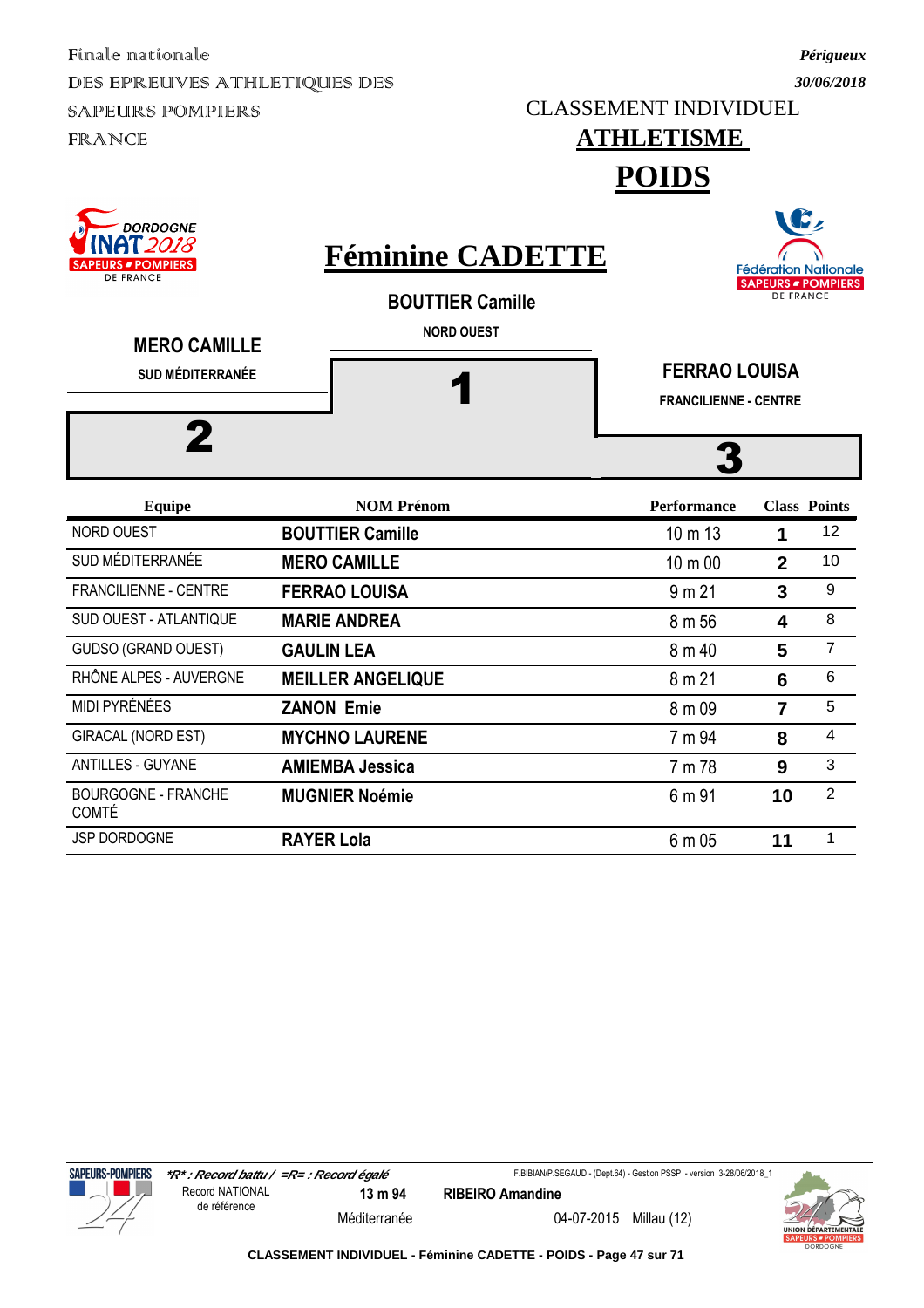Finale nationale DUI PARCOURS SPORTIF DES SAPEURS POMPIERS **FRANCE** 

CLASSEMENT INDIVIDUEL

#### **P S S P**





 **\*R\* : Record battu / =R= : Record égalé** Record NATIONAL

de référence

F.BIBIAN/P.SEGAUD - (Dept.64) - Gestion PSSP - version 3-28/06/2018\_1

**1 mn 23 s 60 FLEURY Mathilde**

Rhône Alpes - Auvergne 27-06-2009 Vannes (56)





### **Fédération Nationale** SAPEURS - POMPIERS

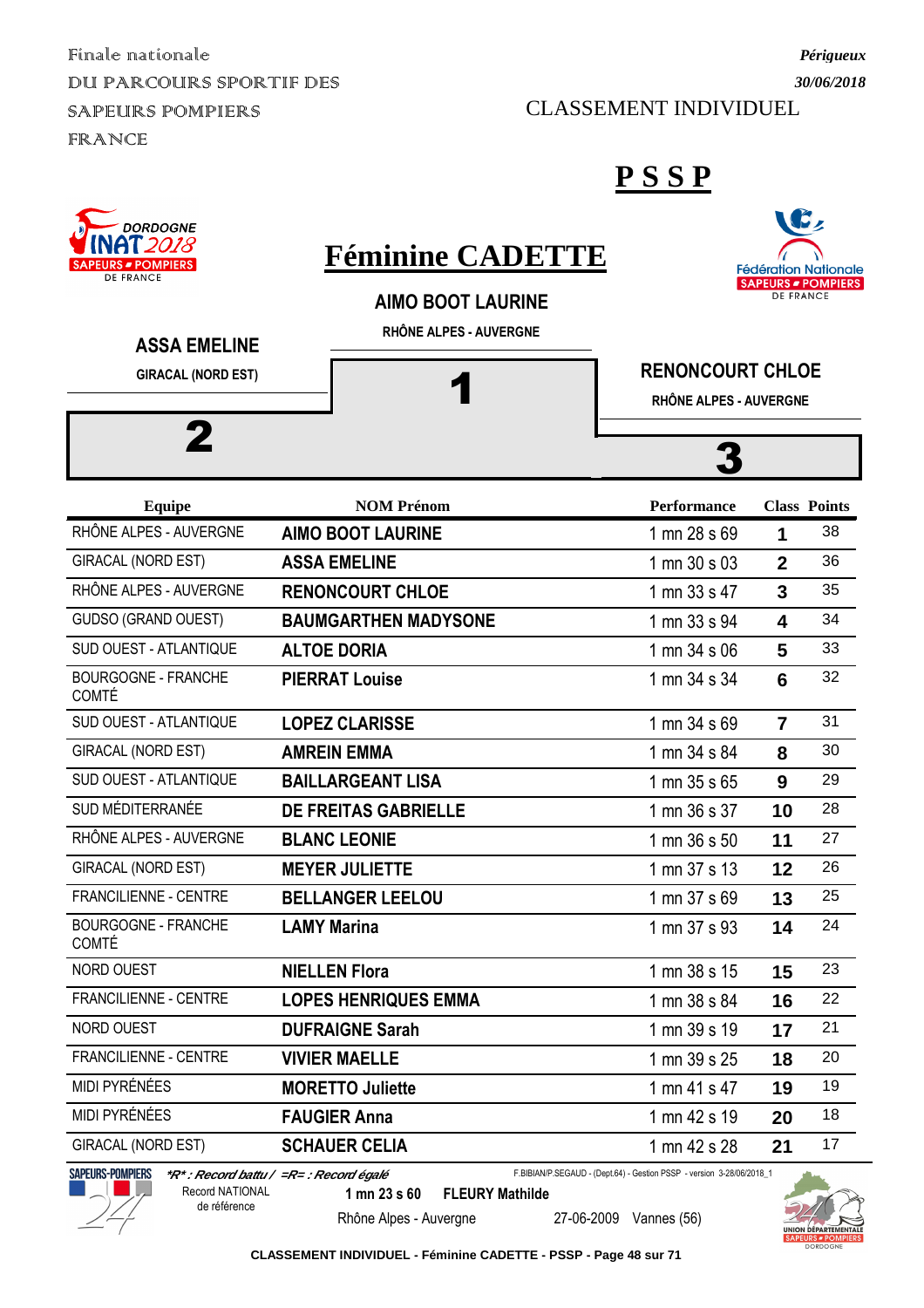| RHÔNE ALPES - AUVERGNE                     | <b>FETTET LAURA</b>            | 1 mn 42 s 62 | 22 | 16                      |
|--------------------------------------------|--------------------------------|--------------|----|-------------------------|
| SUD MÉDITERRANÉE                           | <b>FERON SOPHIE</b>            | 1 mn 42 s 97 | 23 | 15                      |
| SUD MÉDITERRANÉE                           | <b>MAUTRET-GODARD CANDICE</b>  | 1 mn 43 s 00 | 24 | 14                      |
| SUD MÉDITERRANÉE                           | <b>MIRIDJANIAN ALEXIA</b>      | 1 mn 45 s 91 | 25 | 13                      |
| MIDI PYRÉNÉES                              | <b>COLLONGUES MATHA Amélie</b> | 1 mn 46 s 72 | 26 | 12                      |
| <b>GUDSO (GRAND OUEST)</b>                 | <b>CADOT CHLOE</b>             | 1 mn 46 s 84 | 27 | 11                      |
| MIDI PYRÉNÉES                              | <b>MAILLARD Amandine</b>       | 1 mn 47 s 07 | 28 | 10                      |
| <b>BOURGOGNE - FRANCHE</b><br><b>COMTÉ</b> | <b>LAPALUS Judith</b>          | 1 mn 47 s 78 | 29 | 9                       |
| NORD OUEST                                 | <b>COLLEY Marine</b>           | 1 mn 48 s 19 | 30 | 8                       |
| <b>GUDSO (GRAND OUEST)</b>                 | <b>VIDOGUE ALIZEE</b>          | 1 mn 48 s 53 | 31 | $\overline{7}$          |
| <b>GUDSO (GRAND OUEST)</b>                 | <b>DUVEAU LISA</b>             | 1 mn 48 s 68 | 32 | 6                       |
| SUD OUEST - ATLANTIQUE                     | <b>HONORE LORINE</b>           | 1 mn 48 s 97 | 33 | 5                       |
| <b>BOURGOGNE - FRANCHE</b><br><b>COMTÉ</b> | <b>HOFER Laurine</b>           | 1 mn 49 s 84 | 34 | $\overline{\mathbf{4}}$ |
| FRANCILIENNE - CENTRE                      | <b>DURANT VALENTINE</b>        | 1 mn 53 s 37 | 35 | 3                       |
| NORD OUEST                                 | <b>MERON Gwendoline</b>        | 1 mn 54 s 34 | 36 | $\overline{2}$          |
| <b>JSP DORDOGNE</b>                        | <b>BARRIER Anaïs</b>           | 2 mn 23 s 81 | 37 | 1                       |



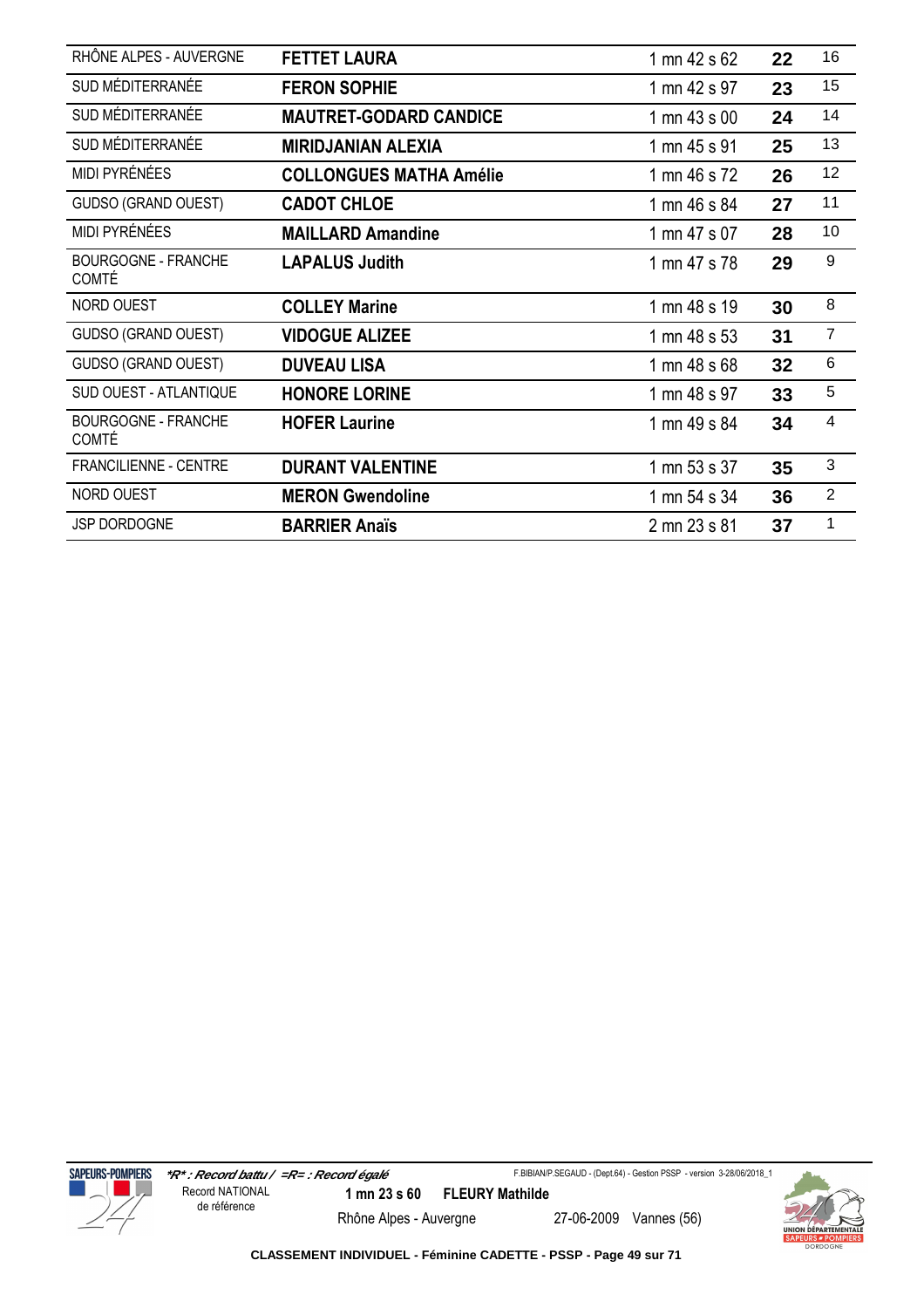CLASSEMENT INDIVIDUEL

### **ATHLETISME**

*Périgueux 30/06/2018*

### **VITESSE**





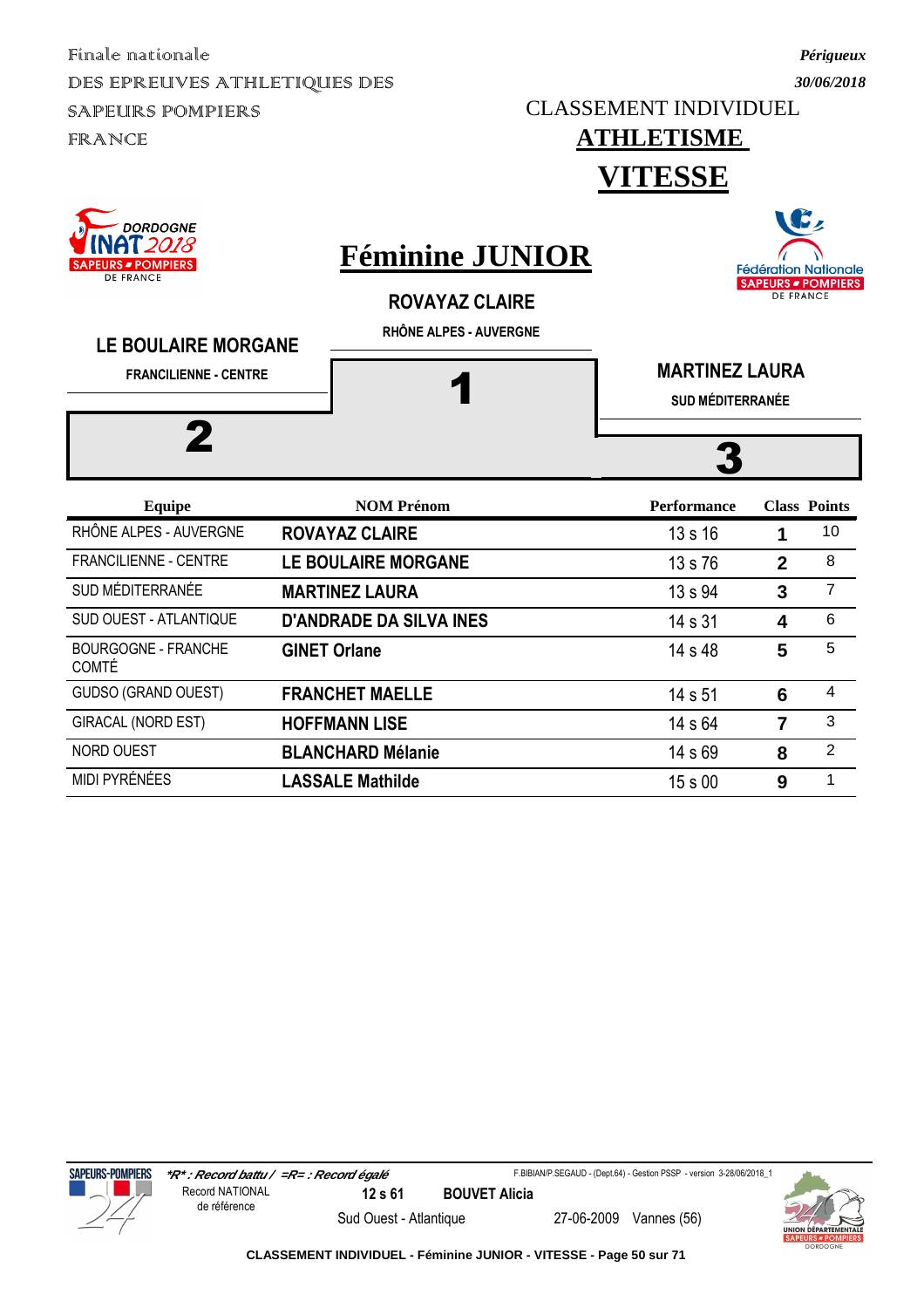CLASSEMENT INDIVIDUEL

**ATHLETISME** 

#### *30/06/2018*

*Périgueux*

|                                                                      |                      | <b>1/2 FOND</b>                                                         |                                                      |                         |                                                          |  |
|----------------------------------------------------------------------|----------------------|-------------------------------------------------------------------------|------------------------------------------------------|-------------------------|----------------------------------------------------------|--|
| <b>DORDOGNE</b><br>`2018<br><b>RS # POMPIERS</b><br><b>DE FRANCE</b> |                      | <b>Féminine JUNIOR</b><br><b>FOUILLET LOU</b><br>RHÔNE ALPES - AUVERGNE |                                                      | <b>DE FRANCE</b>        | <b>Fédération Nationale</b><br><b>SAPEURS - POMPIERS</b> |  |
| <b>LEBON Mégane</b><br><b>NORD OUEST</b>                             |                      |                                                                         | <b>DUBOIS VALENTINE</b><br><b>GIRACAL (NORD EST)</b> |                         |                                                          |  |
|                                                                      |                      |                                                                         |                                                      |                         |                                                          |  |
| <b>Equipe</b>                                                        |                      | <b>NOM Prénom</b>                                                       | <b>Performance</b>                                   |                         | <b>Class Points</b>                                      |  |
| RHÔNE ALPES - AUVERGNE                                               | <b>FOUILLET LOU</b>  |                                                                         | 3 mn 26 s 40                                         | 1                       | 11                                                       |  |
| NORD OUEST                                                           | <b>LEBON Mégane</b>  |                                                                         | 3 mn 27 s 91                                         | $\overline{2}$          | 9                                                        |  |
| GIRACAL (NORD EST)                                                   |                      | <b>DUBOIS VALENTINE</b>                                                 | 3 mn 34 s 40                                         | $\overline{3}$          | 8                                                        |  |
| <b>GUDSO (GRAND OUEST)</b>                                           |                      | <b>GOUDARD FLORINE</b>                                                  | 3 mn 36 s 15                                         | $\overline{\mathbf{4}}$ | $\overline{7}$                                           |  |
| <b>BOURGOGNE - FRANCHE</b><br><b>COMTÉ</b>                           | <b>RODET Camille</b> |                                                                         | 3 mn 38 s 93                                         | 5                       | 6                                                        |  |
| <b>FRANCILIENNE - CENTRE</b>                                         | <b>HAMI MERIEM</b>   |                                                                         | 3 mn 40 s 87                                         | 6                       | 5                                                        |  |
| <b>MIDI PYRÉNÉES</b>                                                 |                      | <b>BONTEMPS Laetitia</b>                                                | 3 mn 42 s 55                                         | $\overline{7}$          | 4                                                        |  |
| <b>SUD OUEST - ATLANTIQUE</b>                                        | <b>CONDOU Laurie</b> |                                                                         | 3 mn 44 s 99                                         | 8                       | 3                                                        |  |

JSP DORDOGNE **BRU Ophélia** 3 mn 57 s 52 9 <sup>2</sup> SUD MÉDITERRANÉE **DIEUX DAVINA** 4 mn 45 s 84 **10** <sup>1</sup>



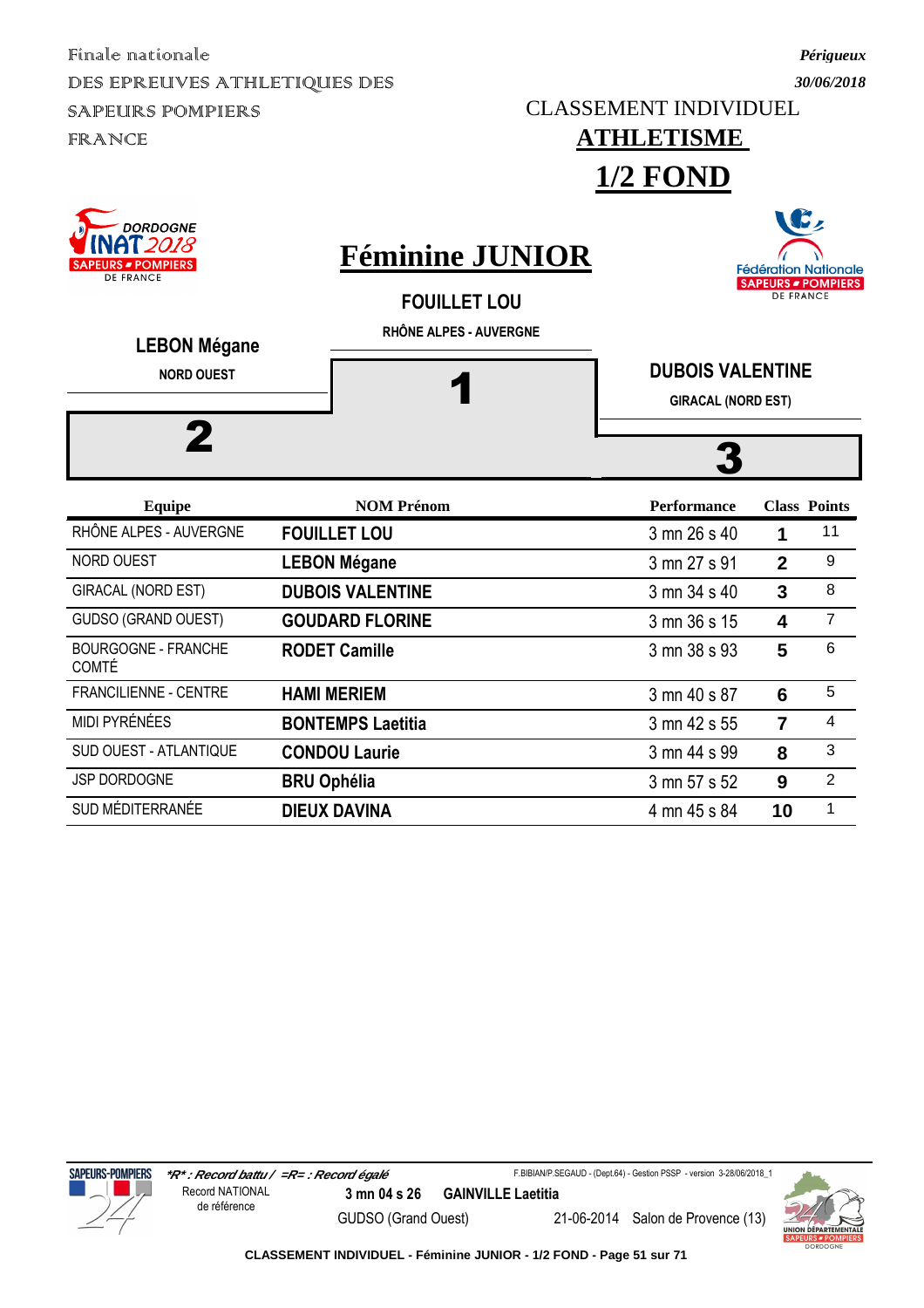CLASSEMENT INDIVIDUEL

### *30/06/2018*

*Périgueux*

### **ATHLETISME**

**CORDE**

| <b>DORDOGNE</b><br>[2018<br><b>PEURS - POMPIERS</b><br><b>DE FRANCE</b><br><b>BLANCHET MARINE</b> | <b>Féminine JUNIOR</b><br><b>ROSSELOT Laura</b><br><b>BOURGOGNE - FRANCHE COMTÉ</b> |                                                         |              | <b>Fédération Nationale</b><br><b>SAPEURS - POMPIERS</b><br><b>DE FRANCE</b> |
|---------------------------------------------------------------------------------------------------|-------------------------------------------------------------------------------------|---------------------------------------------------------|--------------|------------------------------------------------------------------------------|
| <b>GIRACAL (NORD EST)</b>                                                                         |                                                                                     | <b>HERBETEAU Fanny</b><br><b>SUD OUEST - ATLANTIQUE</b> |              |                                                                              |
| <b>Equipe</b>                                                                                     | <b>NOM Prénom</b>                                                                   | <b>Performance</b>                                      |              | <b>Class Points</b>                                                          |
| <b>BOURGOGNE - FRANCHE</b><br><b>COMTÉ</b>                                                        | <b>ROSSELOT Laura</b>                                                               | 3s65                                                    | 1            | 9                                                                            |
| GIRACAL (NORD EST)                                                                                | <b>BLANCHET MARINE</b>                                                              | 4 s 13                                                  | $\mathbf{2}$ | $\overline{7}$                                                               |
| SUD OUEST - ATLANTIQUE                                                                            | <b>HERBETEAU Fanny</b>                                                              | 6 s 34                                                  | $\mathbf{3}$ | 6                                                                            |
| RHÔNE ALPES - AUVERGNE                                                                            | <b>CHORETIER MONIA</b>                                                              | 6 s 56                                                  | 4            | 5                                                                            |
| <b>NORD OUEST</b>                                                                                 | <b>CHOQUART Marion</b>                                                              | 6 s 66                                                  | 5            | 4                                                                            |
|                                                                                                   |                                                                                     |                                                         |              |                                                                              |

### GUDSO (GRAND OUEST) **MIERMONT ANAIS** 7 s 06 6 <sup>3</sup> FRANCILIENNE - CENTRE **BAVOUZET LEA** 7 s 25 7 <sup>2</sup> SUD MÉDITERRANÉE **OURCIVAL CLEMENCE** 8 s 19 8 1





**CLASSEMENT INDIVIDUEL - Féminine JUNIOR - CORDE - Page 52 sur 71**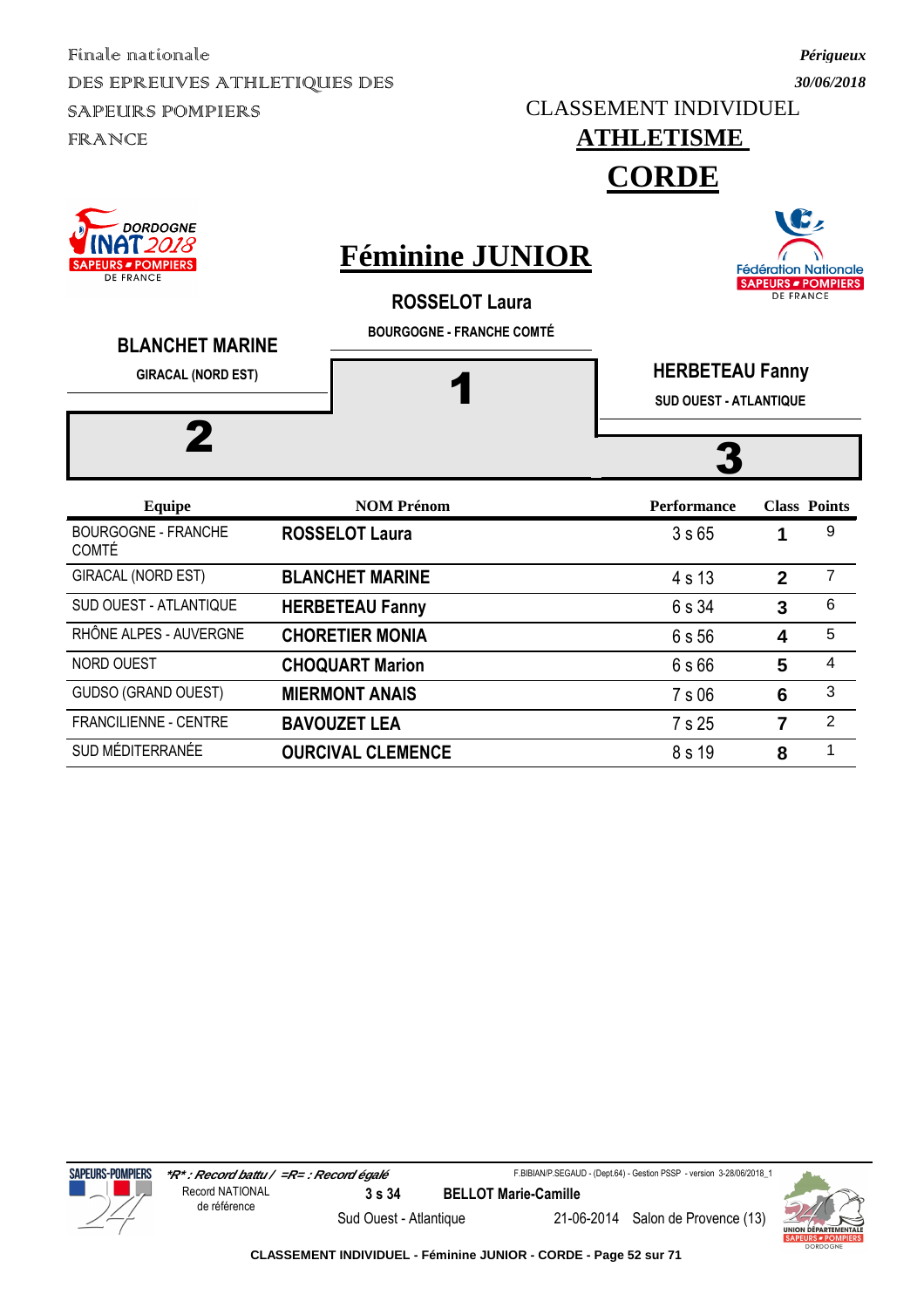*Périgueux 30/06/2018*

#### **ATHLETISME HAUTEUR**







**CLASSEMENT INDIVIDUEL - Féminine JUNIOR - HAUTEUR - Page 53 sur 71**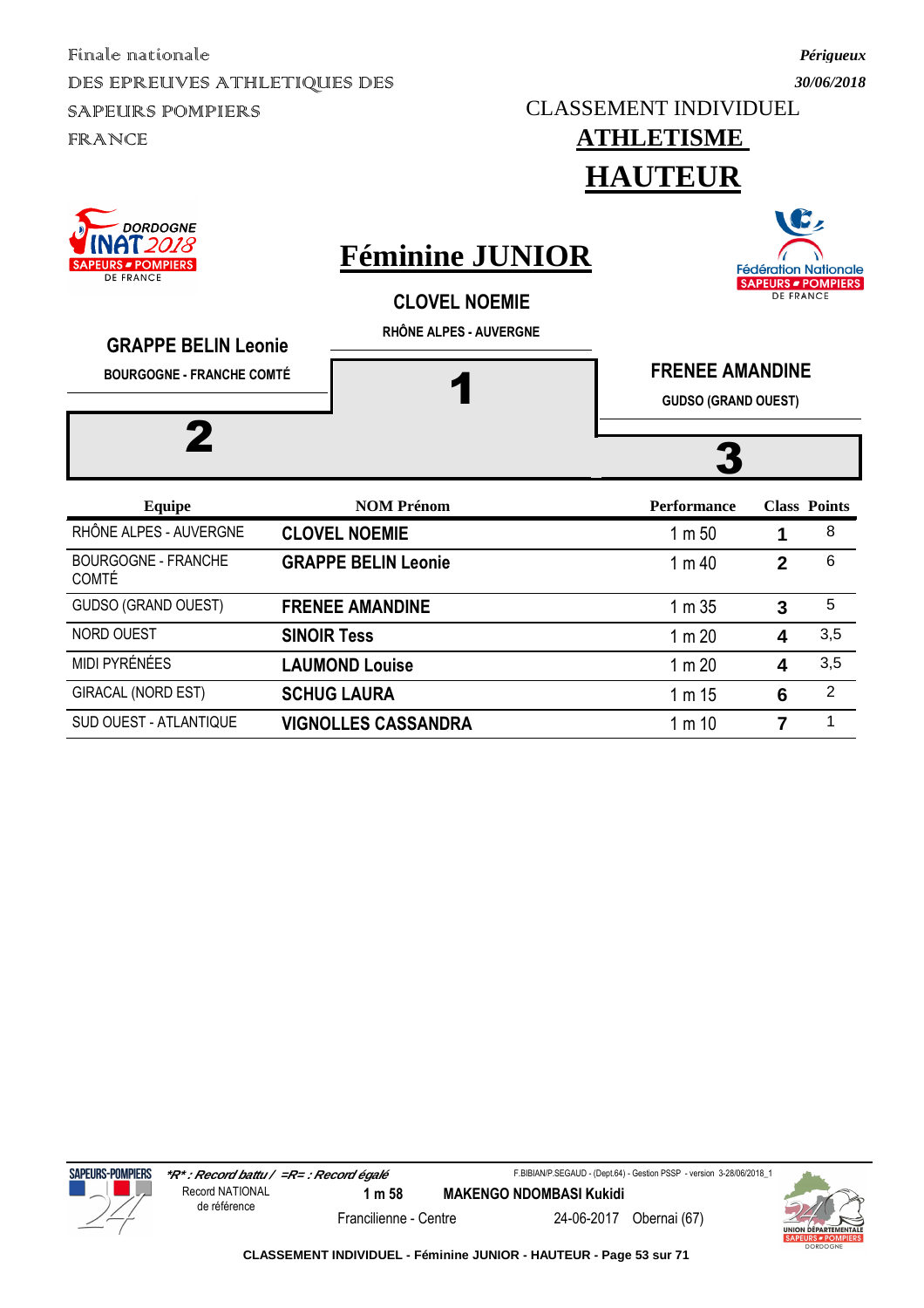*30/06/2018* CLASSEMENT INDIVIDUEL

# **ATHLETISME**

*Périgueux*

 $\rightarrow$ 

**POIDS**

| <b>DORDOGNE</b><br>12018<br><b>EURS - POMPIERS</b><br><b>DE FRANCE</b><br><b>LANOUX Pauline</b> | <b>Féminine JUNIOR</b><br><b>AYBAR Mathilde</b><br><b>BOURGOGNE - FRANCHE COMTÉ</b> |                                                       |              | W<br><b>Fédération Nationale</b><br><b>SAPEURS - POMPIERS</b><br><b>DE FRANCE</b> |
|-------------------------------------------------------------------------------------------------|-------------------------------------------------------------------------------------|-------------------------------------------------------|--------------|-----------------------------------------------------------------------------------|
| <b>NORD OUEST</b>                                                                               |                                                                                     | <b>VIDAL CAMILLE</b><br><b>SUD OUEST - ATLANTIQUE</b> |              |                                                                                   |
| <b>Equipe</b>                                                                                   | <b>NOM Prénom</b>                                                                   | <b>Performance</b>                                    |              | <b>Class Points</b>                                                               |
| <b>BOURGOGNE - FRANCHE</b><br><b>COMTÉ</b>                                                      | <b>AYBAR Mathilde</b>                                                               | 9 m 90                                                | 1            |                                                                                   |
| NORD OUEST                                                                                      | <b>LANOUX Pauline</b>                                                               | 8 m 59                                                | $\mathbf{2}$ | 5                                                                                 |
| SUD OUEST - ATLANTIQUE                                                                          | <b>VIDAL CAMILLE</b>                                                                | 7 m 56                                                | 3            | 4                                                                                 |
| RHÔNE ALPES - AUVERGNE                                                                          | <b>VIANES RAMOUSSE JUSTINE</b>                                                      | 7 m 54                                                | 4            | 3                                                                                 |
| <b>FRANCILIENNE - CENTRE</b>                                                                    | <b>ROUSSEL ALEXIA</b>                                                               | 7 m 53                                                | 5            | 2                                                                                 |

GIRACAL (NORD EST) **CABUT MAUD** 6 m 08 **6** <sup>1</sup>





**CLASSEMENT INDIVIDUEL - Féminine JUNIOR - POIDS - Page 54 sur 71**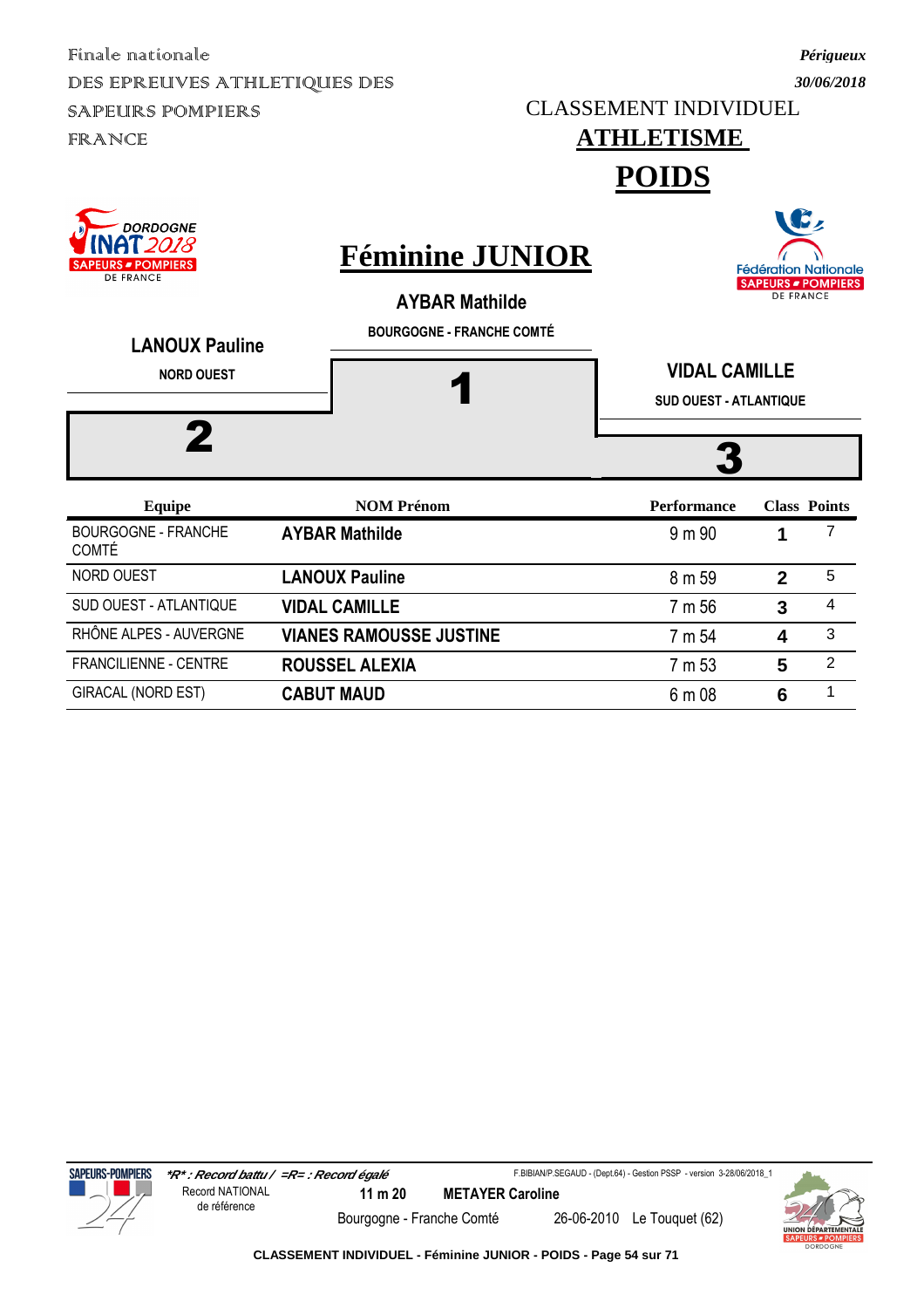Finale nationale DU PARCOURS SPORTIF DES SAPEURS POMPIERS FRANCE

 $\sim$  popposit

CLASSEMENT INDIVIDUEL

#### **P S S P**

| <b>INAT2018</b><br><b>SAPEURS - POMPIERS</b><br><b>DE FRANCE</b> | <b>Féminine JUNIOR</b><br><b>BERTHERA CELIA</b> |                                                            | <b>DE FRANCE</b> | <b>Fédération Nationale</b><br>SAPEURS - POMPIERS |
|------------------------------------------------------------------|-------------------------------------------------|------------------------------------------------------------|------------------|---------------------------------------------------|
| <b>AUMOND FANNY</b><br><b>FRANCILIENNE - CENTRE</b>              | RHÔNE ALPES - AUVERGNE                          | <b>GUYON Charlotte</b><br><b>BOURGOGNE - FRANCHE COMTÉ</b> |                  |                                                   |
| 2                                                                |                                                 |                                                            |                  |                                                   |
| <b>Equipe</b>                                                    | <b>NOM Prénom</b>                               | <b>Performance</b>                                         |                  | <b>Class Points</b>                               |
| RHÔNE ALPES - AUVERGNE                                           | <b>BERTHERA CELIA</b>                           | 1 mn 53 s 53                                               | 1                | 33                                                |
| FRANCILIENNE - CENTRE                                            | <b>AUMOND FANNY</b>                             | 1 mn 54 s 72                                               | $\overline{2}$   | 31                                                |
| <b>BOURGOGNE - FRANCHE</b><br>COMTÉ                              | <b>GUYON Charlotte</b>                          | 1 mn 55 s 78                                               | 3                | 30                                                |
| <b>FRANCILIENNE - CENTRE</b>                                     | <b>CUEILHE VALENTINE</b>                        | 1 mn 58 s 35                                               | 4                | 29                                                |
| RHÔNE ALPES - AUVERGNE                                           | <b>LECOURT LEONIE</b>                           | 2 mn 03 s 47                                               | 5                | 28                                                |
| RHÔNE ALPES - AUVERGNE                                           | <b>PEREZ LUCILLE</b>                            | 2 mn 03 s 84                                               | 6                | 27                                                |
| SUD MÉDITERRANÉE                                                 | <b>LARBI-SHERIF YASMINA</b>                     | 2 mn 05 s 81                                               | $\overline{7}$   | 26                                                |
| NORD OUEST                                                       | <b>FENEULLE Nolwenn</b>                         | 2 mn 08 s 41                                               | 8                | 25                                                |
| NORD OUEST                                                       | <b>GOSSELIN Coraline</b>                        | 2 mn 09 s 15                                               | 9                | 24                                                |
| MIDI PYRÉNÉES                                                    | <b>CASTAIGNEDE Elise</b>                        | 2 mn 09 s 31                                               | 10               | 23                                                |
| SUD MÉDITERRANÉE                                                 | <b>SOUPA MATHILDE</b>                           | 2 mn 11 s 25                                               | 11               | 22                                                |
| RHÔNE ALPES - AUVERGNE                                           | <b>BANC MATHILDE</b>                            | 2 mn 12 s 65                                               | 12               | 21                                                |
| SUD OUEST - ATLANTIQUE                                           | <b>SOUQUET MARINE</b>                           | 2 mn 13 s 50                                               | 13               | 20                                                |
| <b>BOURGOGNE - FRANCHE</b><br><b>COMTÉ</b>                       | <b>GIRARDOT Alyson</b>                          | 2 mn 13 s 72                                               | 14               | 19                                                |
| NORD OUEST                                                       | <b>LARDIN Esther</b>                            | 2 mn 15 s 50                                               | 15               | 18                                                |
| GIRACAL (NORD EST)                                               | <b>MONTMIRAILE DAPHNE</b>                       | 2 mn 15 s 57                                               | 16               | 17                                                |
| NORD OUEST                                                       | <b>ROGER Marion</b>                             | 2 mn 15 s 81                                               | 17               | 16                                                |
| MIDI PYRÉNÉES                                                    | <b>SAJUS Léna</b>                               | 2 mn 16 s 34                                               | 18               | 15                                                |
| <b>GUDSO (GRAND OUEST)</b>                                       | <b>MASSARD VANESSA</b>                          | 2 mn 16 s 94                                               | 19               | 14                                                |
| MIDI PYRÉNÉES                                                    | <b>LACOSTE Amandine</b>                         | 2 mn 16 s 94                                               | 20               | 13                                                |
| <b>GUDSO (GRAND OUEST)</b>                                       | <b>SOLAS PAULINE</b>                            | 2 mn 17 s 19                                               | 21               | 12                                                |



 **\*R\* : Record battu / =R= : Record égalé** Record NATIONAL

de référence

F.BIBIAN/P.SEGAUD - (Dept.64) - Gestion PSSP - version 3-28/06/2018\_1

**1 mn 47 s 40 THIBAULT Marie**

Francilienne - Centre 25-06-2016 Besançon (25)



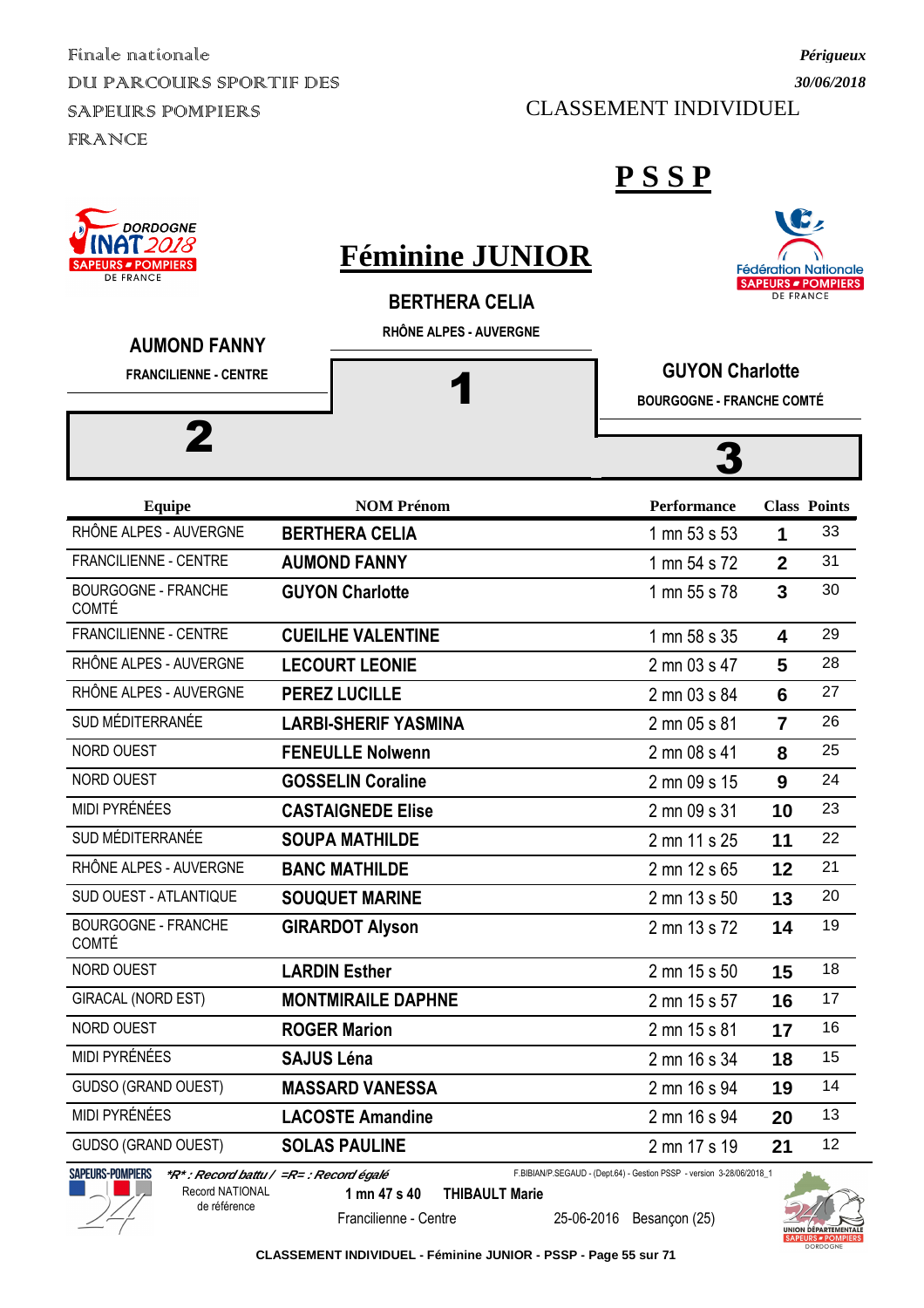| SUD OUEST - ATLANTIQUE                     | <b>CHARNACE TIPHAINE</b> | 2 mn 17 s 59 | 22 | 11             |
|--------------------------------------------|--------------------------|--------------|----|----------------|
| SUD OUEST - ATLANTIQUE                     | <b>DEYRIS LEA</b>        | 2 mn 18 s 38 | 23 | 10             |
| <b>FRANCILIENNE - CENTRE</b>               | <b>ANNEZO MARIE</b>      | 2 mn 19 s 00 | 24 | 9              |
| <b>BOURGOGNE - FRANCHE</b><br><b>COMTÉ</b> | <b>COUTACHOT Ines</b>    | 2 mn 19 s 31 | 25 | 8              |
| SUD MÉDITERRANÉE                           | <b>ANDREOLI MARGOT</b>   | 2 mn 22 s 15 | 26 | $\overline{7}$ |
| SUD OUEST - ATLANTIQUE                     | <b>LLORCA ORIANE</b>     | 2 mn 27 s 19 | 27 | 6              |
| <b>BOURGOGNE - FRANCHE</b><br><b>COMTÉ</b> | <b>LHERMITTE Malicia</b> | 2 mn 29 s 09 | 28 | 5              |
| SUD MÉDITERRANÉE                           | <b>LAHONDES LISA</b>     | 2 mn 40 s 62 | 29 | 4              |
| GIRACAL (NORD EST)                         | LEHMANN EMMA             | 2 mn 47 s 37 | 30 | $\mathfrak{S}$ |
| <b>GIRACAL (NORD EST)</b>                  | <b>GAIDELLA MARIE</b>    | 2 mn 58 s 81 | 31 | $\overline{2}$ |
| MIDI PYRÉNÉES                              | <b>PACOT Marie</b>       | 3 mn 22 s 96 | 32 | 1              |
| <b>GIRACAL (NORD EST)</b>                  | <b>FANIEL CLARISSE</b>   | Abandon      |    | 0              |



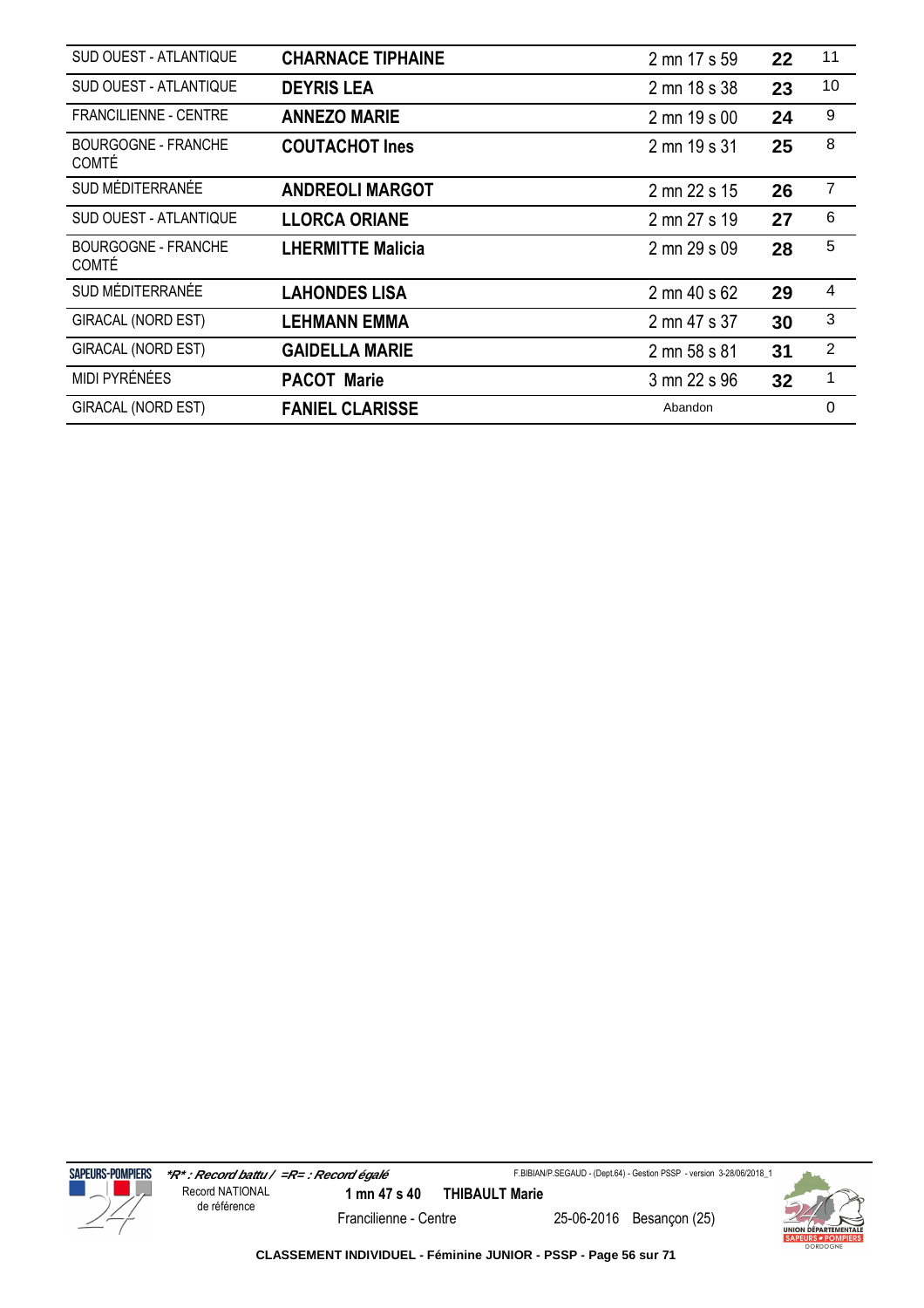CLASSEMENT INDIVIDUEL

*Périgueux 30/06/2018*

#### **ATHLETISME VITESSE**

| <b>DORDOGNE</b><br>2018<br><b>SAPEURS - POMPIERS</b><br><b>DE FRANCE</b><br><b>LEMACON Sindy</b> | <b>Féminine SENIOR</b><br><b>FOSSATI CLELIA</b><br><b>SUD OUEST - ATLANTIQUE</b> |                                                | <b>DE FRANCE</b> | W<br><b>Fédération Nationale</b><br><b>SAPEURS - POMPIERS</b> |
|--------------------------------------------------------------------------------------------------|----------------------------------------------------------------------------------|------------------------------------------------|------------------|---------------------------------------------------------------|
| <b>ANTILLES - GUYANE</b><br>2                                                                    |                                                                                  | <b>BERARD JULIE</b><br><b>SUD MÉDITERRANÉE</b> |                  |                                                               |
| <b>Equipe</b>                                                                                    | <b>NOM Prénom</b>                                                                | <b>Performance</b>                             |                  | <b>Class Points</b>                                           |
| SUD OUEST - ATLANTIQUE                                                                           | <b>FOSSATI CLELIA</b>                                                            | 13 s 22                                        | 1                | 10                                                            |
| <b>ANTILLES - GUYANE</b>                                                                         | <b>LEMACON Sindy</b>                                                             | 13 s 22                                        | $\mathbf{2}$     | 8                                                             |
| SUD MÉDITERRANÉE                                                                                 | <b>BERARD JULIE</b>                                                              | 13 s 24                                        | 3                | $\overline{7}$                                                |
| <b>FRANCILIENNE - CENTRE</b>                                                                     | <b>HAUBIN CORISANDE</b>                                                          | 13 s 46                                        | 4                | 6                                                             |
| RHÔNE ALPES - AUVERGNE                                                                           | <b>VOSSLER OCEANE</b>                                                            | 13 s 75                                        | 5                | 5                                                             |
| <b>NORD OUEST</b>                                                                                | <b>GOULD-DUPUIT Fanny</b>                                                        | 13 s 88                                        | 6                | $\overline{\mathbf{4}}$                                       |
| GUDSO (GRAND OUEST)                                                                              | <b>GONNET MALLAURY</b>                                                           | 14 s 06                                        | $\overline{7}$   | 3                                                             |
| <b>BOURGOGNE - FRANCHE</b><br><b>COMTÉ</b>                                                       | <b>LAMBOLEZ Justine</b>                                                          | 14 s 49                                        | 8                | $\overline{2}$                                                |
| GIRACAL (NORD EST)                                                                               | <b>DA CUNHA CHLOE</b>                                                            | 14 s 61                                        | 9                | 1                                                             |



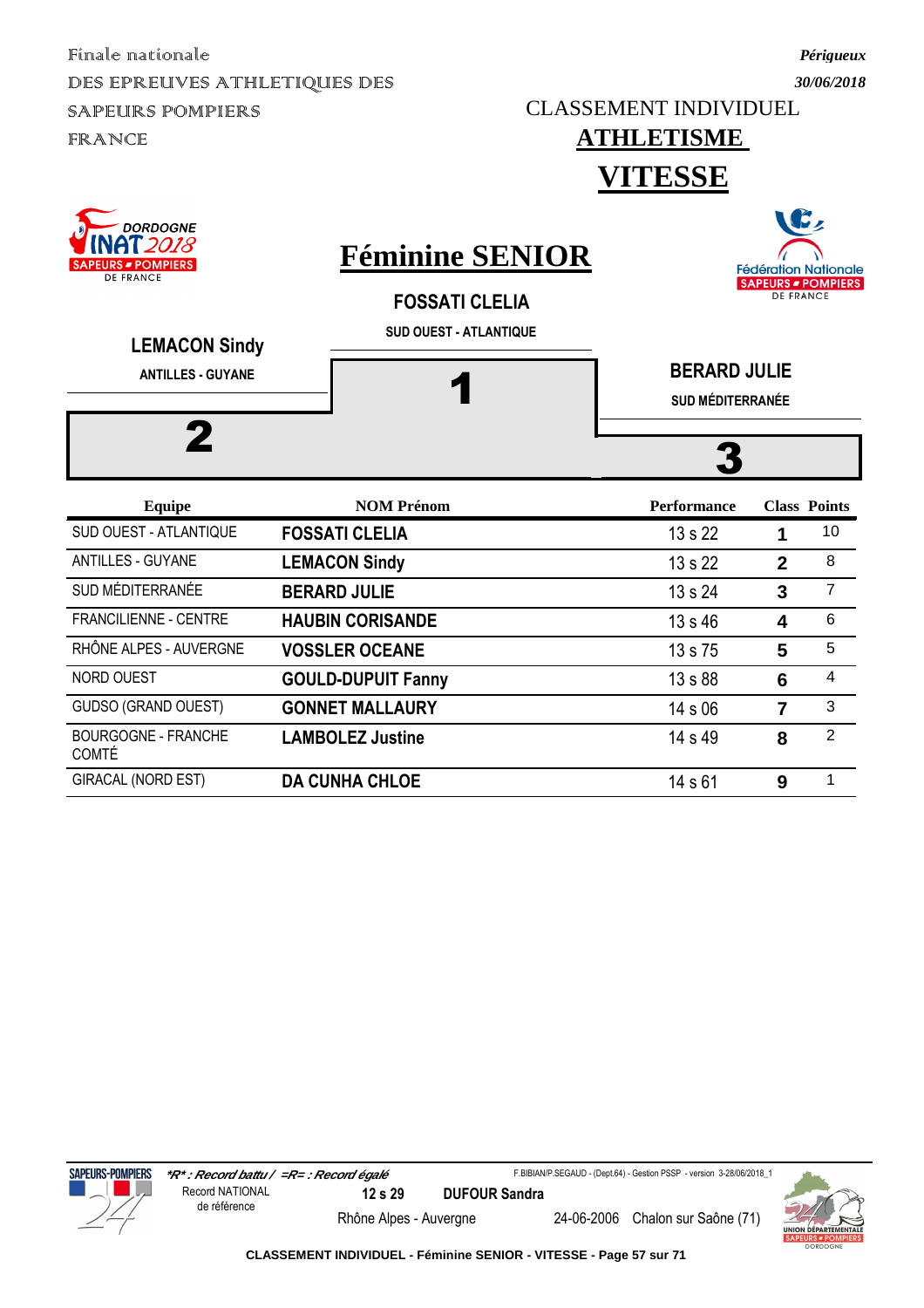CLASSEMENT INDIVIDUEL

**ATHLETISME** 

#### *Périgueux 30/06/2018*

|                                                                                                                            |                                                                                | <b>1/2 FOND</b>                                         |                  |                                                                |
|----------------------------------------------------------------------------------------------------------------------------|--------------------------------------------------------------------------------|---------------------------------------------------------|------------------|----------------------------------------------------------------|
| <b>DORDOGNE</b><br>018<br><b>SAPEURS - POMPIERS</b><br><b>DE FRANCE</b><br><b>WERR CARINE</b><br><b>GIRACAL (NORD EST)</b> | <b>Féminine SENIOR</b><br><b>PALMER LAURIE</b><br><b>FRANCILIENNE - CENTRE</b> | <b>BOUALLALA Sofia</b><br><b>SUD OUEST - ATLANTIQUE</b> | <b>DE FRANCE</b> | C,<br><b>Fédération Nationale</b><br><b>SAPEURS - POMPIERS</b> |
| <b>Equipe</b>                                                                                                              | <b>NOM Prénom</b>                                                              | <b>Performance</b>                                      |                  | <b>Class Points</b>                                            |
| <b>FRANCILIENNE - CENTRE</b>                                                                                               | <b>PALMER LAURIE</b>                                                           | 3 mn 00 s 36                                            | 1                | 8                                                              |
| GIRACAL (NORD EST)                                                                                                         | <b>WERR CARINE</b>                                                             | 3 mn 05 s 93                                            | $\overline{2}$   | 6                                                              |
| <b>SUD OUEST - ATLANTIQUE</b>                                                                                              | <b>BOUALLALA Sofia</b>                                                         | 3 mn 06 s 57                                            | $\overline{3}$   | 5                                                              |
| NORD OUEST                                                                                                                 | <b>TOWMSEND Cindy</b>                                                          | 3 mn 08 s 60                                            | 4                | 4                                                              |
| RHÔNE ALPES - AUVERGNE                                                                                                     | <b>PUAUX FLORIANE</b>                                                          | 3 mn 23 s 55                                            | 5                | 3                                                              |
| MIDI PYRÉNÉES                                                                                                              | <b>MONTAUT Emmie</b>                                                           | 3 mn 43 s 33                                            | 6                | $\overline{2}$                                                 |

**GAUDILLERE LEDAIN Gwenaelle** 3 mn 53 s 68 **7** 1



BOURGOGNE - FRANCHE

COMTÉ



**CLASSEMENT INDIVIDUEL - Féminine SENIOR - 1/2 FOND - Page 58 sur 71**

Francilienne - Centre 21-06-2014 Salon de Provence (13)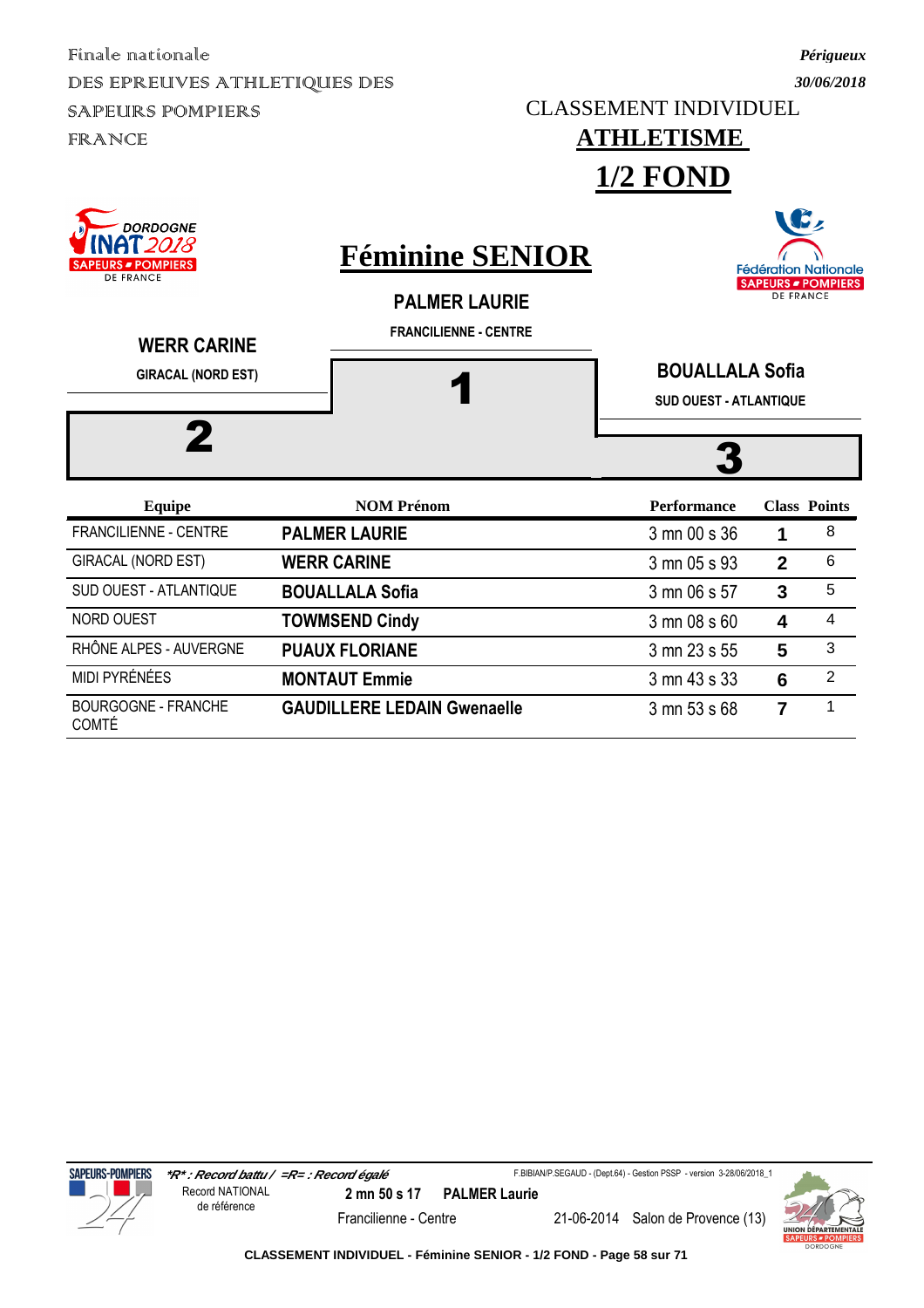CLASSEMENT INDIVIDUEL

#### *Périgueux 30/06/2018*

B,

**Fédération Nationale** 

**SAPEURS - POMPIERS DE FRANCE** 





### **Féminine SENIOR**

**BELLOT MARIE CAMILLE**

**SUD OUEST - ATLANTIQUE**

| <b>BERTRAND Lauren</b>                     |                             |                                                |                |                         |  |  |
|--------------------------------------------|-----------------------------|------------------------------------------------|----------------|-------------------------|--|--|
| <b>BOURGOGNE - FRANCHE COMTÉ</b>           |                             | <b>HARDY HERMINE</b><br>RHÔNE ALPES - AUVERGNE |                |                         |  |  |
|                                            |                             |                                                |                |                         |  |  |
| <b>Equipe</b>                              | <b>NOM Prénom</b>           | <b>Performance</b>                             |                | <b>Class Points</b>     |  |  |
| SUD OUEST - ATLANTIQUE                     | <b>BELLOT MARIE CAMILLE</b> | 3s13                                           | 1              | 9                       |  |  |
| <b>BOURGOGNE - FRANCHE</b><br><b>COMTÉ</b> | <b>BERTRAND Lauren</b>      | 3s46                                           | $\overline{2}$ | 7                       |  |  |
| RHÔNE ALPES - AUVERGNE                     | <b>HARDY HERMINE</b>        | 3s91                                           | 3              | $6\phantom{1}6$         |  |  |
| <b>FRANCILIENNE - CENTRE</b>               | <b>GEMBREDE ANNE-SOPHIE</b> | 4 s 25                                         | 4              | 5                       |  |  |
| <b>GUDSO (GRAND OUEST)</b>                 | <b>DUBOIS ALICIA</b>        | 5 s 12                                         | 5              | $\overline{\mathbf{4}}$ |  |  |
| SUD MÉDITERRANÉE                           | <b>RIVET GAELLE</b>         | 5 s 93                                         | 6              | 3                       |  |  |
| <b>GIRACAL (NORD EST)</b>                  | <b>BRUNNER CORIE</b>        | 6s03                                           | 7              | $\overline{2}$          |  |  |

NORD OUEST **DRAGIN Elodi 11 s 10 8 1** 



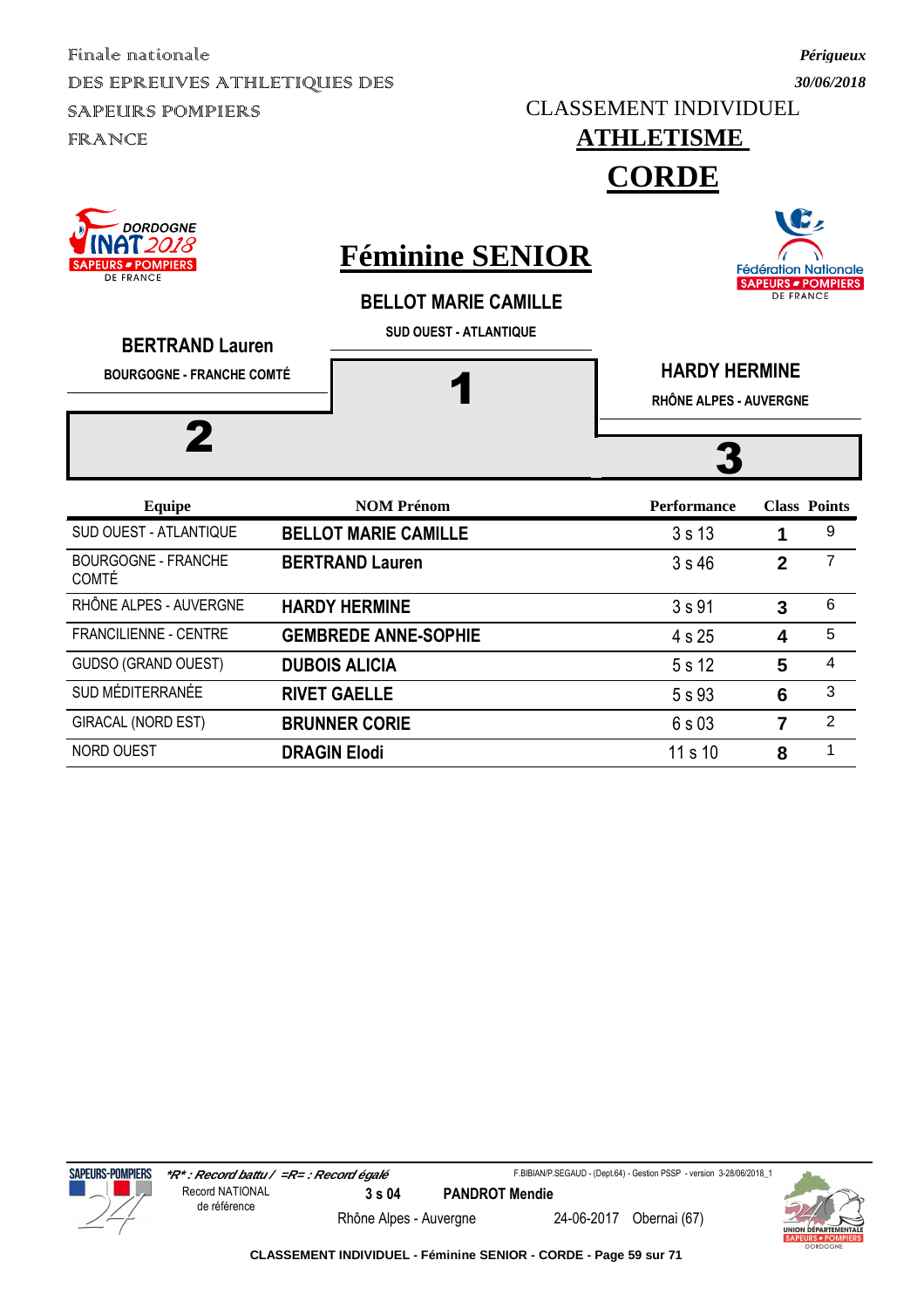*30/06/2018* CLASSEMENT INDIVIDUEL

# **ATHLETISME**

*Périgueux*

### **HAUTEUR**





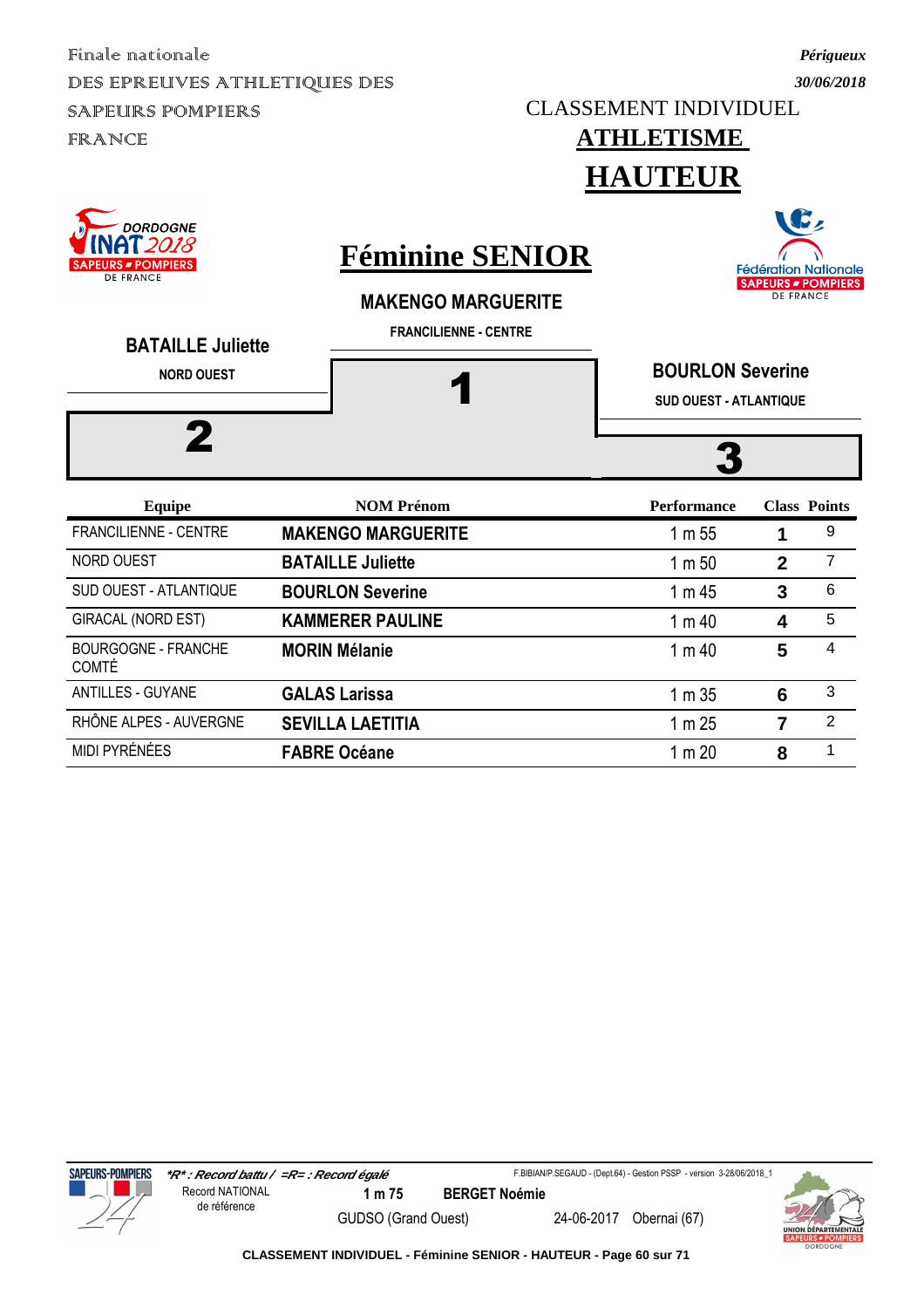*30/06/2018* CLASSEMENT INDIVIDUEL

## **ATHLETISME**

*Périgueux*

**POIDS**

| <b>DORDOGNE</b><br>2018<br>URS <i>■</i> POMPIERS  <br>DE FRANCE<br><b>CAUX Delphine</b><br><b>NORD OUEST</b> | <b>Féminine SENIOR</b><br><b>CARPENTIER Edeline</b><br><b>ANTILLES - GUYANE</b> | <b>MOROY Morgane</b><br><b>BOURGOGNE - FRANCHE COMTÉ</b> | <b>DE FRANCE</b> | <b>6,</b><br><b>Fédération Nationale</b><br><b>SAPEURS - POMPIERS</b> |
|--------------------------------------------------------------------------------------------------------------|---------------------------------------------------------------------------------|----------------------------------------------------------|------------------|-----------------------------------------------------------------------|
| <b>Equipe</b>                                                                                                | <b>NOM Prénom</b>                                                               | <b>Performance</b>                                       |                  | <b>Class Points</b>                                                   |
| <b>ANTILLES - GUYANE</b>                                                                                     | <b>CARPENTIER Edeline</b>                                                       | 10 m 13                                                  | 1                | 10                                                                    |
| <b>NORD OUEST</b>                                                                                            | <b>CAUX Delphine</b>                                                            | 10 m 04                                                  | $\overline{2}$   | 8                                                                     |
| <b>BOURGOGNE - FRANCHE</b><br><b>COMTÉ</b>                                                                   | <b>MOROY Morgane</b>                                                            | 9 m 88                                                   | 3                | $\overline{7}$                                                        |
| SUD MÉDITERRANÉE                                                                                             | <b>LEFEVRE MEGGY</b>                                                            | 9 m 49                                                   | 4                | 6                                                                     |
| GIRACAL (NORD EST)                                                                                           | <b>HUC MARION</b>                                                               | 8 m 93                                                   | 5                | 5                                                                     |
| RHÔNE ALPES - AUVERGNE                                                                                       | <b>LUQUET CELINE</b>                                                            | 8 m 61                                                   | 6                | $\overline{4}$                                                        |
| <b>FRANCILIENNE - CENTRE</b>                                                                                 | <b>ROUX PAULINE</b>                                                             | 8 m 29                                                   | 7                | 3                                                                     |
| SUD OUEST - ATLANTIQUE                                                                                       | <b>LACOTTE ELEONORE</b>                                                         | 8 m 12                                                   | 8                | $\overline{2}$                                                        |

MIDI PYRÉNÉES **HAYE Alizé** 6 m 44 **9** 1





**CLASSEMENT INDIVIDUEL - Féminine SENIOR - POIDS - Page 61 sur 71**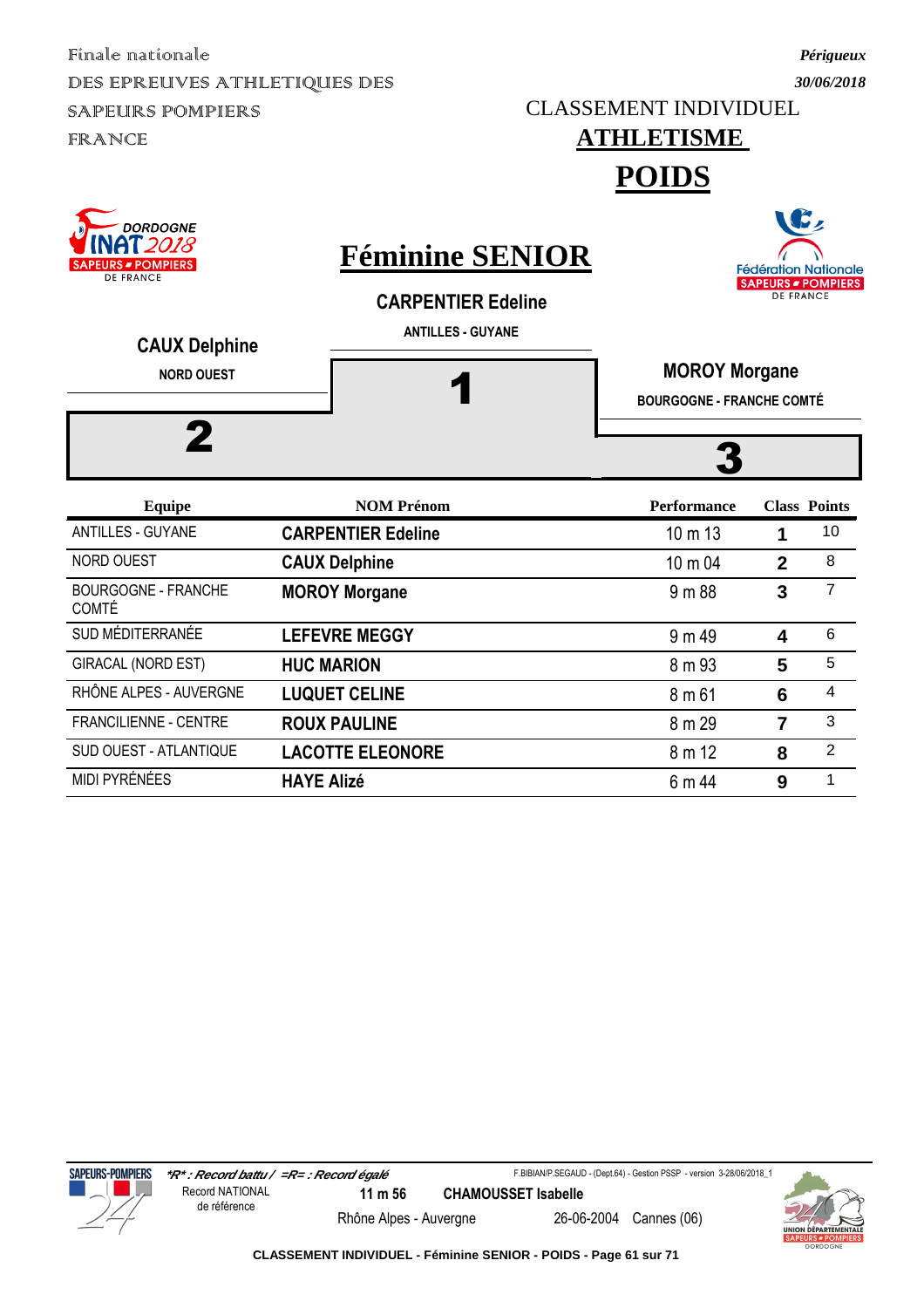Finale nationale DUI PARCOURS SPORTIF DES SAPEURS POMPIERS FRANCE

#### CLASSEMENT INDIVIDUEL



#### **P S S P**

| <b>INHI 2018</b><br><b>SAPEURS - POMPIERS</b><br><b>DE FRANCE</b> | <b>Féminine SENIOR</b>                             |                                                    | f.               | <b>Fédération Nationale</b><br><b>SAPEURS - POMPIERS</b> |
|-------------------------------------------------------------------|----------------------------------------------------|----------------------------------------------------|------------------|----------------------------------------------------------|
| <b>TEJEDOR EULALIE</b>                                            | <b>KLIPFEL CELINE</b><br><b>GIRACAL (NORD EST)</b> |                                                    | <b>DE FRANCE</b> |                                                          |
| <b>SUD MÉDITERRANÉE</b>                                           |                                                    | <b>PALCY Véronique</b><br><b>ANTILLES - GUYANE</b> |                  |                                                          |
| 2                                                                 |                                                    |                                                    |                  |                                                          |
| <b>Equipe</b>                                                     | <b>NOM Prénom</b>                                  | Performance                                        |                  | <b>Class Points</b>                                      |
| GIRACAL (NORD EST)                                                | <b>KLIPFEL CELINE</b>                              | 1 mn 50 s 81                                       | 1                | 37                                                       |
| SUD MÉDITERRANÉE                                                  | <b>TEJEDOR EULALIE</b>                             | 1 mn 53 s 96                                       | $\overline{2}$   | 35                                                       |
| <b>ANTILLES - GUYANE</b>                                          | <b>PALCY Véronique</b>                             | 1 mn 54 s 03                                       | $\overline{3}$   | 34                                                       |
| NORD OUEST                                                        | <b>DEBOEVERIE Sabine</b>                           | 1 mn 55 s 35                                       | 4                | 33                                                       |
| FRANCILIENNE - CENTRE                                             | <b>BOUDACHE AMELLE</b>                             | 1 mn 55 s 57                                       | 5                | 32                                                       |
| RHÔNE ALPES - AUVERGNE                                            | <b>AKLI CARDIN MELISSA</b>                         | 1 mn 58 s 66                                       | 6                | 31                                                       |
| SUD MÉDITERRANÉE                                                  | <b>LE BOURDOUACH Julie</b>                         | 1 mn 59 s 15                                       | $\overline{7}$   | 30                                                       |
| SUD OUEST - ATLANTIQUE                                            | <b>GENTY COLINE</b>                                | 1 mn 59 s 68                                       | 8                | 29                                                       |
| GIRACAL (NORD EST)                                                | <b>RIEB CINDY</b>                                  | 2 mn 00 s 18                                       | 9                | 28                                                       |
| GIRACAL (NORD EST)                                                | <b>MEYER JULIE</b>                                 | 2 mn 00 s 31                                       | 10               | 27                                                       |
| <b>GUDSO (GRAND OUEST)</b>                                        | <b>RETAILLE ANNE SOPHIE</b>                        | 2 mn 01 s 87                                       | 11               | 26                                                       |
| MIDI PYRÉNÉES                                                     | <b>BARON Laurène</b>                               | 2 mn 02 s 13                                       | 12               | 25                                                       |
| <b>BOURGOGNE - FRANCHE</b><br><b>COMTÉ</b>                        | <b>SACKSTEDER Anais</b>                            | 2 mn 02 s 50                                       | 13               | 24                                                       |
| SUD OUEST - ATLANTIQUE                                            | <b>MARTRENCHARD EMMA</b>                           | 2 mn 02 s 54                                       | 14               | 23                                                       |
| FRANCILIENNE - CENTRE                                             | <b>VERGER SANDRA</b>                               | 2 mn 03 s 15                                       | 15               | 22                                                       |
| SUD OUEST - ATLANTIQUE                                            | <b>INGRAND JULIE</b>                               | 2 mn 04 s 41                                       | 16               | 21                                                       |
| NORD OUEST                                                        | <b>CAGNIONCLE Océane</b>                           | 2 mn 05 s 47                                       | 17               | 20                                                       |
| GIRACAL (NORD EST)                                                | <b>RUCH LAURIE</b>                                 | 2 mn 06 s 72                                       | 18               | 19                                                       |
| SUD MÉDITERRANÉE                                                  | DI STASO VANINA                                    | 2 mn 07 s 03                                       | 19               | 18                                                       |
| <b>ANTILLES - GUYANE</b>                                          | <b>ISMAEL Willem</b>                               | 2 mn 07 s 66                                       | 20               | 17                                                       |
| RHÔNE ALPES - AUVERGNE                                            | <b>CHABRIER GAELLE</b>                             | 2 mn 08 s 00                                       | 21               | 16                                                       |



 **\*R\* : Record battu / =R= : Record égalé 1 mn 42 s 13 BOUDACHE Amelle** Record NATIONAL de référence

F.BIBIAN/P.SEGAUD - (Dept.64) - Gestion PSSP - version 3-28/06/2018\_1



Francilienne - Centre 24-06-2017 Obernai (67)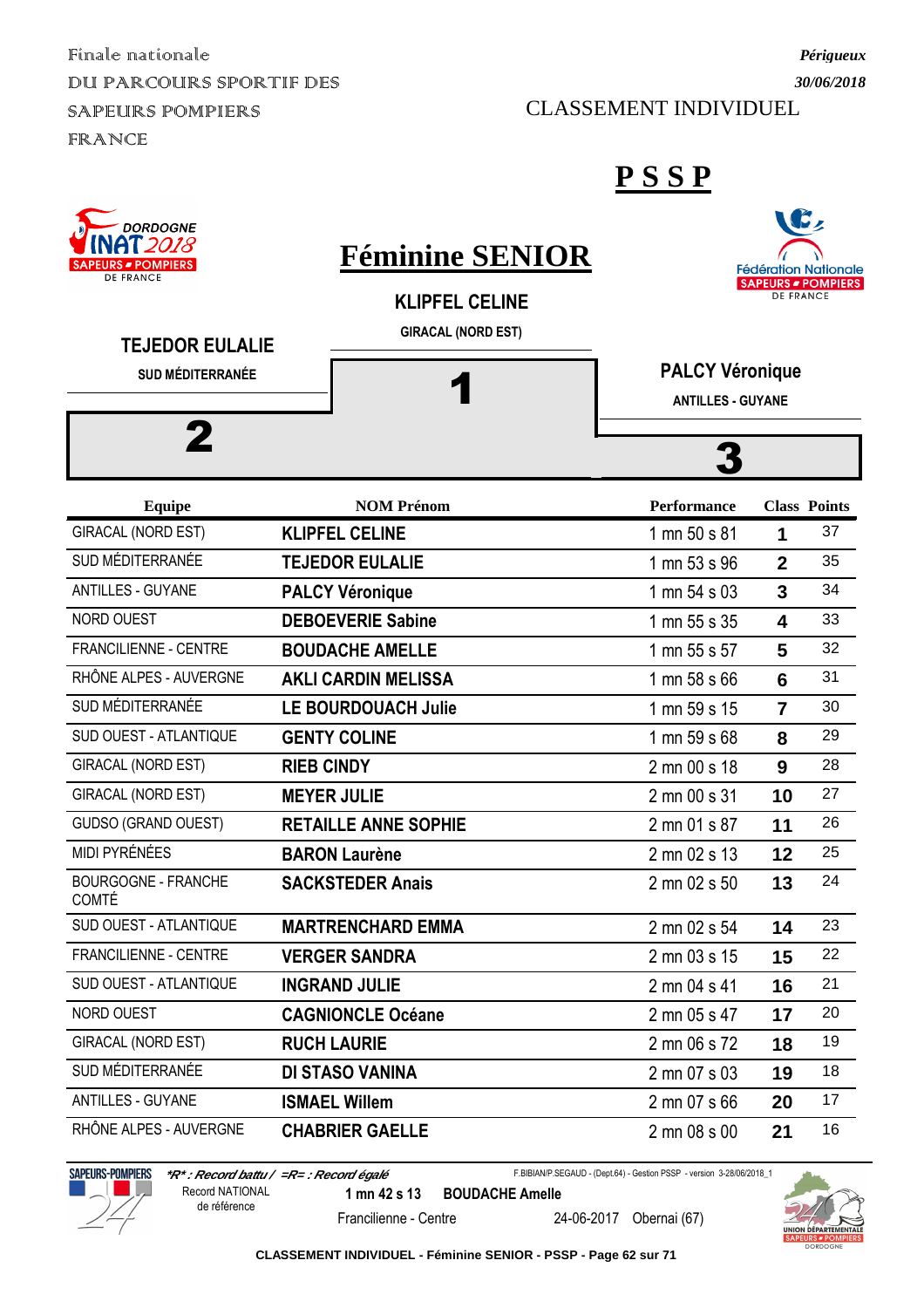| GUDSO (GRAND OUEST)                        | <b>LE GUILLOU RACHEL</b>   | 2 mn 09 s 47 | 22 | 15             |
|--------------------------------------------|----------------------------|--------------|----|----------------|
| <b>ANTILLES - GUYANE</b>                   | <b>COUDRAY Alexandrine</b> | 2 mn 09 s 56 | 23 | 14             |
| <b>GUDSO (GRAND OUEST)</b>                 | <b>SAUVEE TYPHANIE</b>     | 2 mn 09 s 66 | 24 | 13             |
| <b>BOURGOGNE - FRANCHE</b><br><b>COMTÉ</b> | <b>CHAVET Alicia</b>       | 2 mn 10 s 50 | 25 | 12             |
| SUD OUEST - ATLANTIQUE                     | <b>PAURISE EMELINE</b>     | 2 mn 12 s 56 | 26 | 11             |
| MIDI PYRÉNÉES                              | <b>VILLEMAGNE Louise</b>   | 2 mn 13 s 44 | 27 | 10             |
| <b>MIDI PYRÉNÉES</b>                       | <b>RAIMOND Fanny</b>       | 2 mn 13 s 44 | 28 | 9              |
| FRANCILIENNE - CENTRE                      | <b>LHERMENIER SARAH</b>    | 2 mn 14 s 25 | 29 | 8              |
| RHÔNE ALPES - AUVERGNE                     | <b>MAROT VALENTINE</b>     | 2 mn 14 s 84 | 30 | $\overline{7}$ |
| SUD MÉDITERRANÉE                           | <b>PERNET EMMA</b>         | 2 mn 18 s 97 | 31 | 6              |
| <b>ANTILLES - GUYANE</b>                   | <b>PENSEDENT Mirella</b>   | 2 mn 22 s 63 | 32 | 5              |
| BOURGOGNE - FRANCHE<br><b>COMTÉ</b>        | <b>ETIMBRE Julie</b>       | 2 mn 28 s 87 | 33 | 4              |
| GUDSO (GRAND OUEST)                        | <b>TOUTAIN ELODIE</b>      | 2 mn 29 s 31 | 34 | 3              |
| <b>MIDI PYRÉNÉES</b>                       | <b>LEFEBVRE Cléa</b>       | 2 mn 41 s 78 | 35 | $\overline{2}$ |
| RHÔNE ALPES - AUVERGNE                     | <b>GUILLOT ELODIE</b>      | 3 mn 10 s 25 | 36 | 1              |



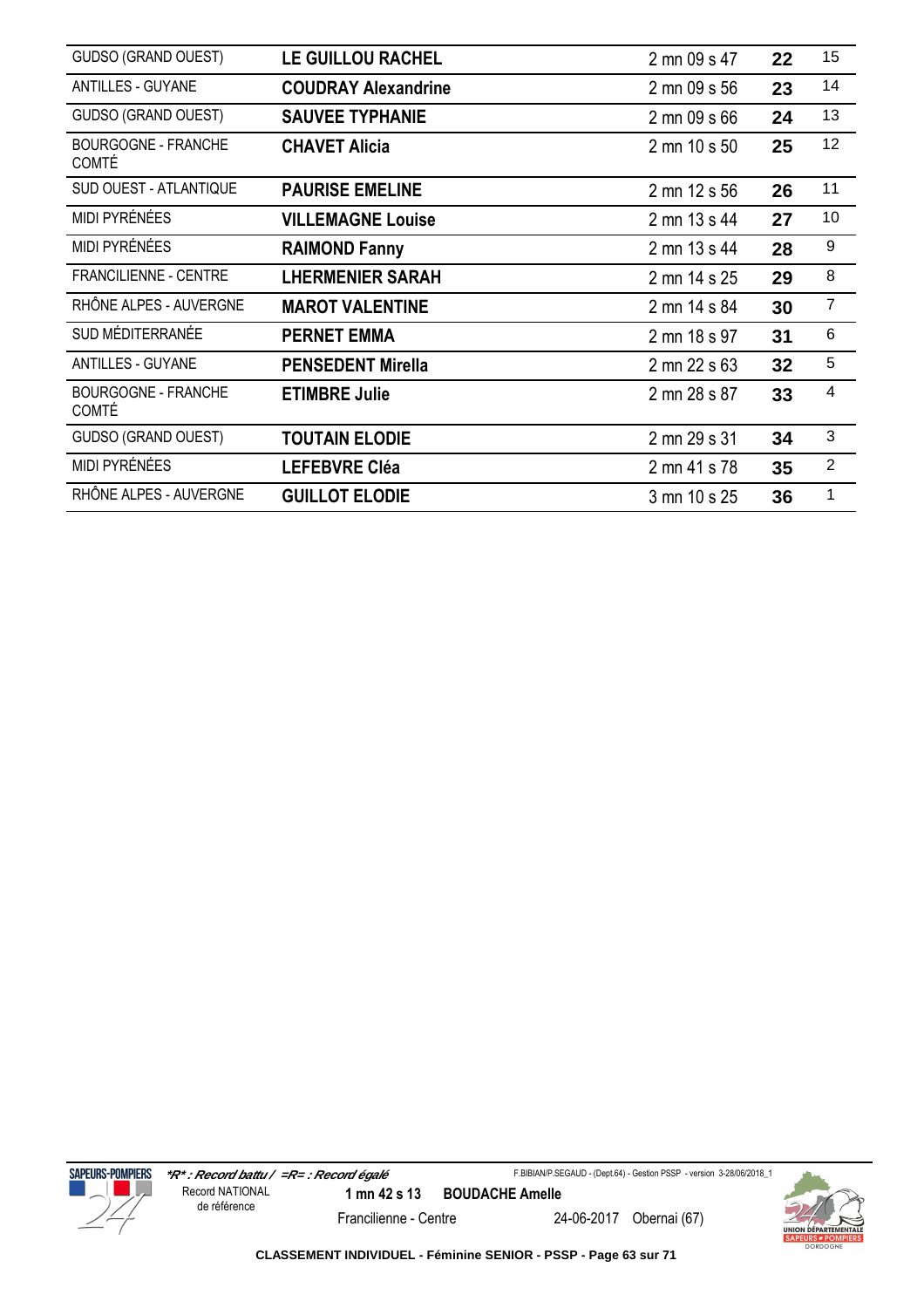CLASSEMENT INDIVIDUEL

## *30/06/2018*

*Périgueux*

 $\rightarrow$ 

#### **ATHLETISME VITESSE**

| <b>DORDOGNE</b><br>12018<br><b>IRS - POMPIERS</b><br><b>DE FRANCE</b><br><b>SOLVAR Cécile</b><br><b>ANTILLES - GUYANE</b> | <b>Féminine VETERAN</b><br><b>PIC VANESSA</b><br>RHÔNE ALPES - AUVERGNE | <b>MOINDRANZE Sabine</b><br><b>OCÉAN INDIEN</b> | <b>DE FRANCE</b> | Dz<br><b>Fédération Nationale</b><br><b>SAPEURS - POMPIERS</b> |
|---------------------------------------------------------------------------------------------------------------------------|-------------------------------------------------------------------------|-------------------------------------------------|------------------|----------------------------------------------------------------|
| <b>Equipe</b>                                                                                                             | <b>NOM Prénom</b>                                                       | <b>Performance</b>                              |                  | <b>Class Points</b>                                            |
| RHÔNE ALPES - AUVERGNE                                                                                                    | <b>PIC VANESSA</b>                                                      | 14 s 06                                         | 1                | 9                                                              |
| <b>ANTILLES - GUYANE</b>                                                                                                  | <b>SOLVAR Cécile</b>                                                    | 14 s 48                                         | $\mathbf{2}$     | $\overline{7}$                                                 |
| <b>OCÉAN INDIEN</b>                                                                                                       | <b>MOINDRANZE Sabine</b>                                                | 15 s 22                                         | $\mathbf{3}$     | 6                                                              |
| GIRACAL (NORD EST)                                                                                                        | <b>ANCEL ZAHRA</b>                                                      | 15 s 42                                         | 4                | 5                                                              |
| NORD OUEST                                                                                                                | DE LACROIX DE LAVALETTE<br>Anne                                         | 17 s 37                                         | 5                | $\overline{4}$                                                 |
| <b>BOURGOGNE - FRANCHE</b><br><b>COMTÉ</b>                                                                                | <b>LESIEUX Myriam</b>                                                   | 18 s 36                                         | 6                | 3                                                              |
| <b>FRANCILIENNE - CENTRE</b>                                                                                              | <b>TAVET MARIA</b>                                                      | 18 s 43                                         | $\overline{7}$   | $\overline{2}$                                                 |
| <b>GUDSO (GRAND OUEST)</b>                                                                                                | <b>LENFANT NASTIA</b>                                                   | 19 s 26                                         | 8                | 1                                                              |





Rhône Alpes - Auvergne 04-07-2015 Millau (12)

F.BIBIAN/P.SEGAUD - (Dept.64) - Gestion PSSP - version 3-28/06/2018\_1

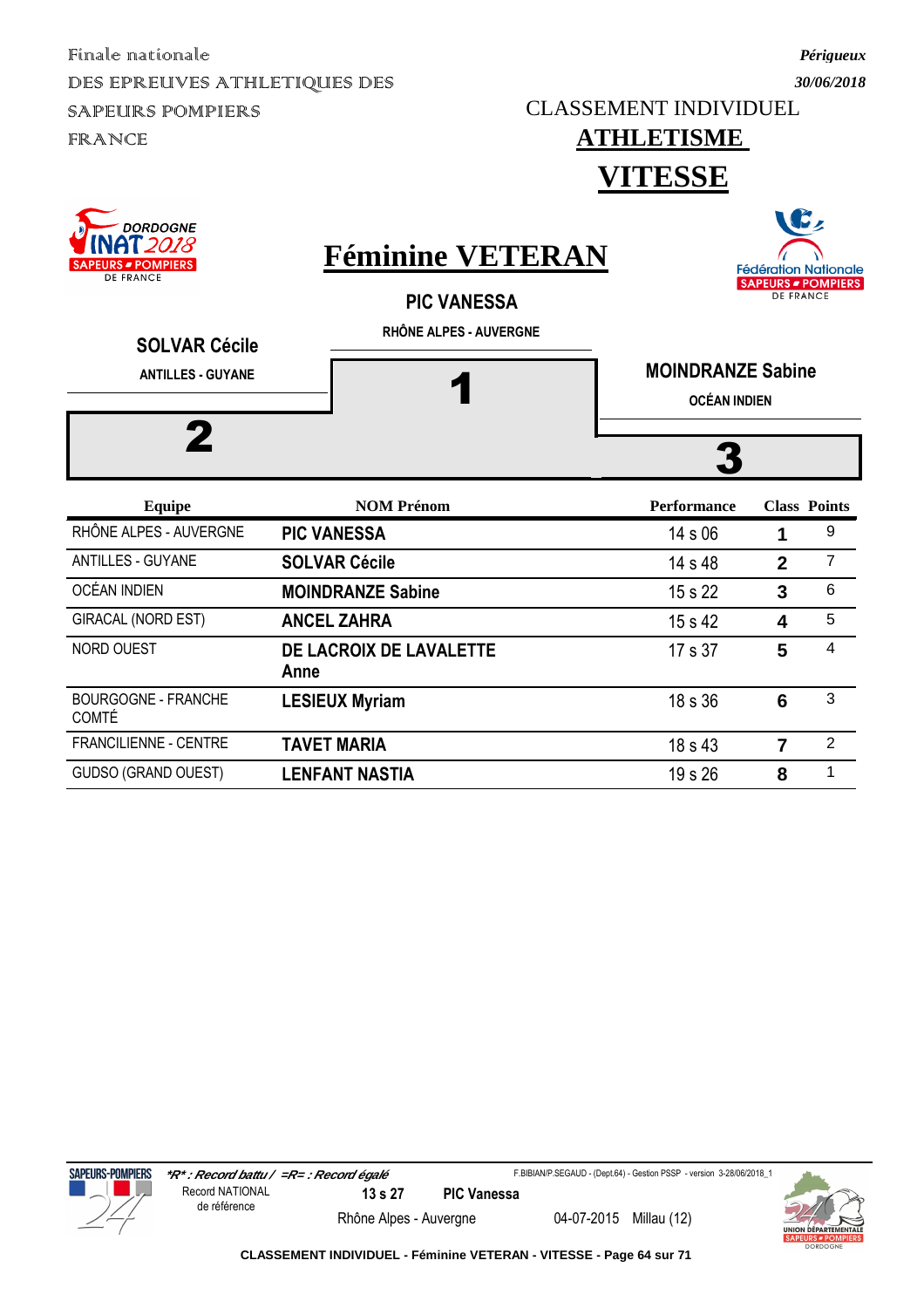CLASSEMENT INDIVIDUEL

## **ATHLETISME**

*Périgueux 30/06/2018*

**1/2 FOND**

| DORDOGNE<br>' 2018<br><b>RS ø POMPIERS</b><br><b>DE FRANCE</b><br><b>DALLE MULE Dorothée</b> | <b>Féminine VETERAN</b><br><b>EXILIE Ingrid</b><br><b>NORD OUEST</b> | <b>Fédération Nationale</b><br><b>SAPEURS - POMPIERS</b><br><b>DE FRANCE</b> |                |                          |  |
|----------------------------------------------------------------------------------------------|----------------------------------------------------------------------|------------------------------------------------------------------------------|----------------|--------------------------|--|
| <b>OCÉAN INDIEN</b>                                                                          |                                                                      | <b>BLESSON Sandrine</b>                                                      |                |                          |  |
|                                                                                              |                                                                      | <b>SUD OUEST - ATLANTIQUE</b>                                                |                |                          |  |
| <b>Equipe</b>                                                                                | <b>NOM Prénom</b>                                                    | <b>Performance</b>                                                           |                | <b>Class Points</b>      |  |
| <b>NORD OUEST</b>                                                                            | <b>EXILIE Ingrid</b>                                                 | 3 mn 14 s 06                                                                 | 1              | 9                        |  |
| OCÉAN INDIEN                                                                                 | <b>DALLE MULE Dorothée</b>                                           | 3 mn 33 s 27                                                                 | $\mathbf{2}$   | $\overline{7}$           |  |
| <b>SUD OUEST - ATLANTIQUE</b>                                                                | <b>BLESSON Sandrine</b>                                              | 3 mn 37 s 56                                                                 | 3              | 6                        |  |
| GIRACAL (NORD EST)                                                                           | <b>PEYROT ANNETTE</b>                                                | 3 mn 41 s 43                                                                 | 4              | 5                        |  |
| <b>FRANCILIENNE - CENTRE</b>                                                                 | <b>GODARD PATRICIA</b>                                               | 3 mn 53 s 16                                                                 | 5              | $\overline{\mathcal{A}}$ |  |
| SUD MÉDITERRANÉE                                                                             | <b>LOUSTAU FLORENCE</b>                                              | 3 mn 58 s 09                                                                 | 6              | 3                        |  |
| GUDSO (GRAND OUEST)                                                                          | <b>DUHAIL VALERIE</b>                                                | 3 mn 59 s 15                                                                 | $\overline{7}$ | $\overline{2}$           |  |



RHÔNE ALPES - AUVERGNE **CALDAMAISON MARIE** 

**DOMINIQUE**

F.BIBIAN/P.SEGAUD - (Dept.64) - Gestion PSSP - version 3-28/06/2018\_1



5 mn 05 s 11 **8** 1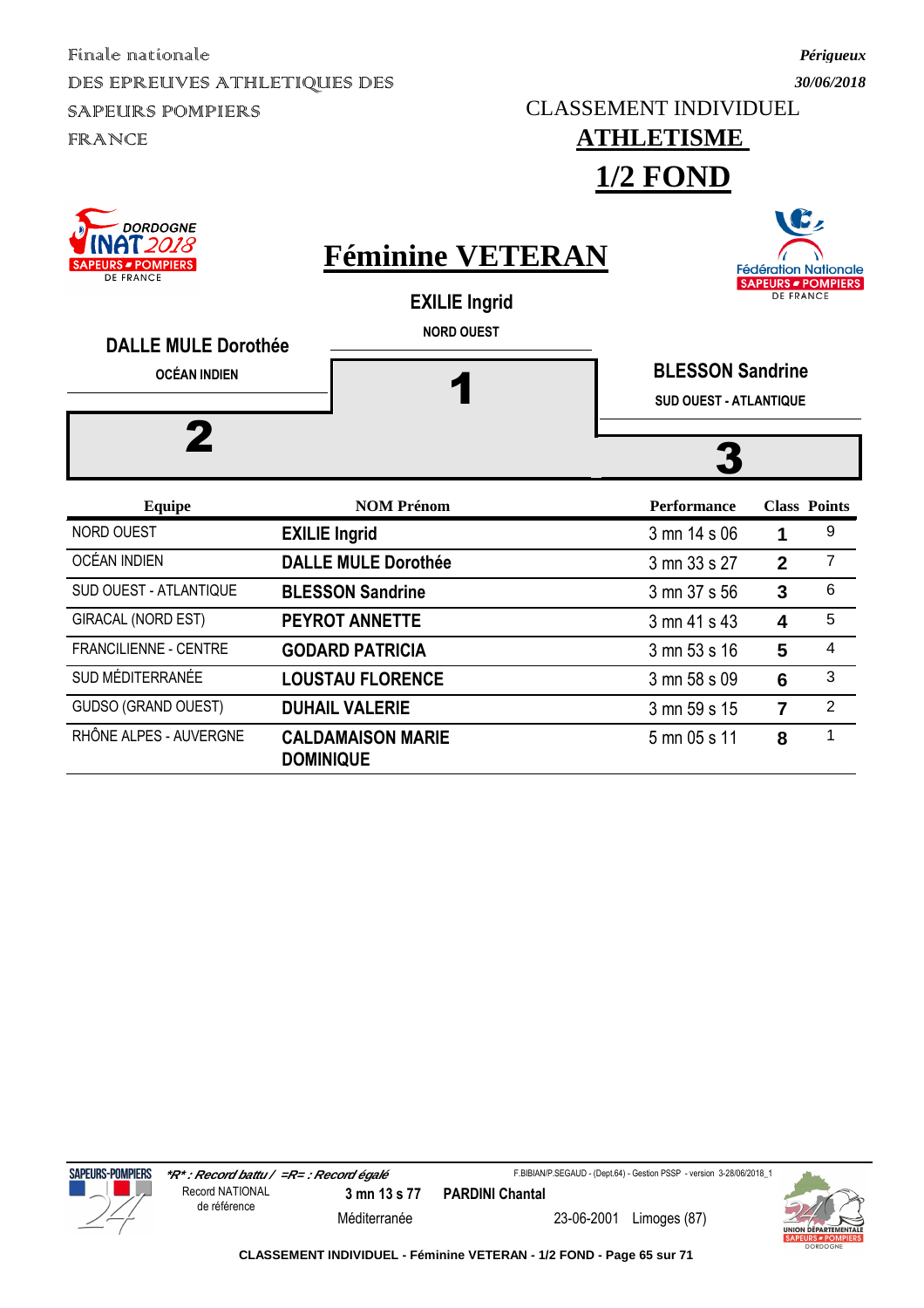CLASSEMENT INDIVIDUEL

## **ATHLETISME**

*Périgueux 30/06/2018*

**CORDE**

| DORDOGNE<br>`2018<br><b>PEURS - POMPIERS</b><br><b>DE FRANCE</b> | <b>Féminine VETERAN</b><br><b>HANNIET CELINE</b> | <b>Fédération Nationale</b><br><b>SAPEURS - POMPIERS</b><br><b>DE FRANCE</b> |              |                     |  |
|------------------------------------------------------------------|--------------------------------------------------|------------------------------------------------------------------------------|--------------|---------------------|--|
| <b>DA SILVA Francinara</b><br><b>ANTILLES - GUYANE</b>           | <b>GIRACAL (NORD EST)</b>                        | <b>CASTAGNE LAURE</b><br><b>SUD OUEST - ATLANTIQUE</b>                       |              |                     |  |
| <b>Equipe</b>                                                    | <b>NOM Prénom</b>                                | <b>Performance</b>                                                           |              | <b>Class Points</b> |  |
| GIRACAL (NORD EST)                                               | <b>HANNIET CELINE</b>                            | 4 s 72                                                                       | 1            | 8                   |  |
| <b>ANTILLES - GUYANE</b>                                         | <b>DA SILVA Francinara</b>                       | 4 s 93                                                                       | $\mathbf{2}$ | 6                   |  |
| <b>SUD OUEST - ATLANTIQUE</b>                                    | <b>CASTAGNE LAURE</b>                            | 4 s 93                                                                       | 3            | 5                   |  |
| <b>FRANCILIENNE - CENTRE</b>                                     | <b>BRAUT ACSA</b>                                | 5 s 44                                                                       | 4            | $\overline{4}$      |  |
| NORD OUEST                                                       | <b>BOGAERT Christine</b>                         | 6 s 00                                                                       | 5            | 3                   |  |
| RHÔNE ALPES - AUVERGNE                                           | <b>DUBREUIL ANGELIQUE</b>                        | 6 s 09                                                                       | 6            | $\overline{2}$      |  |
| MIDI PYRÉNÉES                                                    | <b>DEBOST Laurence</b>                           | 9s66                                                                         | 7            | 1                   |  |
| <b>BOURGOGNE - FRANCHE</b>                                       | <b>BOURGEOIS Rachel</b>                          | Abandon                                                                      |              | 0                   |  |



COMTÉ

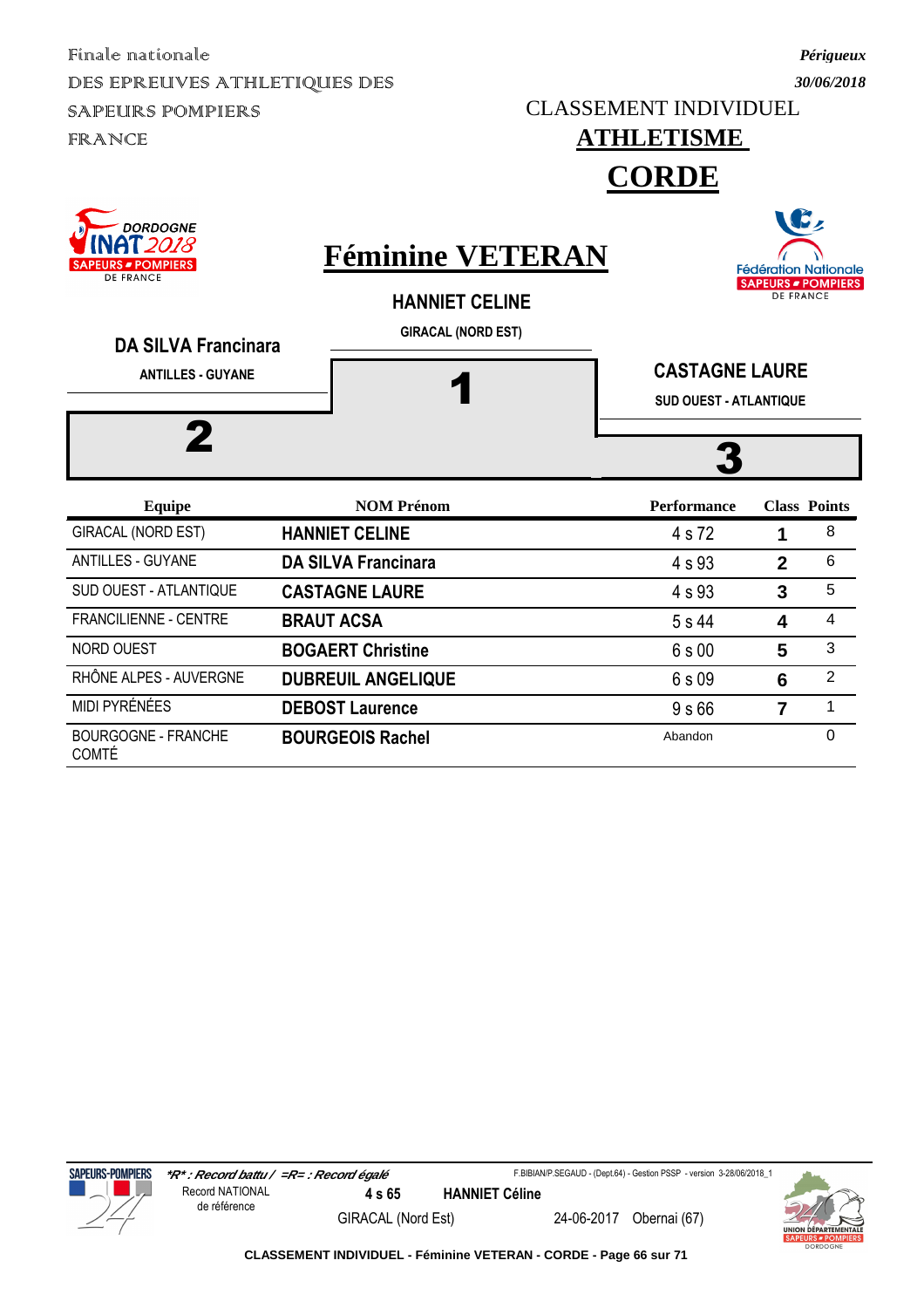**DORDOGNE** 

#### CLASSEMENT INDIVIDUEL

*Périgueux 30/06/2018*

### **ATHLETISME HAUTEUR**

| NAT <i>2018</i><br>URS - POMPIERS<br><b>DE FRANCE</b>                           | <b>Féminine VETERAN</b>                      | <b>Fédération Nationale</b>                   |
|---------------------------------------------------------------------------------|----------------------------------------------|-----------------------------------------------|
| <b>ROUGE Aurore</b>                                                             | <b>FABRE DAISY</b><br>RHÔNE ALPES - AUVERGNE | <b>SAPEURS - POMPIERS</b><br><b>DE FRANCE</b> |
| <b>NORD OUEST</b><br><b>COLARD Isabelle</b><br><b>BOURGOGNE - FRANCHE COMTÉ</b> |                                              |                                               |
|                                                                                 | <b>DECODD</b><br><del>nevono</del>           |                                               |

| Equipe                                     | <b>NOM Prénom</b>                |     | <b>Performance</b> |   | <b>Class Points</b> |
|--------------------------------------------|----------------------------------|-----|--------------------|---|---------------------|
| RHÔNE ALPES - AUVERGNE                     | <b>FABRE DAISY</b>               | *R* | 1 m 46             |   | 8                   |
| <b>BOURGOGNE - FRANCHE</b><br><b>COMTÉ</b> | <b>COLARD Isabelle</b>           |     | 1 m 20             | 2 | 5,5                 |
| <b>NORD OUEST</b>                          | <b>ROUGE Aurore</b>              |     | 1 m 20             | 2 | 5,5                 |
| SUD OUEST - ATLANTIQUE                     | <b>CHAUPRADE MARIE FRANCOISE</b> |     | 1 m 15             | 4 | 4                   |
| <b>ANTILLES - GUYANE</b>                   | <b>GONZIL Nadège</b>             |     | $1 \text{ m} 05$   | 5 | 3                   |
| <b>GUDSO (GRAND OUEST)</b>                 | <b>SUDRE ANNE CATHERINE</b>      |     | 1 <sub>m</sub> 00  | 6 | 2                   |
| <b>GIRACAL (NORD EST)</b>                  | <b>ETIENNE DENISE</b>            |     | $0 \text{ m} 95$   | 7 |                     |



Méditerranée 23-06-2001 Limoges (87)

F.BIBIAN/P.SEGAUD - (Dept.64) - Gestion PSSP - version 3-28/06/2018\_1

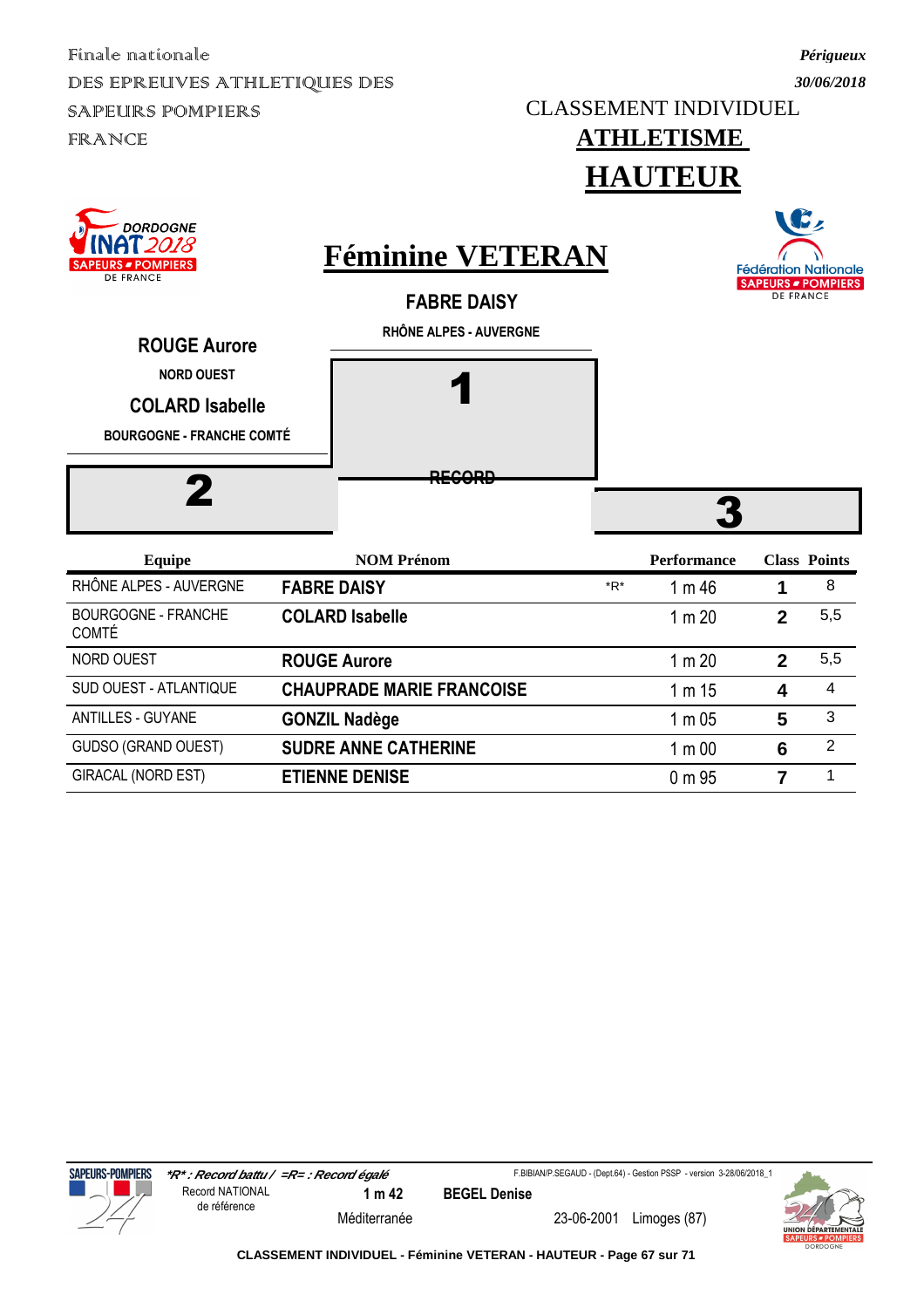CLASSEMENT INDIVIDUEL

## **ATHLETISME**

*Périgueux 30/06/2018*

 $\rightarrow$ 

**POIDS**

| <b>DORDOGNE</b><br>T 2018<br><b>PEURS - POMPIERS</b><br><b>DE FRANCE</b><br><b>AUDIFFRED Annick</b><br><b>MIDI PYRÉNÉES</b> | <b>Féminine VETERAN</b><br><b>JUIN VIOLAINE</b><br><b>SUD OUEST - ATLANTIQUE</b> | <b>STRALKA Lydia</b><br><b>ANTILLES - GUYANE</b> |              | W<br><b>Fédération Nationale</b><br><b>SAPEURS - POMPIERS</b><br><b>DE FRANCE</b> |
|-----------------------------------------------------------------------------------------------------------------------------|----------------------------------------------------------------------------------|--------------------------------------------------|--------------|-----------------------------------------------------------------------------------|
| <b>Equipe</b>                                                                                                               | <b>NOM Prénom</b>                                                                | <b>Performance</b>                               |              | <b>Class Points</b>                                                               |
| SUD OUEST - ATLANTIQUE                                                                                                      | <b>JUIN VIOLAINE</b>                                                             | 9 m 08                                           | 1            | 10                                                                                |
| MIDI PYRÉNÉES                                                                                                               | <b>AUDIFFRED Annick</b>                                                          | 8 m 56                                           | $\mathbf{2}$ | 8                                                                                 |
| <b>ANTILLES - GUYANE</b>                                                                                                    | <b>STRALKA Lydia</b>                                                             | 8 m 34                                           | 3            | $\overline{7}$                                                                    |
| <b>NORD OUEST</b>                                                                                                           | <b>CARDON Marie-Noëlle</b>                                                       | 8 m 21                                           | 4            | 6                                                                                 |
| RHÔNE ALPES - AUVERGNE                                                                                                      | <b>CHABLE CORINNE</b>                                                            | 7 m 11                                           | 5            | 5                                                                                 |
| <b>GUDSO (GRAND OUEST)</b>                                                                                                  | LE COROLLER SYLVIE                                                               | 6 m 51                                           | 6            | $\overline{4}$                                                                    |
| <b>GIRACAL (NORD EST)</b>                                                                                                   | <b>ROY ANGELIQUE</b>                                                             | 6 m 46                                           | 7            | 3                                                                                 |
| SUD MÉDITERRANÉE                                                                                                            | <b>ROMIER MARIA</b>                                                              | 6 m 01                                           | 8            | $\overline{2}$                                                                    |

FRANCILIENNE - CENTRE **JOUSSELIN FLORENCE** 5 m 45 9 1



F.BIBIAN/P.SEGAUD - (Dept.64) - Gestion PSSP - version 3-28/06/2018\_1



Antilles - Guyane 06-07-2013 Baie Mahault (971)

**CLASSEMENT INDIVIDUEL - Féminine VETERAN - POIDS - Page 68 sur 71**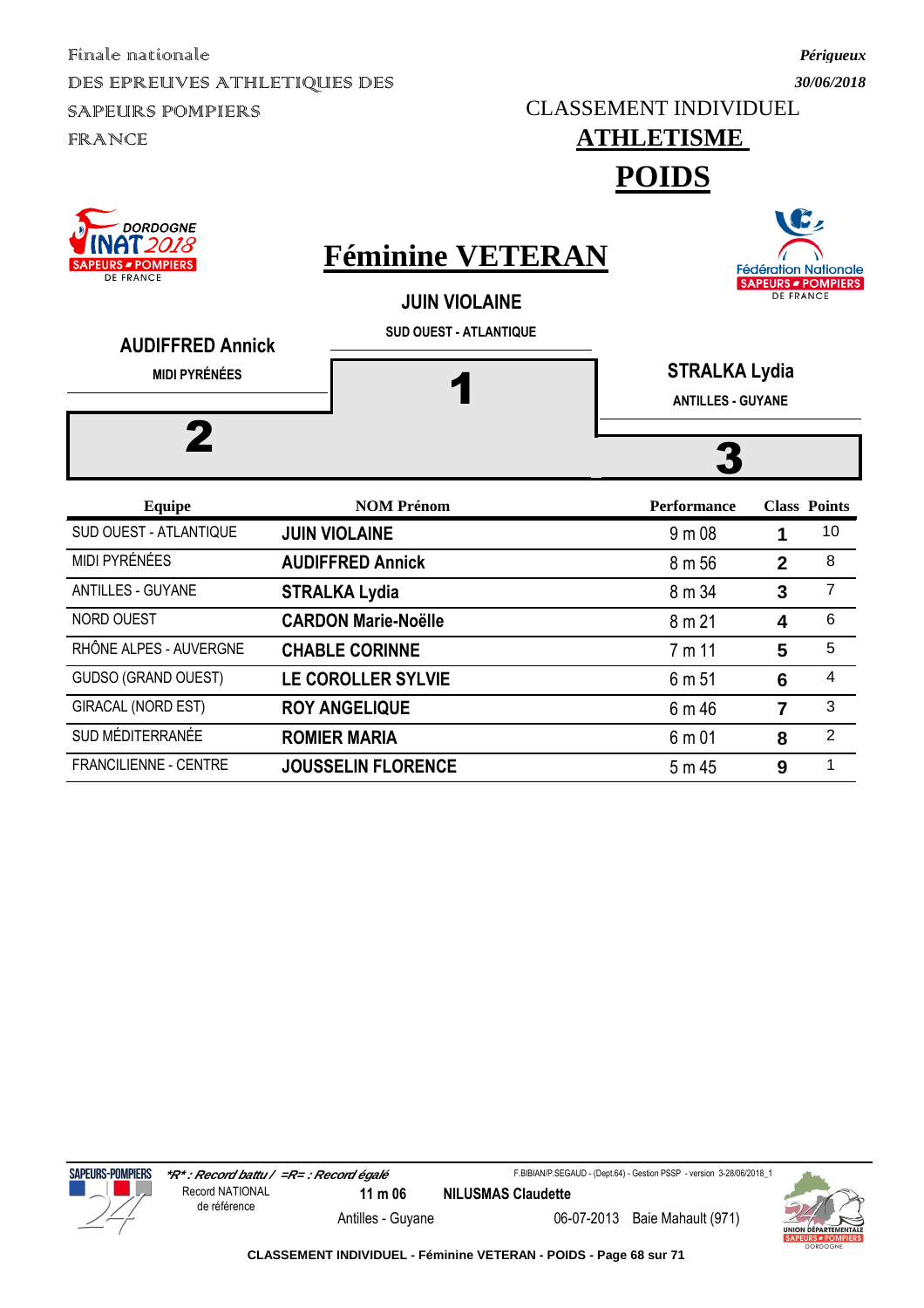Finale nationale DU PARCOURS SPORTIF DES SAPEURS POMPIERS FRANCE

#### CLASSEMENT INDIVIDUEL

#### **P S S P**

| DORDOGNE<br><b>RS • POMPIERS</b><br><b>DE FRANCE</b>        | <b>Féminine VETERAN</b><br><b>BEAUJOUR Roselise</b> |                                                | <b>DE FRANCE</b>        | <b>Fédération Nationale</b><br><b>SAPEURS - POMPIERS</b> |
|-------------------------------------------------------------|-----------------------------------------------------|------------------------------------------------|-------------------------|----------------------------------------------------------|
| <b>HASLAY MARIE PIERRE</b><br><b>SUD OUEST - ATLANTIQUE</b> | <b>ANTILLES - GUYANE</b>                            | <b>RABIN Betty</b><br><b>ANTILLES - GUYANE</b> |                         |                                                          |
| <b>Equipe</b>                                               | <b>NOM Prénom</b>                                   | <b>Performance</b>                             |                         | <b>Class Points</b>                                      |
| <b>ANTILLES - GUYANE</b>                                    | <b>BEAUJOUR Roselise</b>                            | 2 mn 03 s 06                                   | 1                       | 35                                                       |
| SUD OUEST - ATLANTIQUE                                      | <b>HASLAY MARIE PIERRE</b>                          | 2 mn 03 s 60                                   | $\overline{2}$          | 33                                                       |
| <b>ANTILLES - GUYANE</b>                                    | <b>RABIN Betty</b>                                  | 2 mn 06 s 03                                   | $\overline{3}$          | 32                                                       |
| <b>ANTILLES - GUYANE</b>                                    | <b>D'ARBAUD-OURTOU Roberte</b>                      | 2 mn 10 s 46                                   | $\overline{\mathbf{A}}$ | 31                                                       |
| RHÔNE ALPES - AUVERGNE                                      | <b>ROCHE CHRISTELLE</b>                             | 2 mn 11 s 19                                   | 5                       | 30                                                       |
| RHÔNE ALPES - AUVERGNE                                      | <b>ALLAIN SANDRINE</b>                              | 2 mn 12 s 72                                   | 6                       | 29                                                       |
| SUD MÉDITERRANÉE                                            | <b>GELLY AGNES</b>                                  | 2 mn 16 s 65                                   | $\overline{7}$          | 28                                                       |
| <b>ANTILLES - GUYANE</b>                                    | <b>OUGAGIR Maud</b>                                 | 2 mn 17 s 06                                   | 8                       | 27                                                       |
| <b>GUDSO (GRAND OUEST)</b>                                  | <b>LEBLANC ALEXANDRA</b>                            | 2 mn 17 s 91                                   | 9                       | 26                                                       |
| SUD MÉDITERRANÉE                                            | <b>PIOT FLORENCE</b>                                | 2 mn 19 s 63                                   | 10                      | 25                                                       |
| NORD OUEST                                                  | <b>ROUSSEL Isabelle</b>                             | 2 mn 21 s 06                                   | 11                      | 24                                                       |
| GIRACAL (NORD EST)                                          | <b>SCHMITT EDITH</b>                                | 2 mn 23 s 87                                   | 12                      | 23                                                       |
| MIDI PYRÉNÉES                                               | <b>ALBERTEAU Muriel</b>                             | 2 mn 25 s 78                                   | 13                      | 22                                                       |
| GUDSO (GRAND OUEST)                                         | <b>LEFETEY FABIENNE</b>                             | 2 mn 25 s 96                                   | 14                      | 21                                                       |
| BOURGOGNE - FRANCHE<br><b>COMTÉ</b>                         | <b>MARTINET Laurence</b>                            | 2 mn 26 s 47                                   | 15                      | 20                                                       |
| SUD MÉDITERRANÉE                                            | <b>MONIER ISABELLE</b>                              | 2 mn 29 s 13                                   | 16                      | 19                                                       |
| RHÔNE ALPES - AUVERGNE                                      | <b>POUZADOUX SANDRINE</b>                           | 2 mn 29 s 22                                   | 17                      | 18                                                       |
| SUD OUEST - ATLANTIQUE                                      | <b>BRAMAUD CHRISTEL</b>                             | 2 mn 29 s 59                                   | 18                      | 17                                                       |
| NORD OUEST                                                  | <b>SABRAS Marlène</b>                               | 2 mn 36 s 41                                   | 19                      | 16                                                       |
| FRANCILIENNE - CENTRE                                       | <b>PRUGNEAU ARMELLE</b>                             | 2 mn 36 s 78                                   | 20                      | 15                                                       |
| MIDI PYRÉNÉES                                               | <b>LAFITTE Elisabeth</b>                            | 2 mn 37 s 34                                   | 21                      | 14                                                       |



 **\*R\* : Record battu / =R= : Record égalé 1 mn 54 s 09 NELSON Marjorie** Antilles - Guyane 23-06-2001 Limoges (87) Record NATIONAL de référence

F.BIBIAN/P.SEGAUD - (Dept.64) - Gestion PSSP - version 3-28/06/2018\_1



**CLASSEMENT INDIVIDUEL - Féminine VETERAN - PSSP - Page 69 sur 71**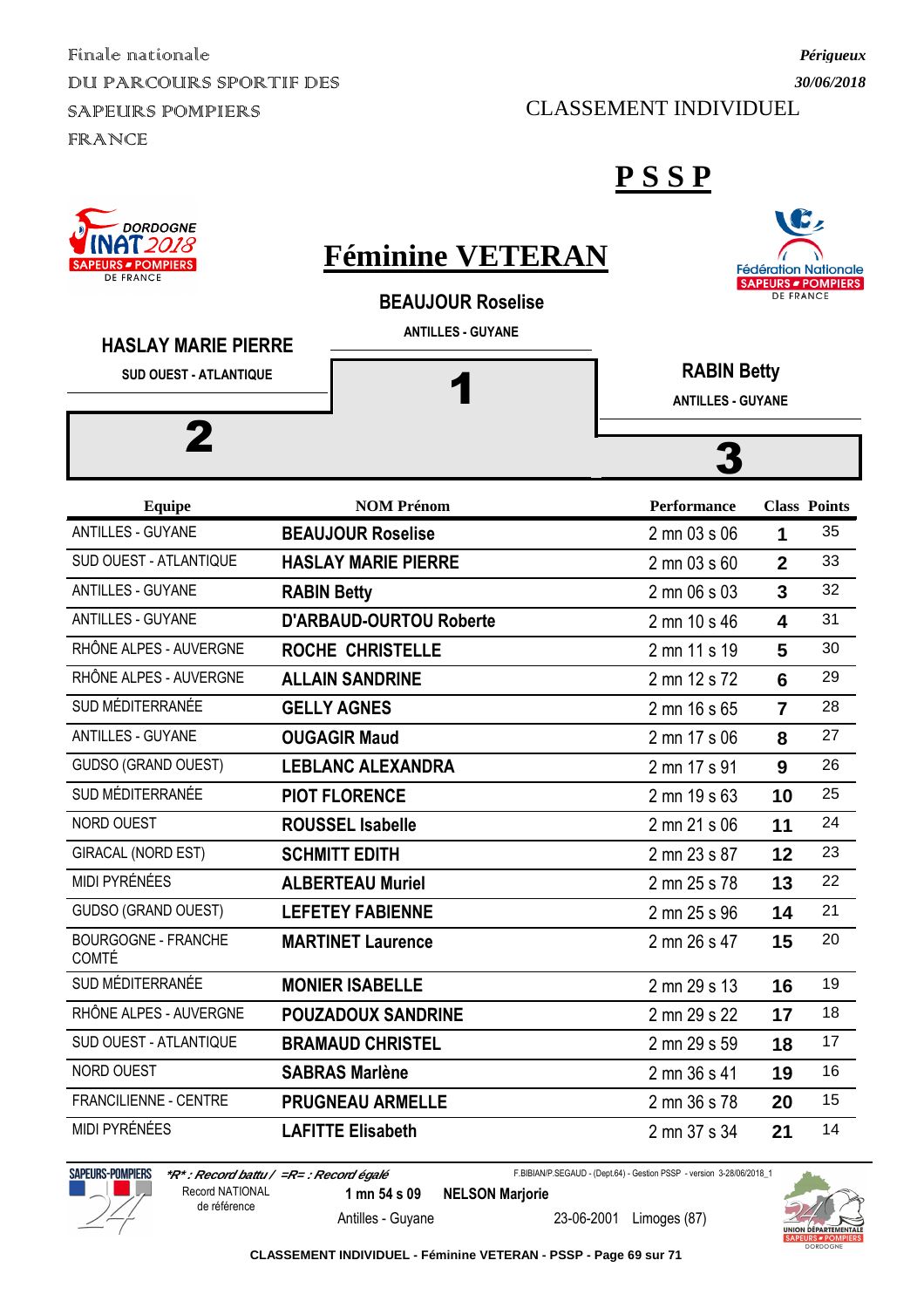| RHÔNE ALPES - AUVERGNE                     | <b>GARAIX AURORE</b>        | 2 mn 37 s 97 | 22 | 13             |
|--------------------------------------------|-----------------------------|--------------|----|----------------|
| <b>GUDSO (GRAND OUEST)</b>                 | <b>HELIAS CATHERINE</b>     | 2 mn 38 s 84 | 23 | 12             |
| <b>MIDI PYRÉNÉES</b>                       | <b>MARIE Florence</b>       | 2 mn 41 s 91 | 24 | 11             |
| <b>GIRACAL (NORD EST)</b>                  | <b>SIBERLIN REGINE</b>      | 2 mn 44 s 10 | 25 | 10             |
| SUD OUEST - ATLANTIQUE                     | <b>LABIGOU NADINE</b>       | 2 mn 44 s 31 | 26 | 9              |
| MIDI PYRÉNÉES                              | <b>MARC Nathalie</b>        | 2 mn 45 s 66 | 27 | 8              |
| <b>BOURGOGNE - FRANCHE</b><br><b>COMTÉ</b> | <b>CHARPENTIER Isabelle</b> | 2 mn 49 s 90 | 28 | $\overline{7}$ |
| SUD OUEST - ATLANTIQUE                     | <b>AMOUROUX NATHALIE</b>    | 2 mn 55 s 78 | 29 | 6              |
| <b>FRANCILIENNE - CENTRE</b>               | <b>SCHAEFFER CAROLINE</b>   | 2 mn 57 s 56 | 30 | 5              |
| <b>BOURGOGNE - FRANCHE</b><br><b>COMTÉ</b> | <b>FION Martine</b>         | 2 mn 57 s 91 | 31 | 4              |
| GIRACAL (NORD EST)                         | <b>NOPPER ANNE</b>          | 2 mn 58 s 59 | 32 | 3              |
| GIRACAL (NORD EST)                         | <b>MORGENTHALER CARMEN</b>  | 3 mn 11 s 03 | 33 | $\overline{2}$ |
| <b>FRANCILIENNE - CENTRE</b>               | <b>BAILLY NADIA</b>         | 3 mn 50 s 07 | 34 | $\mathbf 1$    |
| <b>GUDSO (GRAND OUEST)</b>                 | <b>AMIARD STEPHANIE</b>     | Abandon      |    | $\mathbf 0$    |